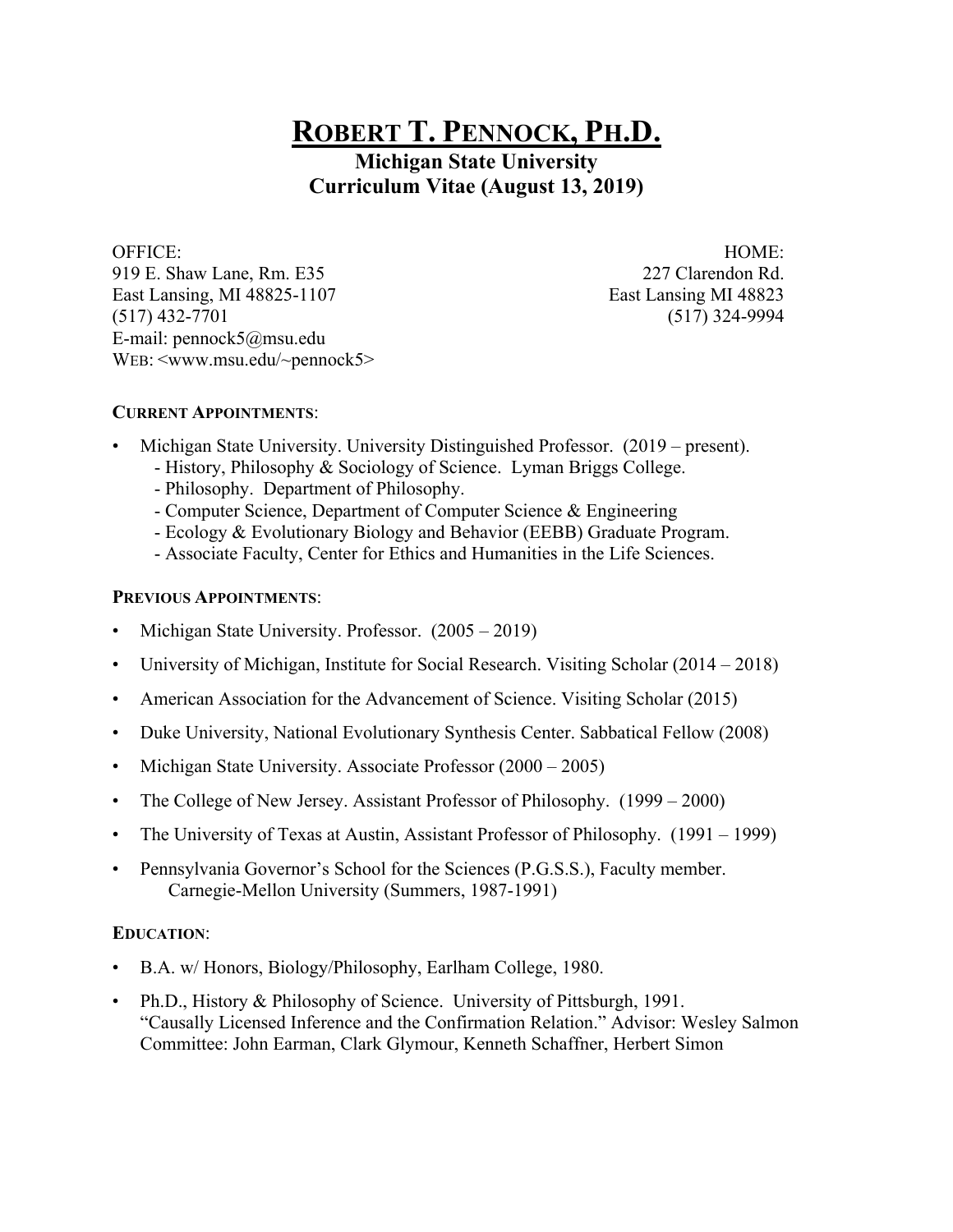## **ACADEMIC AWARDS / HONORS**:

- International Society for Artificial Life *Education & Outreach Award* as lead for Avida-ED. 2017.
- MSU Phi Kappa Phi *Excellence Award in Interdisciplinary Scholarship*. For Avida-ED Project. 2012.
- MSU *Distinguished Faculty Award*. 2011.
- *Thomas Jefferson Religious Freedom Lecture*. University of Mary Washington. 2010.
- American Institute of Biological Sciences (AIBS) *Outstanding Service Award*. 2009.
- 25th Annual *Alfred E. Stiernotte Lecture*. Quinnipiac University. 2009.
- *Springer Lecture*. International History and Philosophy of Science Teaching Group. 2009.
- *National Associate of the National Academies of Science*. Elected 2008.
- *Academy of Scholars Senior Lecture*. Wayne State University, Detroit. 2008.
- *Fellow of the American Association for the Advancement of Science*. Elected 2006.
- *Provost's Convocation/Helen Edison Lecture*. Univ. of California, San Diego. 2006.
- *Silverstein Lectures*. Northwestern University Medical School. 2006.
- *Sagan National Colloquium Lecture*. Ohio Wesleyan University. 2006.
- *Comstock Speakership*. Minnesota State University Moorhead. Minnesota. 2005.
- *Matheny Lecture*. Southeastern Louisiana University. 2004.
- National Center for Science Education *Friend of Darwin Award*. 2003.
- Sigma Xi *National Distinguished Lecturer*. 2000-2002.
- *Judith Weller Harvey Quaker Scholar*. Guilford College. 2002.
- *Branigan Lecturer*. Institute for Advanced Study, Indiana University. 2002.
- *National Press Club Author's Night invited author*. Nov. 18, 1999. Washington, DC.
- Center for Theology and the Natural Sciences *Science and Religion Course Award*. (\$10K) 1999.
- Templeton Foundation Prize: *Exemplary Paper in Theology and the Natural Sciences*. (\$2K) 1997. For "Naturalism, Creationism and the Meaning of Life: The Case of Phillip Johnson Revisited"
- Sigma Xi, The Scientific Research Society. Elected 1986. Promoted 1992.
- The Philosophy Foundation First International Essay Competition. 1990. For "'Because' or Kant's Answer to Hume's Question About How We Can Be Sure About the Principle of Causation."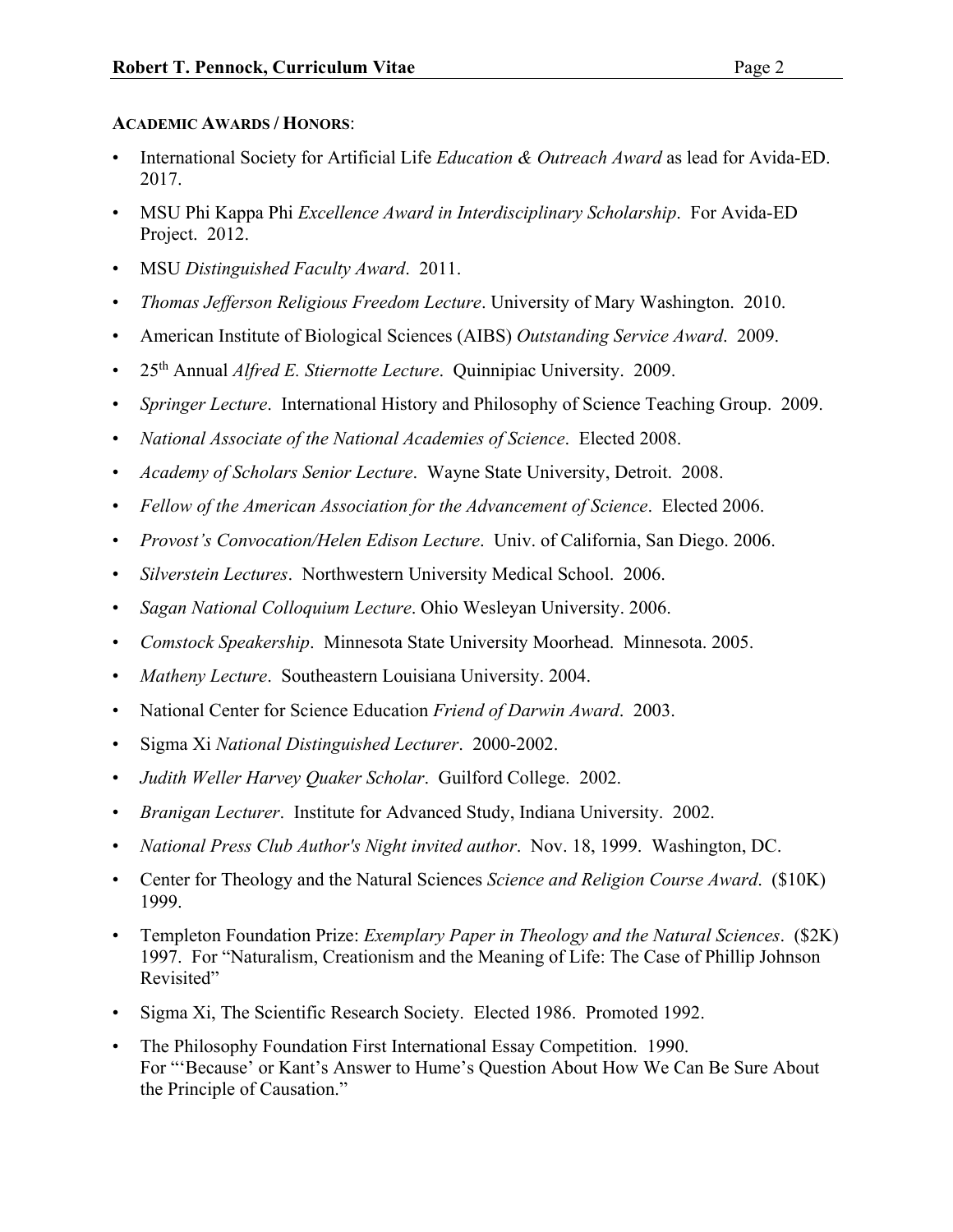## **ACADEMIC AWARDS / HONORS (CONTINUED):**

- Michael R. Bennett Prize (Univ. of Pittsburgh Philosophy Essay Competition). 1988. (\$250) For "A Paradox of Ravens."
- Apple for the Teacher Award. 1986.
- Phi Beta Kappa. Elected 1980.

## **GRANTS & FELLOWSHIPS:**

- National Science Foundation STC (\$22,500,000). Co-PI. *BEACON: An NSF Center for the Study of Evolution in Action*. (DBI-1446483) 2015-2020.
- National Science Foundation IUSE (\$2,315,094). Principal Investigator. *Active LENS: Learning Evolution and the Nature of Science using Evolution in Action*. (#1432563) 2014- 2019.
- Howard Hughes Medical Institute (\$1,500,000). Co-PI. *LEVERS: Leveraging Engagement and Vision to Encourage Retention in STEM*. (#52008102) 2014-2019.
- John Templeton Foundation (\$1,055,139). Principal Investigator. *The Scientific Virtues: A National Survey of the Ethical Perceptions of Scientific Leaders*. (#36630) 2013-2017.
- John Templeton Foundation (\$95,725). Principal Investigator. *The Scientific Virtues: Planning Grant for a National Survey of the Ethical Perceptions of Scientific Leaders*. (#36630) 2012-2013.
- National Science Foundation (\$25,300,000). Co-PI. *BEACON: An NSF Science & Technology Center for the Study of Evolution in Action*. (#OIA-0939454) 2010-2015.
- National Science Foundation (\$24,137). Principal Investigator. *Avida-ED: Technology for Teaching Evolution and the Nature of Science using Digital Organisms – Supplemental grant*. (#DUE-0341484, Amd #2) 2008-2009.
- National Science Foundation CNS (\$188,100) Co-PI. *CRI:IAD -- A Testbed for Evolving Cooperative and Adaptive Behavior among Autonomous Systems*. (APP 98946-00) 2008- 2009.
- National Evolutionary Synthesis Center (NESCent) Sabbatical Fellowship (\$25,280) *Theory and Applications of Evolutionary Computation*. 2008.
- National Science Foundation CCLI (\$149,906) Senior Personnel. "BRAID: Bridging the Disciplines with Authentic Inquiry & Discourse." 2007-2010.
- Cambridge Templeton Consortium (\$309,000). Principal Investigator. *Emerging Intelligence: Contingency, Convergence and Constraints in the Evolution of Intelligent Behavior*. (#1119) 2005-2009.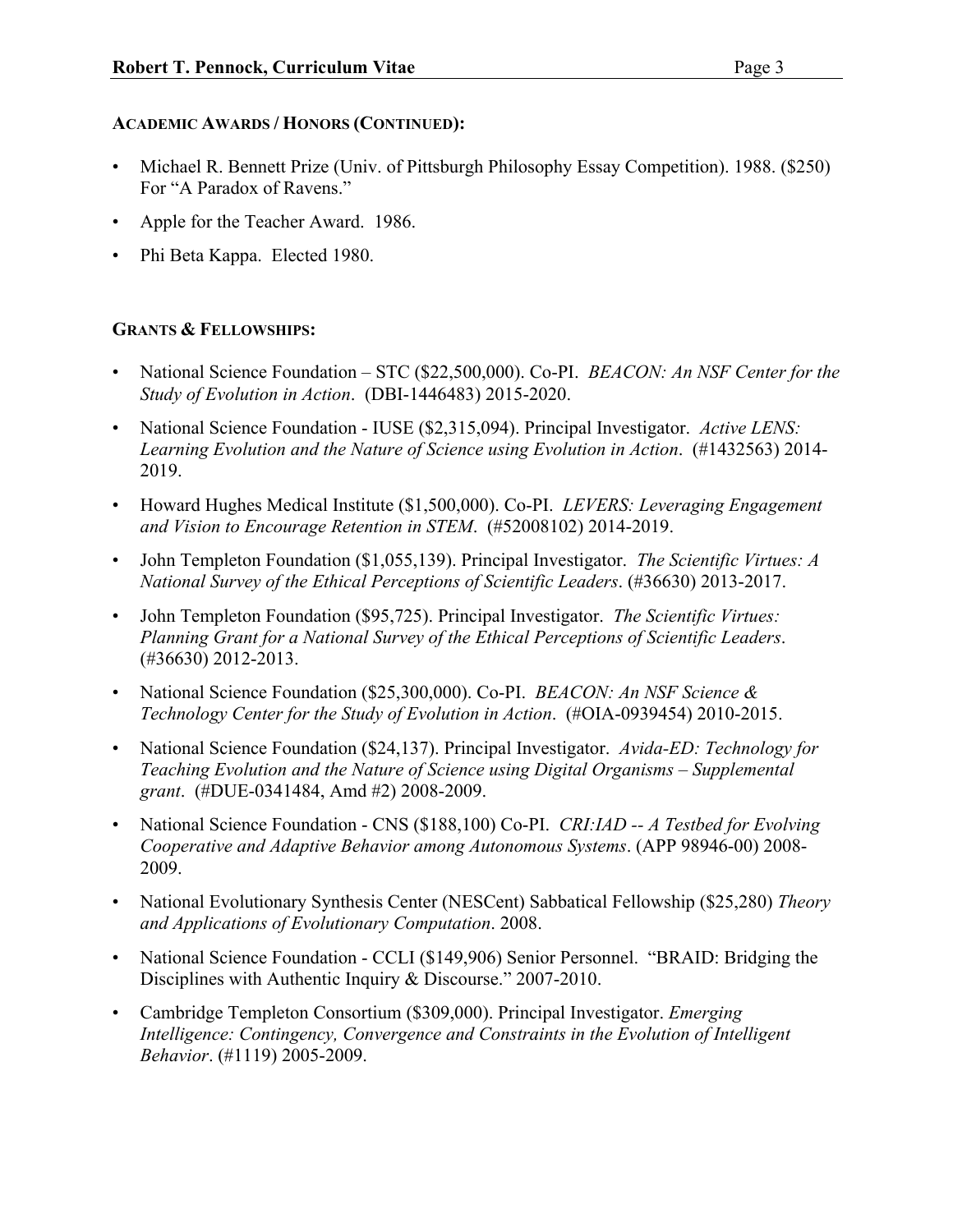## **GRANTS & FELLOWSHIPS (CONT.):**

- National Science Foundation (\$255,837). Principal Investigator. *Avida-ED: Technology for Teaching Evolution and the Nature of Science using Digital Organisms*. (#DUE-0341484) 2004-2008.
- MSU Quality Fund. (\$131,761) Senior Personnel. *BRAID: Bridging the Disciplines with Authentic Inquiry & Discourse*. 2006-2008
- MSU Foundation Grant. (\$20,000). "Applied Darwinism: Theory & Practice of Evolutionary Design". 2002-2003.
- American Scientific Affiliation / Templeton Lecture grant. (\$1500). 2002.
- National Science Foundation / Sigma Xi Ethics in Science Workshop grant (Co-PI w/ Terry May) (\$2500). 2001.
- American Scientific Affiliation / Templeton Lecture grant. (\$4000). 2000-01.
- Capacity Building Grant, MSU Foundation. (\$15,000). 2000.
- National Science Foundation / National Endowment for the Humanities Fellowship. 1996. (\$2000) Summer Institute on Scientific, Ethical, and Social Challenges of Contemporary Genetic Technology.
- Three Nails Fellowship. (\$4000) 1994. Obirin University, Tokyo JAPAN
- U.R.I. Summer Research Award. (\$2000) 1994. "Causal Confirmation, Information and Experimental Method."
- National Endowment for the Humanities Fellowship. (\$2000) 1993. Summer Institute on Naturalism
- Mellon Foundation Fellowships. 1985-1986 and 1988-1989

## **BOOKS AUTHORED**

- 1. **R. T. PENNOCK**. *An Instinct for Truth: Curiosity and the Moral Character of Science.* 2019. Cambridge, MA: The MIT Press.
- 2. **R. T. PENNOCK**. *Tower of Babel: The Evidence against The New Creationism.* 1999. Cambridge, MA: The MIT Press - Bradford Books. (Paperback edition 2000)
	- Nominated for the Pulitzer Prize, the National Book Award, and the PEN Award.
	- ForeWord Book-of-the-Year Finalist
	- Library of Science Book Club Alternate Main Selection
	- Reviews include:
		- Edwin Delattre, Boston Univ., *Advance review*
		- Douglas J. Futuyma, SUNY-Stony Brook, *Advance review*
		- Ronald N. Giere, Univ. of Minnesota, *Advance review*
		- David L. Hull, Northwestern Univ., *Advance review*
		- Philip Kitcher, Columbia Univ. & UC-San Diego, *Advance review*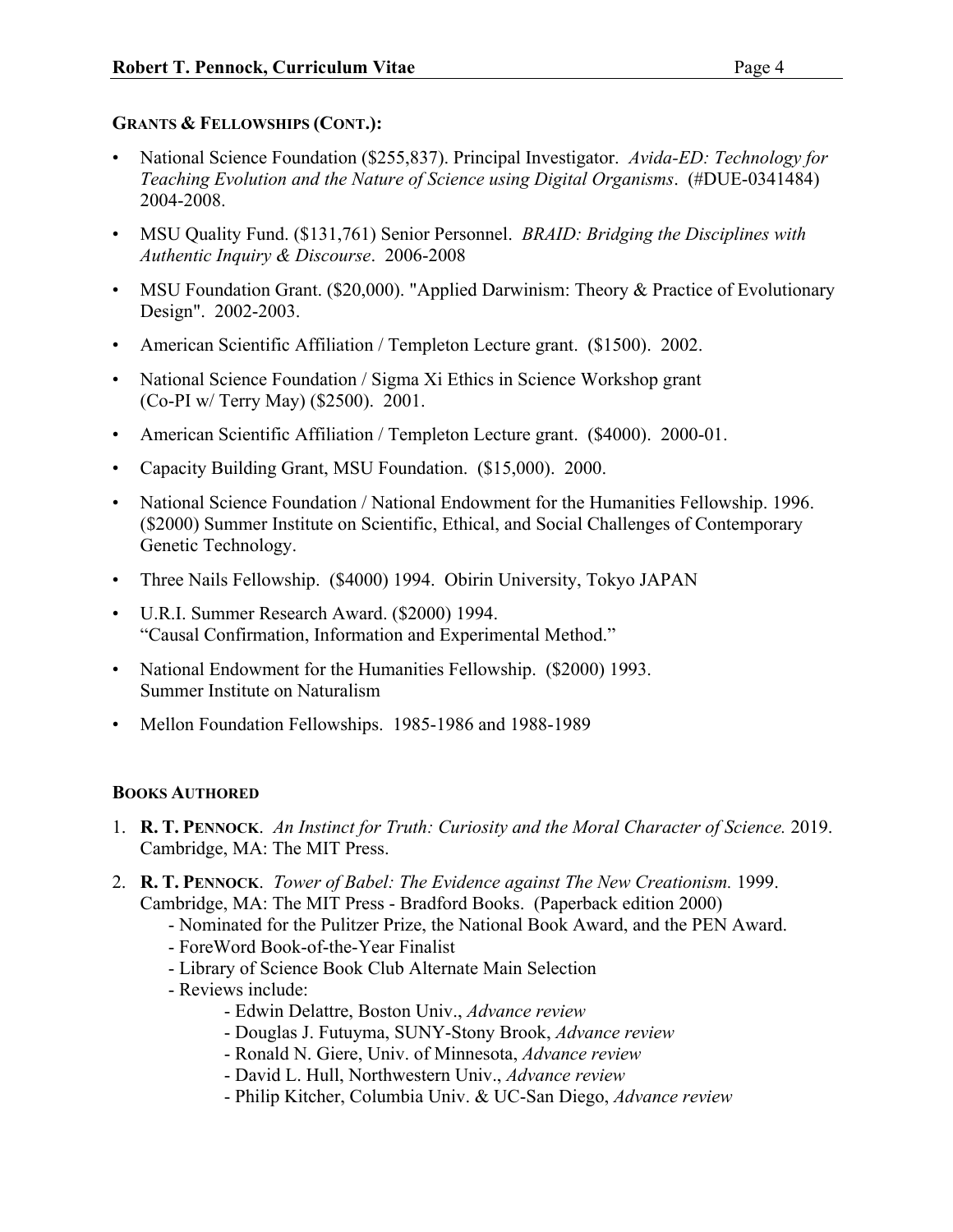- Elliott Sober, Univ. of Wisconsin, *Advance review*
- *-* Charles Goodwin*, The Alchemist* (June 16, 2000)
- Rob Lightner, *Amazon.com* (April, 1999)
- Peter J. Bowler, *American Scientist* Vol. 87 (May-June 1999, p. 268-270)
- Wayne A. Holst, *Anglican Journal* (Nov. 1999)
- *The Assayer* (Dec. 2000)
- John Wilkins, *Australasian Journal of Philosophy* (July 2001)
- Tim Tokaryk, *Biomednet.com HMS Beagle* (June 25, 1999)
- Bryce Christensen, *Booklist* (March 1, 1999)
- Philip Johnson, *Books & Culture* (Sept/Oct. 1999, p. 30-31)
- John Wilson, *Books & Culture* (Nov./Dec. 1999, p. 40)
- Richard B. Isaacman, *Bridges: An Interdisciplinary Journal of Theology, Philosophy, History and Science* (2000, Vol. ?, p. 155-157)
- *Bulletin of Science, Technology & Society* (Vol. 21, No 2, p 148, Apr. 2001)
- E. B. Hazard, *Choice* (Vol. 37 No. 1, Sept. 1999)
- Kathleen L. Housley, *Christian Century* (Oct. 13, 1999, p. 973-974)
- Robert Semeonoff, *Church Times* (3 Dec. 1999)
- *The Complete Review* (Unknown date)
- Edward Davis, *Endeavor* (2000)
- *- Evolution and the Nature of Science Institutes Book News*. (1999)
- David Smillie, *EXN.ca Discovery Channel Canada* (Apr. 11, 2000)
- L. Russ Bush, *Faith & Mission* (unknown date, pp. 113-114)
- Wesley R. Elsberry, *Friends Journal* (Nov. 1999, p. 34)
- Rex Buchanan, *Geotimes* (July 2000)
- *Hays Kansas News* (July 4, 1999)
- *Institute for First Amendment Studies*. (Nov. 8, 1999)
- Phil Gasper, *International Socialist Review* (June-July 2000, p. 68)
- SHG. *Jewish Book World* (unknown date, p. 53-54)
- Jansine Anderson, *The Journal of Religion* (Vol. 80, No 4)
- Keith Parsons, *Journal of Scientific Exploration* (17:4, Winter 2003, pp. 754-58)
- Timothy Sandefur, *Laissez Faire City Times* (Vol. 4 No. 47)
- James Birx, *Library Journal* (March 15, 1999, p. 106)
- Andrew Porter, *Metanexus* (Oct. 28, 2002)
- Christopher Dwedney *National & Financial Post* (May 15, 1999)
- Frederick Crews, *The New York Review of Books* (Oct. 4, 2001)
- James Wing, *Perspectives on Science & Christian Faith* (unknown date)
- Joseph Poulshock, *Philosophia Christi* (Series 2 Vol. 1 No 2, 1999)
- RPM, *The Presbyterian Layman* (Nov./Dec 2000)
- *Publishers Weekly*, starred review (Feb. 15, 1999)
- *Reports of the National Center for Science Education* (Nov/Dec 1999)
- Paul Morris, *Restoration Quarterly* (Jan. 2004)
- *-* Jim Karpen, *Magill Book Reviews* (Unknown date)
- Fintan R. Steele, *Science*. (Vol. 286, 19 Nov. 1999, p. 1484)
- Burton Horn, *Science Books & Films*. (Dec. 1999)
- Ernest Lucas *Science & Christian Belief* (Vol. 13, No 1, April 2001)
- Eugenie Scott, *Scientific American* (August 1999, p. 92-94)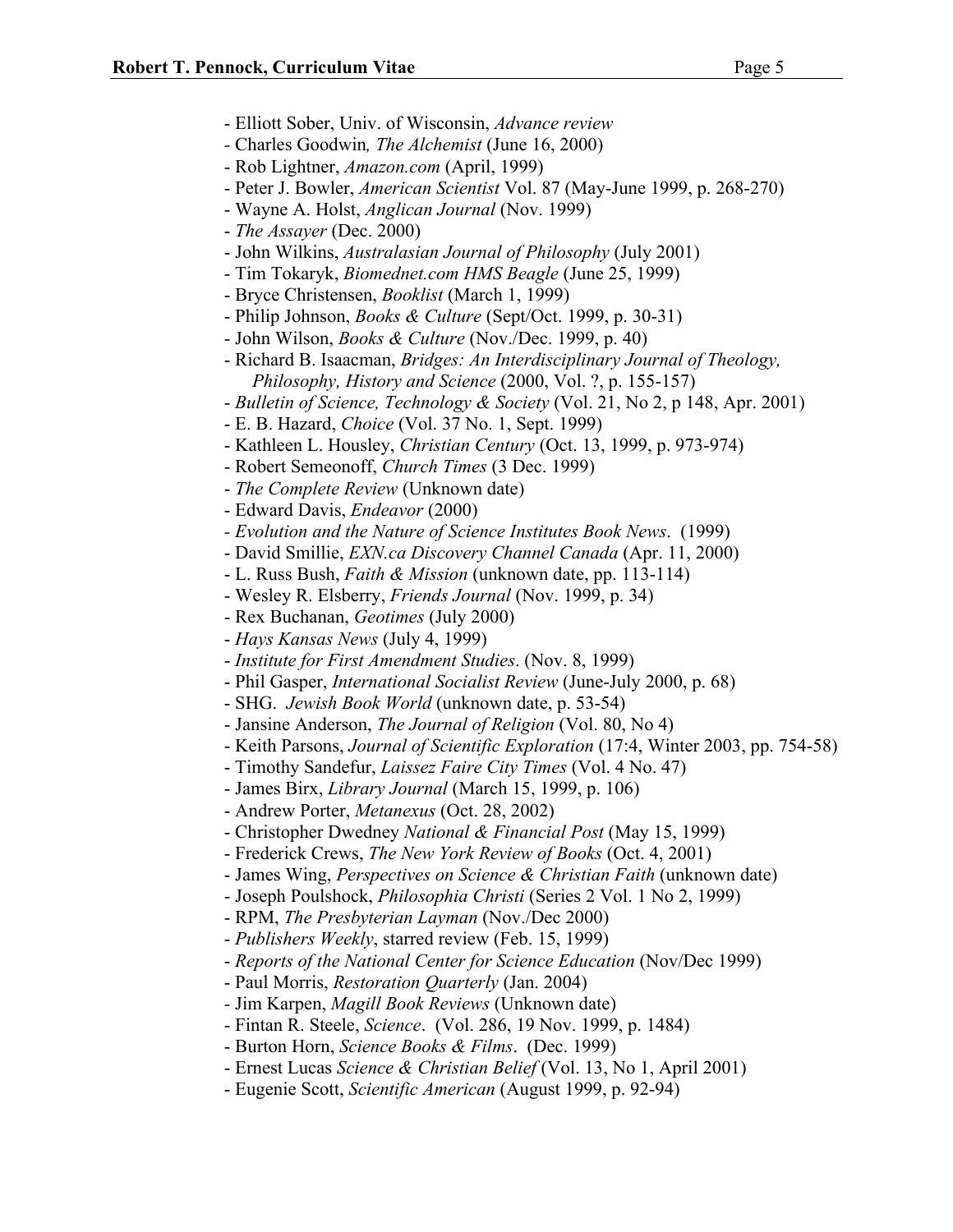- Kendrick Frazier, *Skeptical Inquirer* (July/August 1999, p. 71)
- Mark Newbrook, *The Skeptic* (Vol. 20, No 1, pp. 55-57)
- *Taxon* (Vol. 48, August 1999)
- Tom Bowden, *Tech Directions* (2000)
- Elisabeth Piedmont-Marton, *Texas Observer* (Dec. 22, 2000)
- Mark Doughty, *Theological Studies* (unknown date. p. 167-169)
- Niles Eldredge, *Times Literary Supplement*, London (Feb.18, 2000, p. 9)
- Tom Danehy, *Tucson Weekly* (Aug 26, 1999)
- Rosemary Bray McNatt, *UU World* (Vol. XVI:4 Jul/Aug 2002)
- Damian Thompson, *Wall Street Journal* (12/5/2008)
- Michael Behe, *The Weekly Standard* (June 7, 1999, p. 35-37)
- Danny Yee, *Yee's Book Reviews* (26 Dec. 1999)
- *Yomiuri Shimbun* Japan (12 Mar., 2000)

## **BOOKS EDITED**

- 4. W. Banzhaf, B. Cheng, K. Holekamp, R. Lenski, C. Ofria, **R. T. PENNOCK**, W. Punch, D. Whittaker (eds.) *Evolution in Action – Past, Present and Future.* Springer Nature (In Press 2019)
- 3. C. Adami, D. Bryson, C. Ofria and **R. T. PENNOCK** (eds.) *Proceedings of the 13th International Conference on Artificial Life.* The MIT Press (2012)
- 2. **R. T. PENNOCK** & Michael Ruse (eds.) *But Is It Science?: The Philosophical Question in the Creation/Evolution Controversy (Updated Edition)* Prometheus Press (2009)
- 1. **R. T. PENNOCK**. *Intelligent Design Creationism and its Critics: Philosophical, Theological and Scientific Perspectives.* 2001. Cambridge, MA: The MIT Press - Bradford Books. (Paperback edition 2001)
	- Library of Science Book Club Alternate Main Selection
	- Reviews include:
		- Jim Holt, *New York Times Book Review* (April 14, 2002)
		- Kevin Padian, *Science* (Vol. 295, March 29, 2002, pp. 2373-2374)
		- Barry Palevitz, *Evolution* (8/2002)
		- Judith Weis, *Bioscience* (9/02)
		- Vickie Hess, *Bridges* (9:3/4, Fall/Winter 2002)
		- Ernan McMullin, *Endeavour* (Vol. 26, 2002, pp. 118-119)
		- Del Ratzsch, *Ars Disputandi* (2003)
		- Glenn Branch, *Science & Theology News* (2003)
		- Keith Parsons, *Journal of Scientific Exploration* (17:1, Sp 2003, pp. 139-143)
		- Niall Shanks, *Philosophy in Review* (June-Dec 2003, pp. 270-272)
		- John Polkinghorne. *The Journal of Theological Studies* (54:1, 2003, pp. 460-1)
		- Dennis W. Cheek *Religious Studies Review* (July 2003. p. 269)
		- George Nakhnikian. *Philosophy of Science* (71:October, 2004, pp. 593-604)
		- Paola Dessi, "Se il creazionismo diventa scientifico" Giornale-Critico-della-Filosofia-Italiana. (Ja-Ap 2005; 1(84-86): 181-185)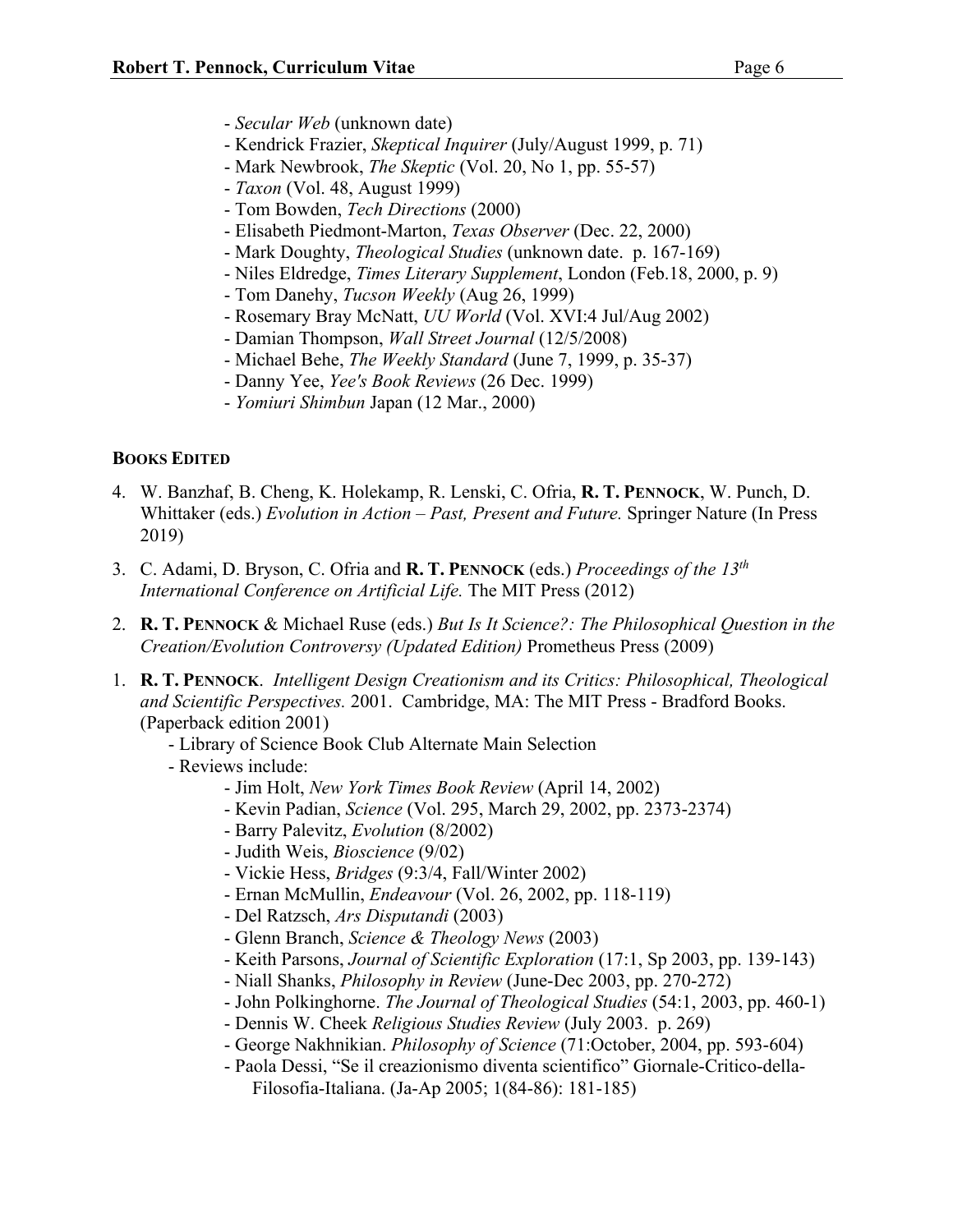## **ARTICLES**

(\* peer reviewed journals/books)

- 76\*. **R. T. PENNOCK** and Jon D. Miller. "Studying Scientific Virtues: Bridging Philosophy and Social Science." In Stapleford, Thomas A. (ed.) *Science, Technology and the Good Life.* Oxford University Press (forthcoming)
- 75\*. Chet McLeskey, Eric Berling, Michael O'Rourke, **ROBERT T. PENNOCK**. "The Evolution of the Scientific Virtues Toolbox Approach to Responsible Conduct of Research Training." In Banzahf, W. (ed.) *Evolution in Action: Past, Present, and Future.* New York: Springer Publishing (2019)
- 74\*. Amy M Lark; Gail Richmond, **ROBERT T. PENNOCK**. "The influence of instructor technological pedagogical content knowledge on implementation and student affective outcomes." In Banzahf, W., et. al. (ed.) *Evolution in Action: Past, Present, and Future.* New York: Springer Publishing (2019)
- 73\*. Cory Kohn, **ROBERT T. PENNOCK**, Jim Smith, Michael J Wiser, and Louise S Mead. "A Digital Technology-based Introductory Biology Course Designed for Engineering and Other Non-life Science STEM Majors" *Computer Applications in Engineering Education*. (2018; 1-12. DOI: 10.1002/cae.21986)
- 72\*. **R. T. PENNOCK**. "Beyond Research Ethics: How scientific virtue theory reframes and extends responsible conduct of research." In Carr, David (ed.) *Cultivating Moral Character and Virtue in Professional Practices.* Routledge Press. (2018, pp. 166-177)
- 71\*. Eric Berling, Chet McLeskey, Michael O'Rourke, **ROBERT T. PENNOCK**. "A New Method for a Virtue-based Responsible Conduct of Research Curriculum: Pilot Test Results" *Science & Engineering Ethics.* (2018, doi:10.1007/s11948-017-9991-2)
- 70\*. Amy M Lark; Gail Richmond; Louise S Mead; James J Smith; **ROBERT T. PENNOCK.** "Exploring the relationship between experiences with digital evolution and students' scientific understanding and acceptance of evolution." *American Biology Teacher* (2018, 80(2):74-86; DOI 10.1525/abt.2018.80.2.74)
- 69\*. James J Smith; Wendy R Johnson; Amy M Lark; Louise S Mead; Michael J Wiser, **ROBERT T. PENNOCK.** "An Avida-ED digital evolution curriculum for undergraduate biology." *Evolution: Education and Outreach* (2016, 9(9), 1-11; DOI 10.1186/s12052-016- 0060-0)
- 68\*. **R. T. PENNOCK**. "Evolution and Computing." In Jonathan B. Losos & Richard E. Lenski (eds.) *How Evolution Shapes Our Lives: Essays on Biology and Society.* Princeton: Princeton University Press. (2016, pp. 206-219)
- 67\*. Michael J Wiser, Louise S Mead; James J Smith; **ROBERT T. PENNOCK.** "Comparing Human and Automated Evaluation of Open-Ended Student Responses to Questions of Evolution." In Gershenson, C., Froese, T., Siqueiros, J.M., Aguilar, W., Izquierdo, E.J. and Sayama, H. (eds.) *Artificial Life XV: Proceedings of the of the Fifteenth International Conference on Artificial Life.* (2016, pp. 116-122)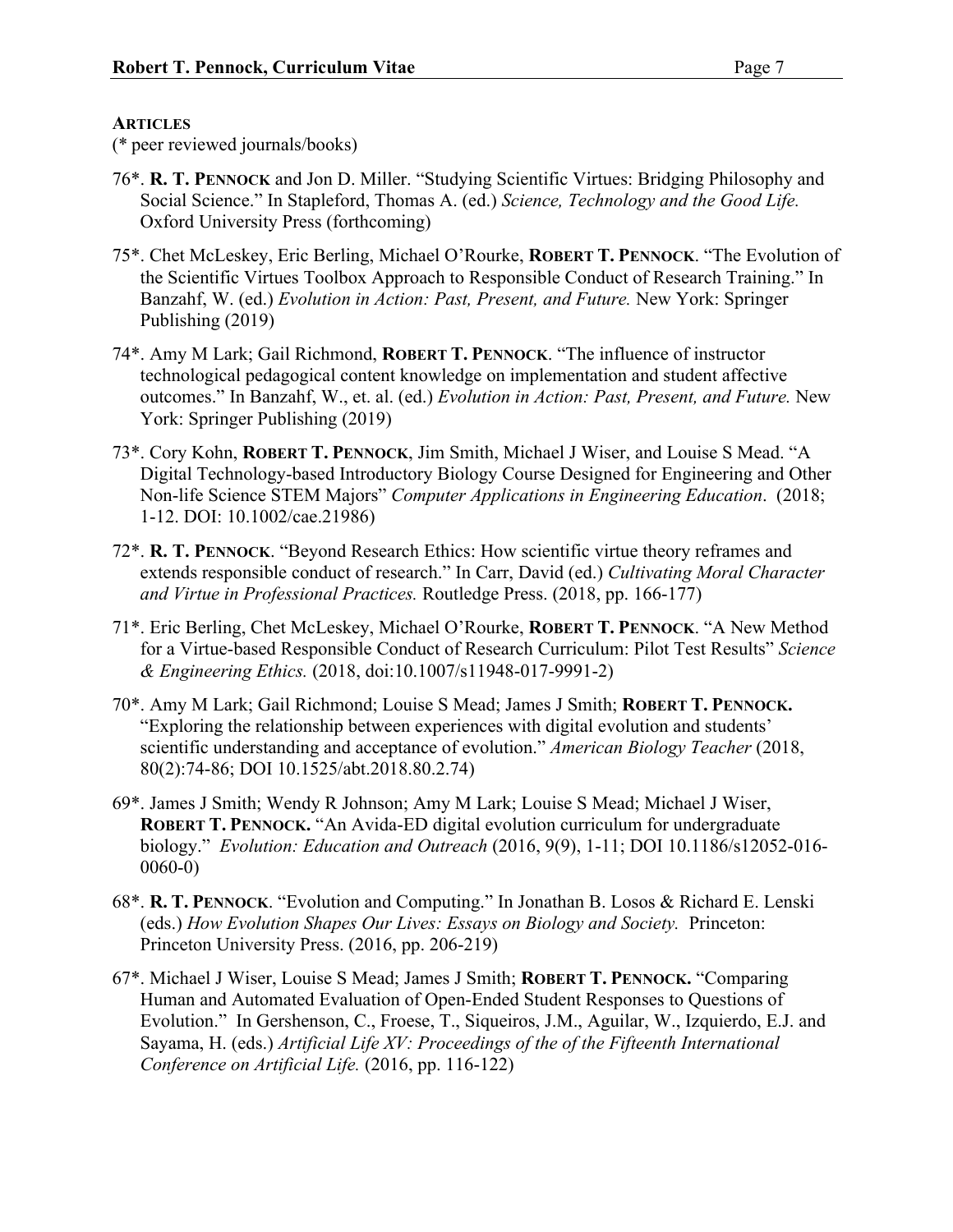- 66\*. **R. T. PENNOCK** "Experimental Evolution in the Classroom: The Active LENS Project." Envisioning the Future of Undergraduate STEM Education: Research and Practice Symposium. <http://www.enfusestem.org/projects/experimental-evolution-in-the-classroomthe-active-lens-project/> (April 2016)
- 65\*. **ROBERT T. PENNOCK** and Michael O'Rourke. "Developing a Scientific Virtue-Based Approach to Science Ethics Training." *Science & Engineering Ethics.* (First Online 2016, 27 January. pp. 1-20; 2017, 23(1), 243-262, doi:10.1007/s11948-016-9757-2)
- 64\*. **R. T. PENNOCK**. "Fostering a Culture of Scientific Integrity: Legalistic vs. Scientific Virtue-Based Approaches." *Professional Ethics Report* (2015, 28(2):1-3)
- 63\*. Amy Lark, Gail Richmond, **ROBERT T. PENNOCK**. "Modeling Evolution in the Classroom: The Case of the Fukushima Butterflies." *American Biology Teache*r (2014, 76(7):450-454)
- 62\*. **R. T. PENNOCK**. "Evolution and Computing." In J.B. Losos (ed.) *The Princeton Guide to Evolution.* Princeton: Princeton University Press. (2013, pp. 780-785)
- 61\*. Laura M. Grabowski, David M. Bryson, Fred C. Dyer, **ROBERT T. PENNOCK** and Charles Ofria. "A Case Study in the De Novo Evolution of a Complex Odometric Behavior in Digital Organisms." *PLoS ONE* (2013; 8(4):e60466)
- 60\*. **R. T. PENNOCK**. "Are Pre-Existing Condition Exclusion Clauses Just: Lessons from Causal and Ethical Considerations Regarding Genetic Testing." In R. Rhodes, M. P. Battin and A. Silvers (eds.) *Medicine and Social Justice: Essays on the Distribution of Health Care (2nd edition).* Oxford: Oxford University Press. (2012, pp. 387-399)
- 59\*. Jeff Clune, **ROBERT T. PENNOCK**, Charles Ofria and Richard Lenski. "Ontogeny tends to recapitulate phylogeny in digital organisms." *The American Naturalist*, Vol. 180, No. 3 (July 2012, E54-E63)
- 58\*. Laura M. Grabowski, David M. Bryson, Fred C. Dyer, **ROBERT T. PENNOCK** and Charles Ofria. "Clever Creatures: Case Studies of Evolved Digital Organisms." *Proceedings of the European Conference on Artificial Life 11* (August 2011)
- 57\*. Jeff Clune, Kenneth O. Stanley, **ROBERT T. PENNOCK**, and Charles Ofria. "On the Performance of Indirect Encoding Across the Continuum of Regularity." *IEEE Transactions on Evolutionary Computation*, Vol. 15, No. 3, pp. 346-367. (June 2011)
- 56\*. **R. T. PENNOCK**. "Negotiating Boundaries in the Definition of Life: Wittgensteinian and Darwinian Insights on Resolving Conceptual Border Conflicts." *Synthese* (2012, Vol. 185 No. 1 pp. 5-20) DOI: 10.1007/s11229-011-9873-0 (Online: 15 Feb. 2011)
- 55\*. Jeff Clune, Heather Goldsby, Charles Ofria, **ROBERT T. PENNOCK**. "Selective pressures for accurate altruism targeting: Evidence from digital evolution for difficult-to-test aspects of inclusive fitness theory." *Proceedings of the Royal Society B* (Vol. 278, pp. 666-674, doi:10.1098/rspb.2010.1557. Published online: 15 September, 2010)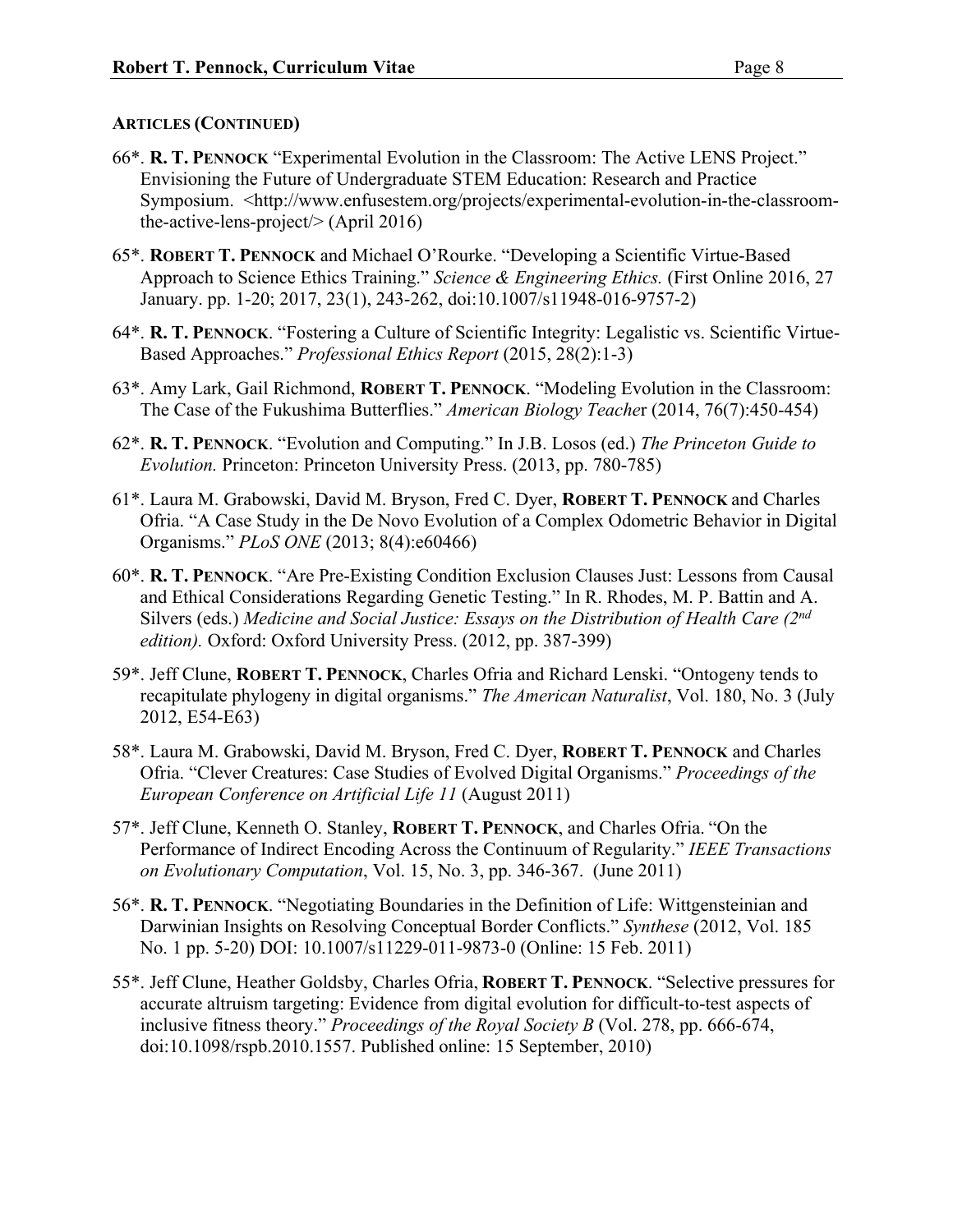- 54\*. Laura M. Grabowski, David M. Bryson, Fred C. Dyer, Charles Ofria, **ROBERT T. PENNOCK**. "Early Evolution of Memory Usage in Digital Organisms." *Proceedings of the International Conference on Artificial Life (ALife XII)* (August 2010)
- 53\*. **R. T. PENNOCK**. "Should Students Be Able to Opt Out of Evolution?: Some Philosophical Considerations" *Evolution Education & Outreach* (Vol. 3, pp. 163-169, June 2010)
- 52\*. Jeff Clune, Benjamin E. Beckmann, **ROBERT T. PENNOCK** and Charles Ofria. "HybrID: A Hybridization of Indirect and Direct Encodings for Evolutionary Computation." *Proceedings of the 2009 Evolutionary Conference of Artificial Life (ECAL).* Springer. (2010)
- 51\*. **R. T. PENNOCK**. "The Postmodern Sin of Intelligent Design Creationism." *Science & Education* (2010, Vol. 19, No. 6-8, pp. 757-778)
- 50\*. Elena B. Speth, Tammy Long, Robert T. Pennock and Diane Ebert-May. "Using Avida-ED for teaching and learning about evolution in undergraduate introductory biology courses." *Evolution Education & Outreach*. (Vol. 2, No. 3, pp. 415-428, 2009).
- 49\*. Jeff Clune, Charles Ofria, and **ROBERT T. PENNOCK**. "The Sensitivity of HyperNEAT to Different Geometric Representations of a Problem." *Proceedings of the 2009 Genetic and Evolutionary Computation Conference (GECCO '09) Montreal, Canada.* New York: Association for Computing Machinery (2009, pp. 675-682).
- 48\*. **R. T. PENNOCK**. "Can't Philosophers Tell The Difference Between Science and Religion?: Demarcation Revisited" *Synthese* (2011, Vol. 178, No. 2, pp. 177-206. Online: April, 2009)
- 47\*. Jeff Clune, Benjamin E. Beckmann, Charles Ofria, and **ROBERT T. PENNOCK**. "Evolving coordinated quadruped gaits using the HyperNEAT generative encoding." *Proceedings of IEEE on Evolutionary Computing Special Section on Evolutionary Robotics*. Trondheim, Norway. (2009, pp. 2764-2771) [*GECCO best paper award winner*]
- 46\*. Wesley R. Elsberry, Laura M. Grabowski, Charles Ofria, and **ROBERT T. PENNOCK**. "Cockroaches, Drunkards, and Climbers: Modeling the Evolution of Simple Movement Strategies Using Digital Organisms." *Proceedings of IEEE Symposium on Artificial Life (ALIFE 2009) Symposium Series on Computational Intelligence.* (2009, pp. 92-99)
- 45\*. Jeff Clune, Charles Ofria and **ROBERT T. PENNOCK**. "How A Generative Encoding Fares as Problem-Regularity Decreases." In G. Rudolph et al. (eds.). *Parallel Problem Solving in Nature.* Berlin: Springer-Verlag (2008, pp. 358-367).
- 44\*. Jeff Clune, Charles Ofria and **ROBERT T. PENNOCK**. "How Generative Encodings Fare on Less Regular Problems." *Genetic and Evolutionary Computation Conference (GECCO '08) Proceedings.* New York: Association for Computing Machinery (2008, pp. 867-868)
- 43\*. Laura Grabowski, Wesley Elsberry, Charles Ofria and **ROBERT T. PENNOCK**. "On the Evolution of Motility and Intelligent Tactic Response." *Genetic and Evolutionary Computation Conference (GECCO '08) Proceedings.* New York: Association for Computing Machinery (2008, pp. 209-216)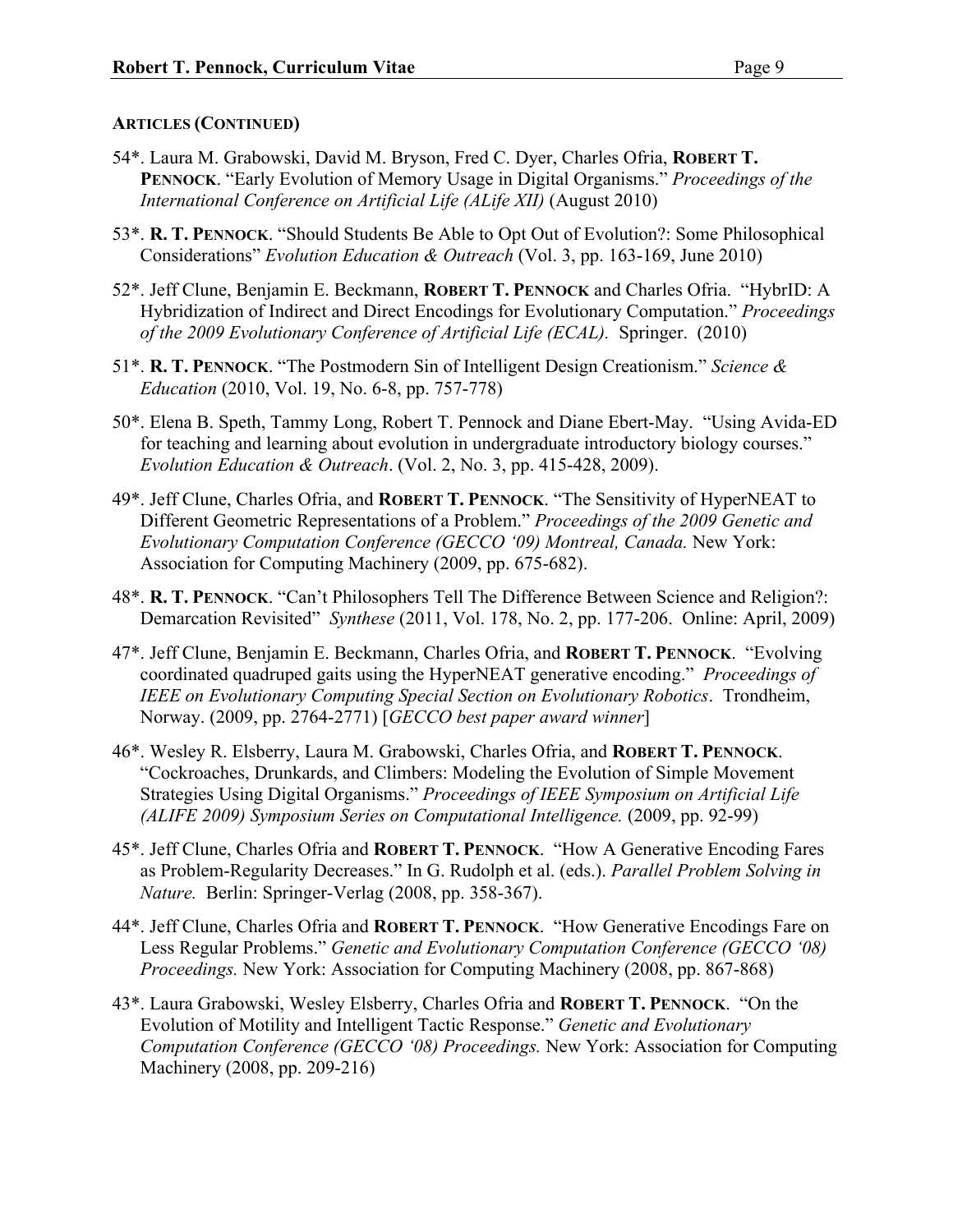42. Jon D. Miller and **ROBERT T. PENNOCK**. "Science Education and Religion in American in the 21st Century: Holding the Center." In Ariela Keysar & Barry A. Kosmin (eds.) *Secularism & Science in the 21st Century*. Institute for the Study of Secularism in Society and Culture (2008, pp. 9-32)

• 42b. Excerpt reprinted in *Science Education and Secular Values: A Special Supplement to Religion in the News*. Summer/Fall. (2007, pp. 4, 9-10)

- 41\*. **R. T. PENNOCK**. "Learning Evolution and the Nature of Science using Evolutionary Computing and Artificial Life." *McGill Journal of Education* (2007, Vol. 42, No. 2, pp. 211- 224)
- 40\*. **R. T. PENNOCK**. "Biology and Religion" In Ruse, Michael and David Hull (eds.) *Cambridge Companion to Philosophy of Biology*. Cambridge Univ. Press. (2007, pp. 410- 428)
- 39\*. Jeff Clune, Charles Ofria, **ROBERT T. PENNOCK**. "Investigating the Emergence of Phenotypic Plasticity in Evolving Digital Organisms" In Almeida e Costa, F., Rocha, L.M., Costa, E., Harvey, I. and Coutinho, A., *Advances in Artificial Life*. Berlin: Springer. (2007, pp. 74-83).
- 38\*. **R. T. PENNOCK**. "Models, Simulations, Instantiations and Evidence: The Case of Digital Evolution" *Journal of Experimental and Theoretical Artificial Intelligence* (2007, Vol. 19, No. 1, pp. 29-42)
- 37\*. **R. T. PENNOCK**. "God of the Gaps: The Argument from Ignorance and the Limits of Methodological Naturalism" In Petto, Andrew & Laurie Godfrey (eds.) *Scientists Confront Creationism and Intelligent Design*. W. W. Norton & Co. (2007, pp. 309-338)
- 36. **R. T. PENNOCK**. "How Not to Teach the Controversy about Creationism." In Jones, Leslie S. and Michael J. Reiss (eds.) *Teaching About Scientific Origins While Taking Account of Creationism*. Peter Lang Publishers. (2007, pp. 59-74)
- 35\*. **R. T. PENNOCK**. "Pre-Existing Conditions: Genetic Testing, Causation and the Justice of Medical Insurance." In Rhodes, Rosamond, Leslie Francis, Anita Silvers (eds.) *Blackwell Guide to Medical Ethics*. (2006, Ch. 23. pp. 407-424)
- 34\*. **R. T. PENNOCK**. "The Pre-Modern Sins of Intelligent Design." In Clayton, Phillip (ed.) *Oxford Handbook of Science and Religion*. Oxford: Oxford University Press. (2006, Ch 43. pp. 732-748)
- 33\*. **R. T. PENNOCK**. "Scientific Integrity and Science Museums." *Museums and Social Issues*. (Spring 2006, Vol. 1 No. 1. pp. 7-18)
- 32. **R. T. PENNOCK**. "Expert Witness Report." *Kitzmiller et al v. Dover Area School District* (2005)
- 31\*. **R. T. PENNOCK**. "On Teaching Evolution and the Nature of Science." In Cracraft, J. and R. Bybee (eds.). *Evolutionary Science and Society: Educating a New Generation*. Biological Sciences Curriculum Study, Colorado Springs, CO. (2005, pp. 1-12)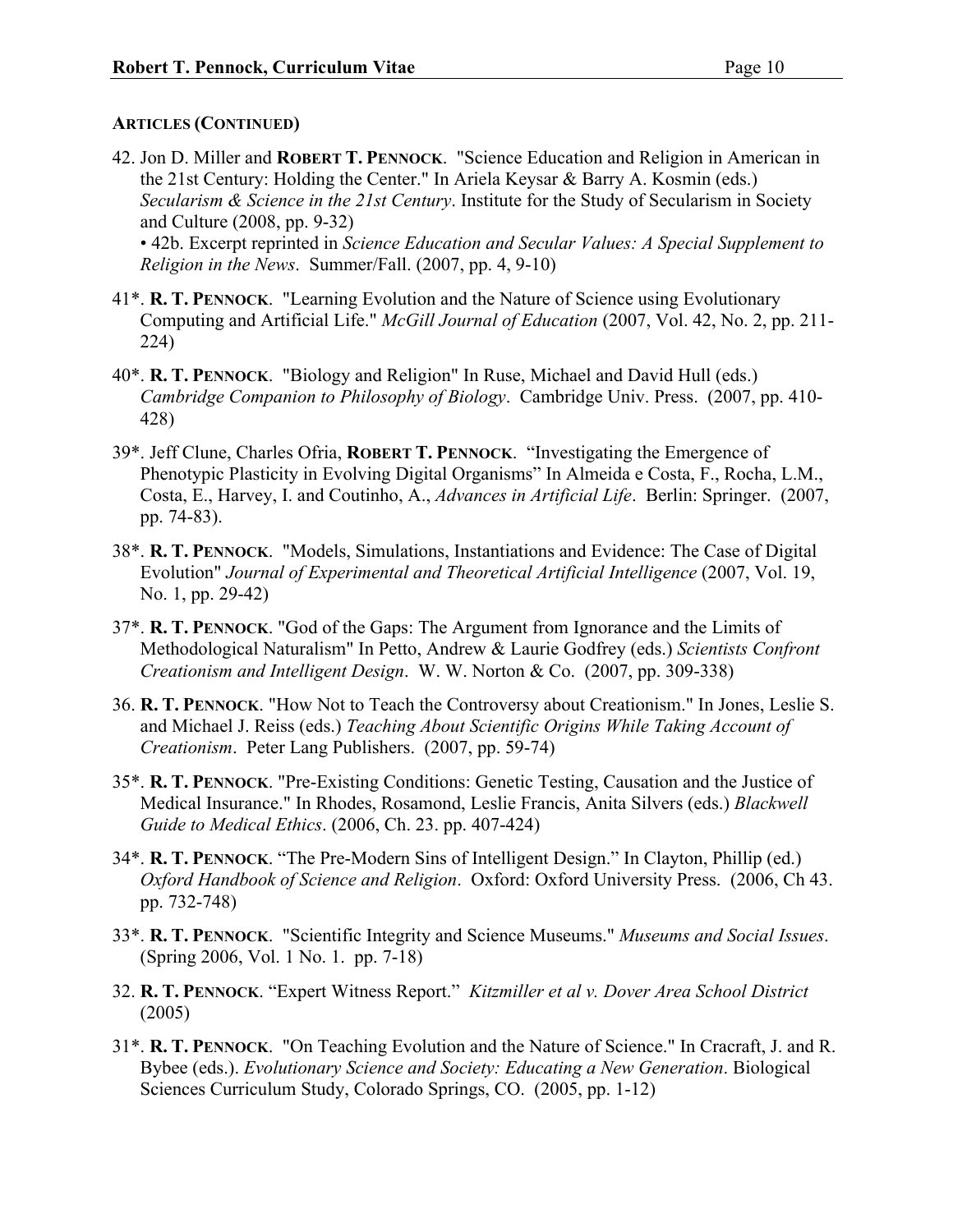- 30\*. **R. T. PENNOCK**. "Determinism." In *Encyclopedia of Science, Technology, and Ethics*. 4 volumes. Carl Mitcham (Ed.) Detroit: Macmillan Reference. (2005, Vol. 2, pp. 511-513)
- 29\*. **R. T. PENNOCK**. "Bayesianism, Ravens and Evidential Relevance." *Annals of the Japan Association for Philosophy of Science* Invited article. (2004, Vol. 13, No. 1, pp. 1-26)
- 28\*. Sherri Goings, Jeff Clune, Charles Ofria, **ROBERT T. PENNOCK**. "Kin-Selection: The Rise and Fall of Kin-Cheaters." In Pollack, Jordan, M. Bedau, P. Husbands, T. Ikegami and R. Watson. (eds.) *Artificial Life IX: Proceedings of the Ninth International Conference on the Simulation and Synthesis of Living Systems*. (2004, pp. 303-308)
- 27\*. **R. T. PENNOCK**. "DNA by Design?: Stephen Meyer and the Return of the God Hypothesis." In Ruse, Michael and William Dembski (eds.) *Debating Design*. New York: Cambridge University Press (2004, pp. 130-148)
- 26\*. **R. T. PENNOCK**. "Creationism and Intelligent Design" *Annual Review of Genomics and Human Genetics*. (Vol. 4: 143-163, Sept. 2003)
- 25. **R. T. PENNOCK**. "Critique of Philip Johnson." In Parsons, Keith (ed.) *The Science Wars: Debating Scientific Knowledge and Technology*. Prometheus Press. (2003, pp. 277-306)
- 24\*. Richard Lenski, Charles Ofria, **ROBERT T. PENNOCK**, Christoph Adami. "The Evolutionary Origin of Complex Features." *Nature*. (2003, Vol. 423. 8 May, pp. 139-144)
- 23. **R. T. PENNOCK**. "Research Funding and the Virtue of Scientific Objectivity" *Academic Integrity* (Spring 2002, Vol. V. No. 2, pp. 3-6)
- 22\*. **R. T. PENNOCK**. "Should Creationism be Taught in the Public Schools?" *Science & Education* (Vol. 11 No. 2, March 2002, pp. 111-133) • 22b. Reprinted in Pennock, Robert T. *Intelligent Design Creationism and Its Critics: Philosophical, Theological and Scientific Perspectives*. Cambridge, MA: The MIT Press. (2001) • 22c. Reprinted in Curren, Randall. *Philosophy of Education*. Blackwell Publishers.
	- (2006, pp. 539-552)
- 21\*. **R. T. PENNOCK**. "Whose God? What Science?: Reply to Behe." *Reports of the National Center for Science Education* (Vol. 21 No. 3-4 pp. 16-19, May-Aug. 2001)
- 20. **R. T. PENNOCK**. "The Virtuous Scientist Meets the Human Clone." In *New Ethical Challenges in Science and Technology*. *Sigma Xi Forum 2000 Proceedings.* 2001, pp. 117- 124.
- 19. **R. T. PENNOCK**. "On Observing Evolution." [Modified excerpt from *Tower of Babel*.] In Society for the Study of Evolution/Society for Molecular Biology and Evolution. *The Web of Life: Evolution in Action*. Presentations at the National Association of Biology Teachers Annual Conferences. 1998-2000.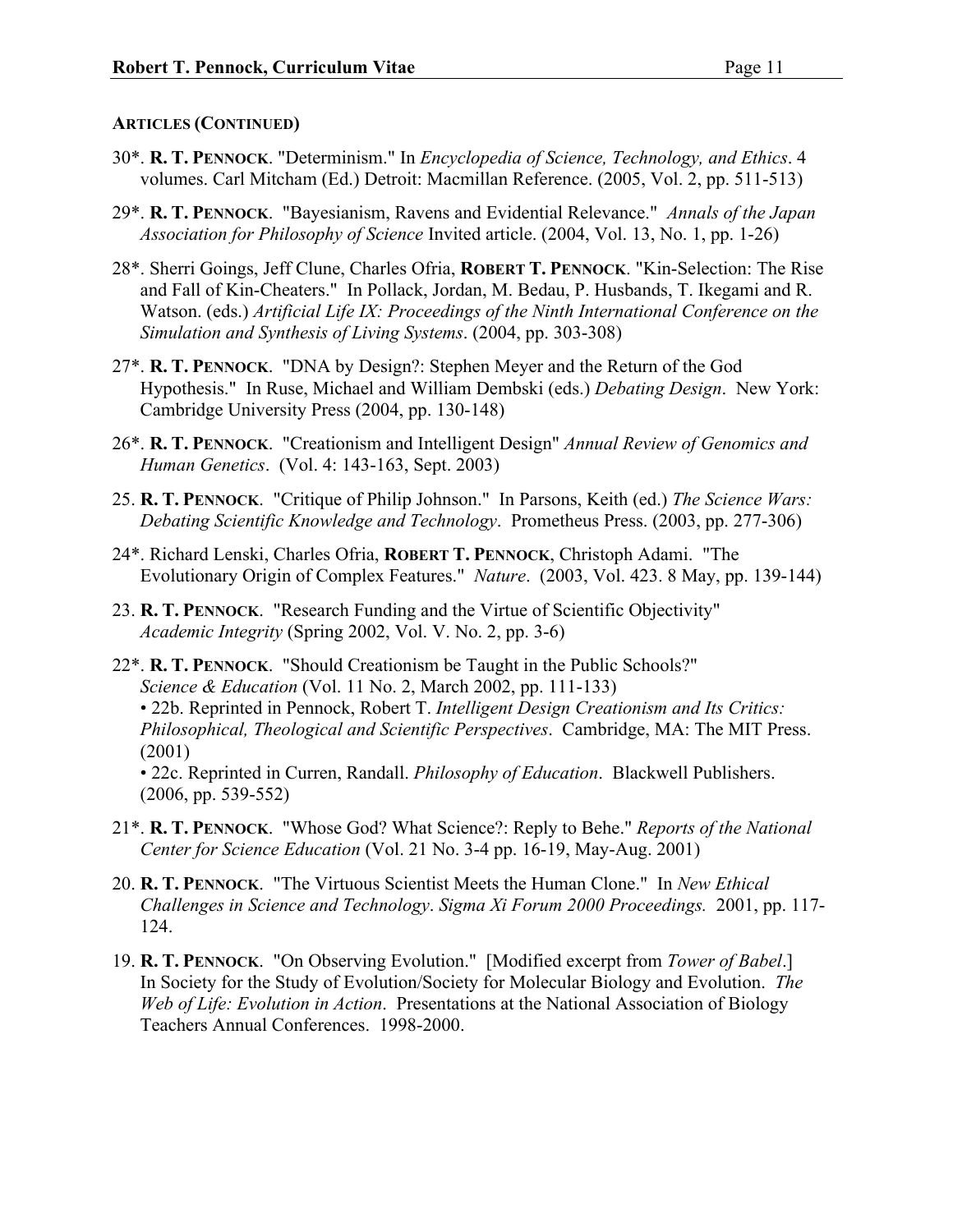- 18\*. **R. T. PENNOCK**. "Can Darwinian Mechanisms Make Novel Discoveries?: Learning from discoveries made by evolving neural networks." *Foundations of Science* Vol. 5 no. 2, pp. 225-238, 2000.
- 17. **R. T. PENNOCK**. "Lions and Tigers and APES, Oh My!: Creationism vs. Evolution in Kansas." *AAAS Dialogue on Science, Ethics and Religion*. 2000.
- 16. **R. T. PENNOCK**. "The Wizards of ID: Reply to Dembski." *Metanexus* No. 089, Oct. 11, 2000. • 16a. Reprinted in Pennock, Robert T. *Intelligent Design Creationism and Its Critics: Philosophical, Theological and Scientific Perspectives*. Cambridge, MA: The MIT Press. (2001, pp. 645-667)
- 15. **R. T. PENNOCK**. "Untitled Reply to Phillip Johnson on *Tower of Babel*" *Books and Culture* (Sept./Oct. 1999)
- 14\*. **R. T. PENNOCK**. "The Prospects for a Theistic Science." *Perspectives on Science and Christian Faith.* Vol. 50, No. 3, pp. 205-209, Sept. 1998.
- 13. **R. T. PENNOCK**. "Death and Taxes: On the Justice of Conscientious Objection to War Taxes." In Robert W. McGee (ed.) *The Ethics of Tax Evasion.* South Orange, NJ.: The Dumont Institute for Public Policy Research, pp. 124-142. 1998. • 13b. Reprinted in David M. Gross (ed.) *We Won't Pay: A Tax Resistance Reader*. CreateSpace (2008)
- 12\*. **R. T. PENNOCK**. "Death and Taxes: On the Justice of Conscientious Objection to War Taxes." *Journal of Accounting, Ethics & Public Policy.* Vol. 1, No. 1, Winter 1998.
- 11\*. **R. T. PENNOCK**. "Evidential Relevance and the Grue Paradox." *Philosophy of Science (Japan)* Vol. 31, No. 1, pp. 101-119, May 1998.
- 10\*. **R. T. PENNOCK**. "Is a Necessity-and-Sufficiency Account of Causation Contradictory?" In Paul Weingartner, Gerhard Schurtz & Georg Dorn (eds.) *The Roles of Pragmatics in Contemporary Philosophy*. Kirchberg am Wechsel: The Austrian Ludwig Wittgenstein Society. (Vol. 2, pp. 753-757, 1997). Reprinted in Weingartner, P., Schurz, G., & Dorn, G. *The Role of Pragmatics in Contemporary Philosophy*. Wenen: Holder-Pichler-Tempsky. (1998).
- 9\*. **R. T. PENNOCK**. "Naturalism, Creationism and the Meaning of Life: The Case of Phillip Johnson Revisited." *Creation/Evolution* (Vol. 16, No. 2, pp. 10-30, Winter 1996)
- 8\*. **R. T. PENNOCK**. "Inappropriate Authorship in Collaborative Scientific Research." *Public Affairs Quarterly*: (Vol. 10, No. 4, pp. 379-393, October 1996)
- 7\*. **R. T. PENNOCK**. "Reply to Johnson Johnson's Reason in the Balance." *Biology & Philosophy* (Vol. 11, No. 4, pp. 565-568, 1996) - 7b. Reprinted in Pennock, Robert T. *Intelligent Design Creationism and Its Critics: Philosophical, Theological and Scientific Perspectives*. Cambridge, MA: The MIT Press. (2001)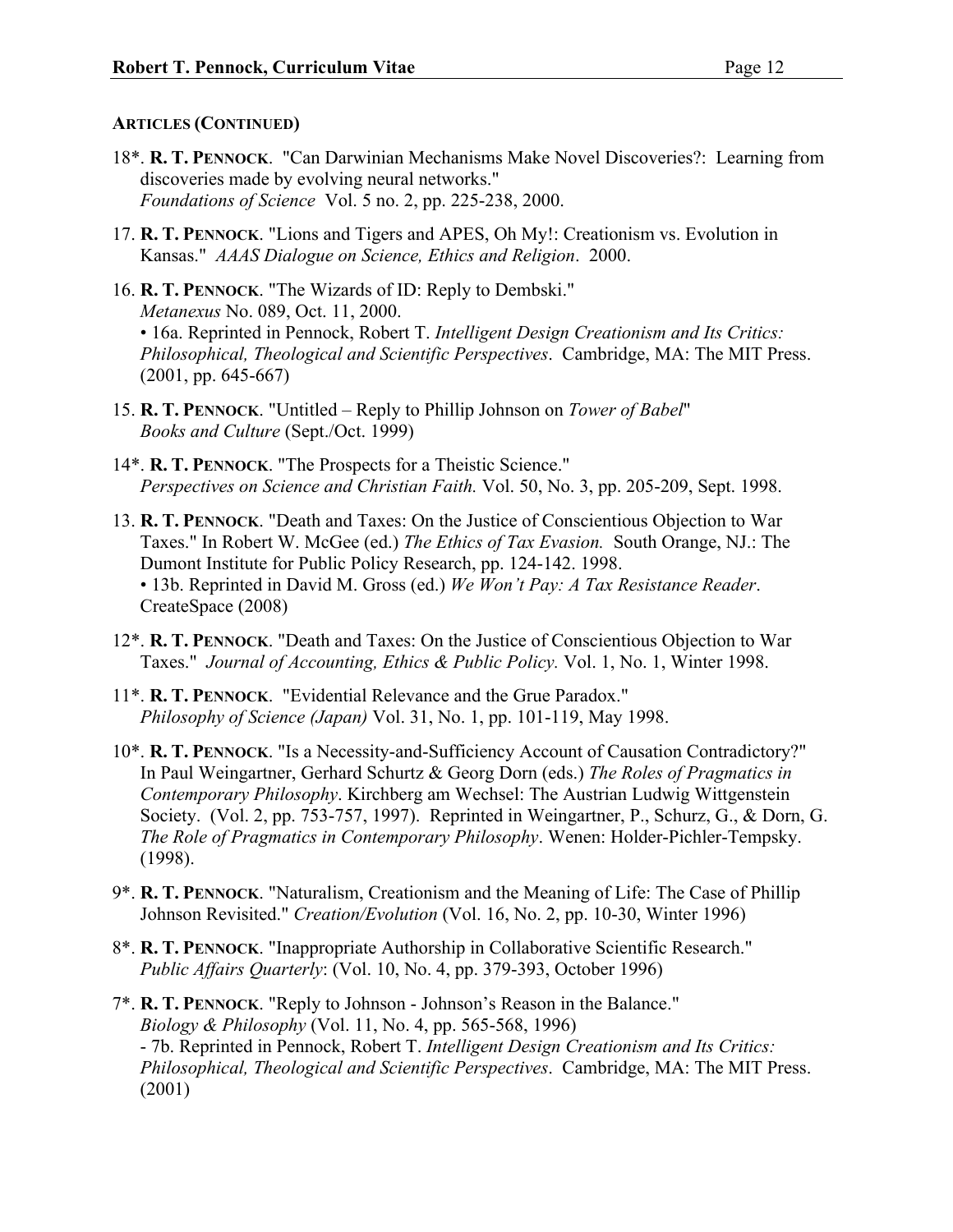- 6\*. **R. T. PENNOCK**. "Naturalism, Evidence and Creationism: The Case of Phillip Johnson." *Biology and Philosophy* (Vol. 11, No. 4, pp. 543-559, 1996) - 6a. Reprinted in Pennock, Robert T. *Intelligent Design Creationism and Its Critics: Philosophical, Theological and Scientific Perspectives*. Cambridge, MA: The MIT Press. (2001)
- 5\*. **R. T. PENNOCK**. "Epistemic and Ontic Theories of Explanation and Confirmation." *Philosophy of Science—Japan* (Vol. 28:31-45, 1995)
- 4\*. **R. T. PENNOCK**. "Death of the Self: Changing Medical Definitions in Japan and the U.S." *Obirin Review of International Studies* (Vol. 7:109-125, 1995)
- 3\*. **R. T. PENNOCK**. "Moral Darwinism: Ethical Evidence for the Descent of Man." *Biology & Philosophy*, (Vol. 10: 287-307, 1995)
- 2. **R. T. PENNOCK**. "Marshall Nirenberg invents an experimental technique that cracks the genetic code." *Great Events in History: Science and Technology.* U.S.A.: Salem Press (1991)
- 1. **R. T. PENNOCK**. "Oldham and Mohorovicic determine the general structure of Earth's interior." *Great Events in History: Science and Technology*. U.S.A.: Salem Press (1991)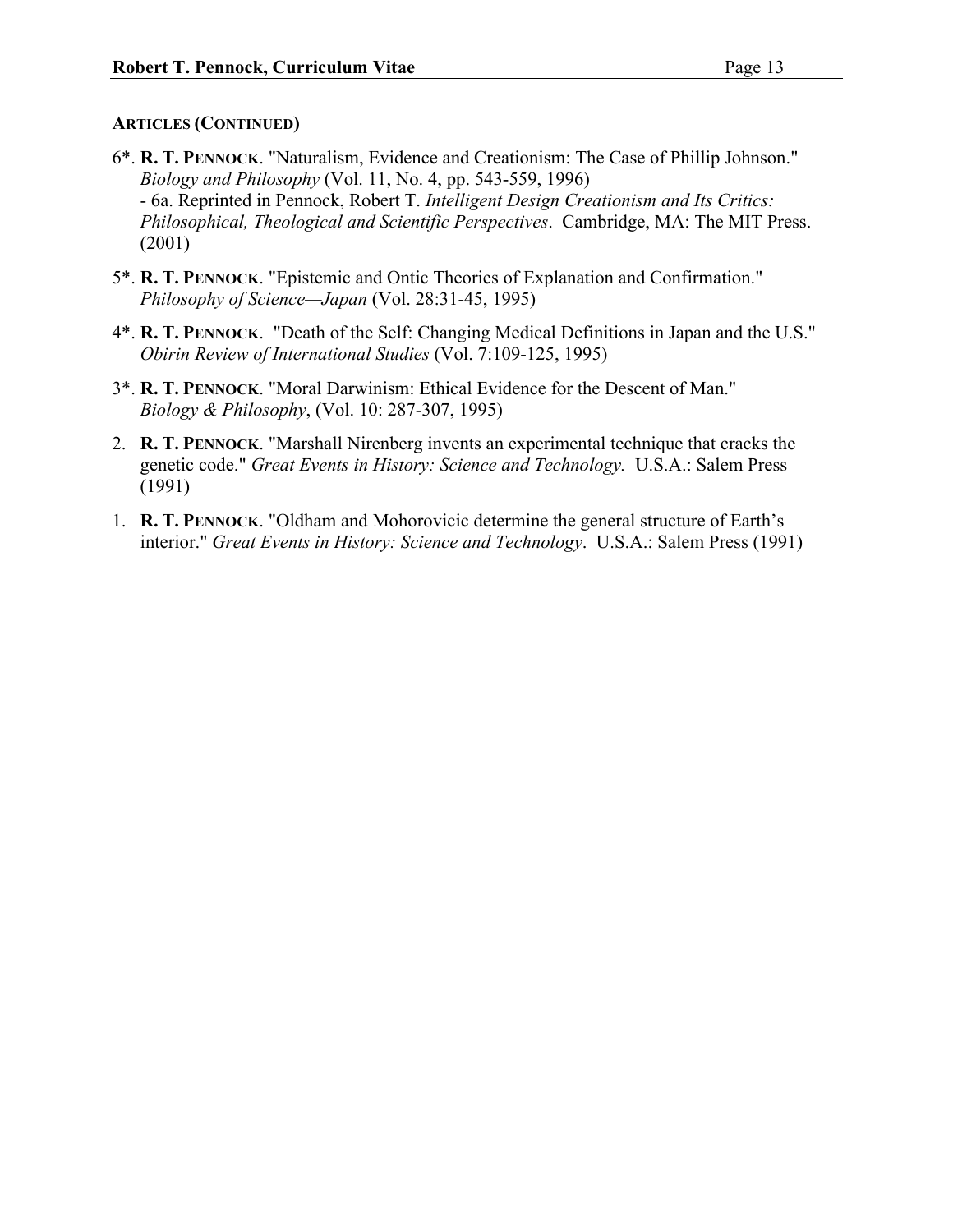## **BOOK REVIEWS & ESSAYS**

- 12. **R. T. Pennock** Review of Charles Taliaferro and Jil Evans. The Image in Mind. *Notre Dame Philosophical Reviews* (April 1, 2012) <http://ndpr.nd.edu/news/29978-the-image-in-mindtheism-naturalism-and-the-imagination>
- 11. **R. T. PENNOCK** Review of Wendy Wagner & Rena Steinzor (eds.) Rescuing Science from Politics. *Isis* (Vol. 100, pp. 957-958, 2009).
- 10. **R. T. PENNOCK** "Evolution: Once More, With Feeling." (Dual review of George Levine's *Darwin Loves You* and David Sloan Wilson's *Evolution for Everyone*.) *American Scientist*. (Nov/Dec 2007)
- 9. **R. T. PENNOCK** "Explaining Bioethics to Others." (Dual review of "Bryant, Baggot la Velle, & Searle's Bioethics for Scientists and Miller & Humber's The Nature and Prospect of Bioethics.") *Quarterly Review of Biology*. (Vol. 79, No. 3, pp. 295-296, Sept. 2004)
- 8. **R. T. PENNOCK** "God and Nature Revisited." Lindberg and Numbers' When Science and Christianity Meet. *Trends in Ecology and Evolution.* (Vol. 19, No. 1, pp. 8 – 9, January 2004)
- 7. **R. T. PENNOCK** "Bowler on Science and Religion" *Endeavour.* (Vol. 7. No. 23, pp. 101-102. September 2003)
- 6. **R. T. PENNOCK** "A Bridgewater Treatise for the 21st Century." Michael Ruse's Darwin & Design*. Science.* (Vol. 301, p. 1051, 22 Aug. 2003)
- 5. **R. T. PENNOCK** "Johnson's Defeating Darwinism" (Review Essay) *Reports of the Nat. Center for Sci. Ed.* (Vol. 17, No. 6, pp. 36-38, Nov/Dec 1998)
- 4. **R. T. PENNOCK** Dunbar's The Trouble with Science *Quarterly Review of Biology*: (Vol. 73, No. 1, pp. 61, March 1998)
- 3. **R. T. PENNOCK** Reynolds & Tanner's The Social Ecology of Religion *Quarterly Review of Biology*: (Vol. 71, No. 3, pp. 394-395, September 1996)
- 2. **R. T. PENNOCK** "Ethical Theory Applied to the Scientific Enterprise." (Review Essay) - (i) Erwin, Gendin & Kleiman's *Ethical Issues in Scientific Research* - (ii) Shrader-Frechette's *Ethics of Scientific Research* - (iii) Penslar's *Research Ethics: Cases & Materials American Scientist* (March/April:179-180, 1996)
- 1. **R. T. PENNOCK** "David-Hillel Ruben's Explaining Explanation" *Philosophy of Science* (Vol. 61(1): 146-147, 1994)

## **EXTENDED ABSTRACTS**

1. Bartlett III FN, Dyer F, **Pennock RT,** "Evolution of migratory-like behavior in Avidians." *Artificial Life 13*: *Proceedings of the Thirteenth International Conference on the Simulation and Synthesis of Living Systems*. (pp. 511-512, 2012)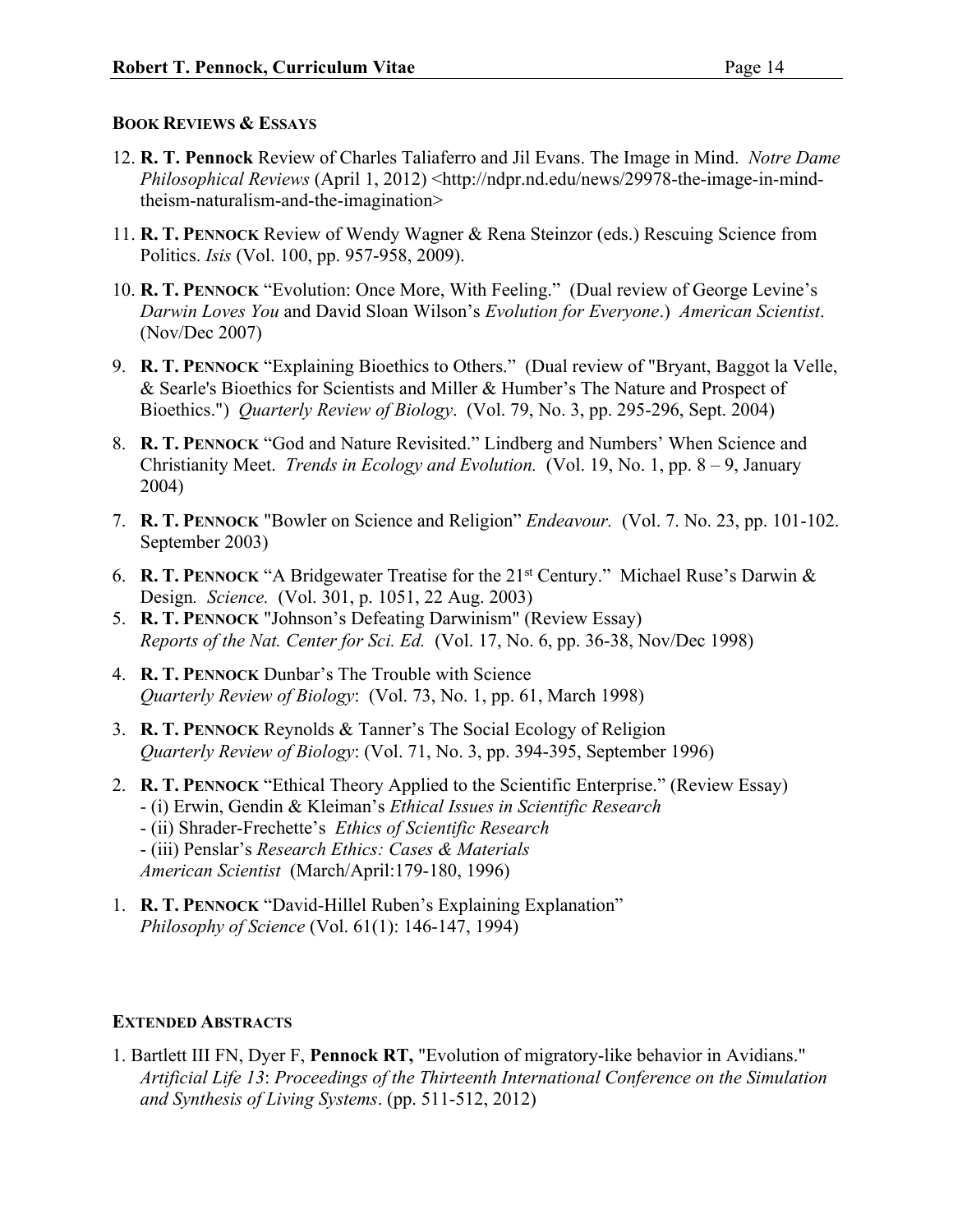## **MAGAZINE, NEWSPAPER & RADIO PUBLICATIONS**

- 16. **R. T. PENNOCK** "Reaffirming the Norms of Science" Philosophy in the Contemporary World. *Blog of the American Philosophical Association*. http://blog.apaonline.org/2017/05/08/philosophy-in-the-contemporary-world-reaffirming-thenorms-of-science/ (May 8, 2017)
- 16. **R. T. PENNOCK** "Defending Scientific Integrity" *360 Perspective*. Faculty Voice. MSU Today. http://msutoday.msu.edu/360/2016/robert-pennock-defending-scientific-integrity/ (Feb. 9, 2016)
- 15. **R. T. PENNOCK** "Following Humbly where Nature Leads: How Scientists Embody Humility" *Slate*. What Do We Know? Essays and Opinions. (Aug. 10, 2015)
- 14. **R. T. PENNOCK** "Creation of Christian Soldiers a Chilling Sidelight of Darwin Bashing" *U.S. News & World Report*. Room for Debate. (Feb. 18, 2009)
- 13. **R. T. PENNOCK** "Creation-Science and Intelligent Design: Different Names for Religious Theory" *U.S. News & World Report*. Room for Debate. (Feb. 10, 2009)
- 12. **R. T. PENNOCK** "Creationist Culture Wars, Hollywood Style" Michigan Messenger (May 26, 2008) 12b: Reprinted in *Reports of the National Center for Science Education* (Sept-Dec 2008, pp. 25-26)
- 11. **R. T. PENNOCK** "Of Swords and Smoking Guns" *Science & Theology News* (February 2006, p. 9)
- 10. **R. T. PENNOCK** "Fool Me Once…" Letter to editor. Reply to DI president Bruce Chapman. *Lansing State Journal*. (Oct. 10 2005)
- 9. **R. T. PENNOCK** "The Very Model of Evolution?" Reply to letters to the editor re: "Testing Darwin." *Discover* (April, 2005, p. 8)
- 8. **R. T. PENNOCK** "ID's War: What is it Good For?" *Science & Theology News* (Vol. 2, No. 11/12, July/August 2002 pp. 33-34)
- 7. **R. T. PENNOCK** "Mystery Science Theater: The Case of the Secret Agent" *Natural History* (April, 2002, p. 77) 7b: Reprinted in *Action Bioscience* www.actionbioscience.org (May, 2002) 7c: Reprinted in *Biology 1001:Evolution and Ecological Perspectives*. Boston, MA: Pearson Publishing Co*.* (2005) 7d: Reprinted in *The Human Odyssey, Vol. II*. Auburn University. (2005)
- 6. **R. T. PENNOCK** "Evolution, History and 'Local Control'" *Talking History* – National Public Radio show (April 17, 2000)
- 5. **R. T. PENNOCK** "Creationism vs. Evolution: New Tactics in an Old Battle." *The College of New Jersey Magazine* (Vol. 4, No. 2, Spring 2000, pp. 8 - 15)
- 4. **R. T. PENNOCK** "Those Old Contentious Bones." *Earlhamite* (January 2000)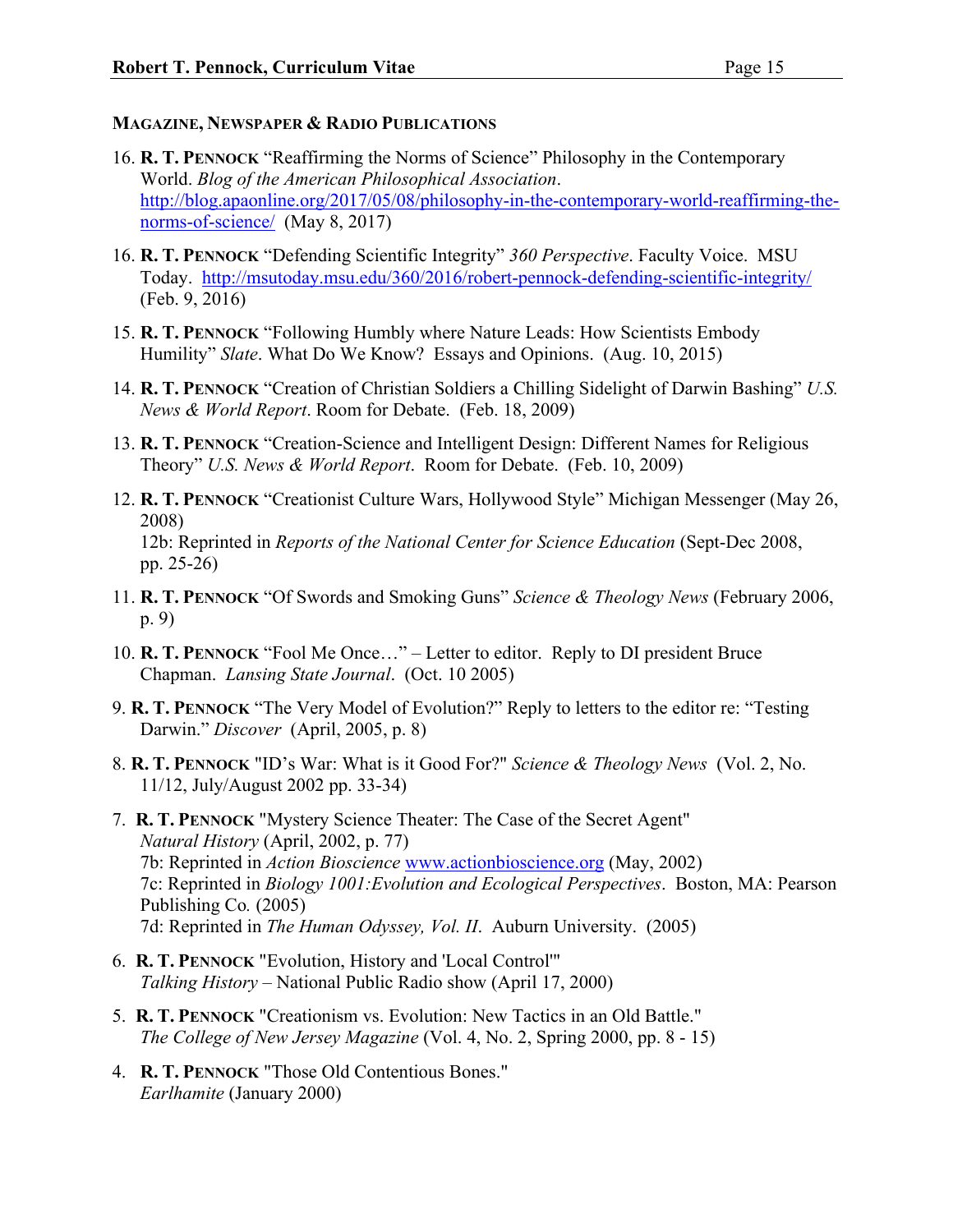#### **MAGAZINE, NEWSPAPER & RADIO PUBLICATIONS (CONT.)**

- 3. **R. T. PENNOCK** "Of Design and Deception: Kansas, Conflict and Creation." *Science & Spirit* (Vol. 10, No. 4, pp. 8-9, 22; Nov/Dec 1999)
- 2. **R. T. PENNOCK** "Tower of Babel in Kansas." *MSNBC Online* (August 20, 1999)
- 1. **R. T. PENNOCK** "Creationism's War on Science." *Environmental Review* (Vol. 5, No. 2, pp. 7 - 16, February 1998)

### **CURRICULAR MATERIALS**

- 4. **R. T. PENNOCK** "From Genotype to Phenotype: Understanding the Introduction of Phenotypic Variations" (2014)
- 3. Amy Lark & **R. T. PENNOCK** "Exploring Selection and Fitness" (2014)
- 2. **R. T. PENNOCK** & Amy Lark "Experimental Evolution Project with Evolving Digital Organisms" (2014)
- 1. **R. T. PENNOCK** & Amy Lark "Exploring Mutation and Mutation Rates" (2013)

## **VIDEO RECORDINGS**

- 10. *Intelligent Design on Trial: Lessons from the Kitzmiller v. Dover creationism case.* (Producer/Editor) Society for the Study of Evolution Education & Outreach video series. (2015)
- 9. *The Ground Rules of Science.* Society for the Study of Evolution Education & Outreach video. (2015) https://youtu.be/Drb8bPJL7TM
- 8. *Pathways to Success*. MSU New Faculty Orientation Video. (2014)
- 7. *Society for the Study of Evolution (SSE) Stephen Jay Gould Prize talks*. YouTube. (2009- 2017)
- 6. *Society for the Study of Evolution (SSE) Darwin Video Birthday Card*. YouTube. (2009)
- 5. *Judgment Day: Intelligent Design on Trial*. NOVA. (2007) http://www.pbs.org/wgbh/nova/id/ http://www.pbs.org/wgbh/nova/id/defining.html
- 4. *Scopes: The Battle for America's Soul*. 10 Days that Unexpectedly Changed America. The History Channel. (2006)
- 3. *A Convocation on Intelligent Design Creationism*. UC-San Diego. (2006)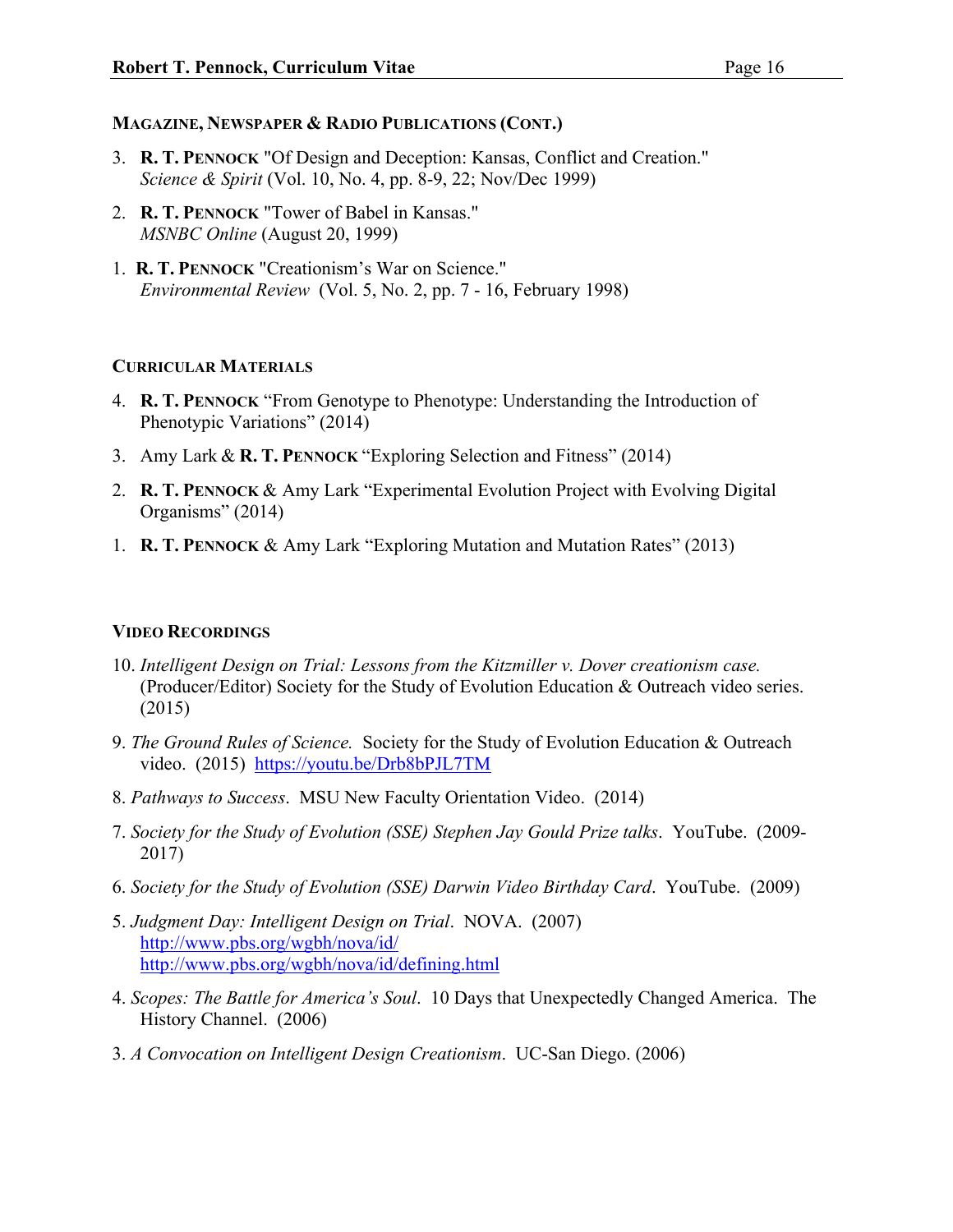## **VIDEO RECORDINGS (CONT.)**

- 2. *Genetics Screening Technology: Challenges for Individuals, Physicians and Health Insurers*. Mayo Clinic Productions. (2002)
- 1. *The New Creationism*. Skeptics Lecture Series at Caltech. Skeptic Society Video AV96. (2001)

## **AUDIO RECORDINGS**

1. *Kansas Redux?: responding to the Michigan neo-creationism legislation.* Michigan State University Libraries' Colloquia Series. (Producer/Editor) Vincent Voice Library. (Sept. 19, 2011)

## **BOOKS IN PROGRESS**

*Darwin's Law: Artificial Life and Evolutionary Design*. Book on evolutionary teleology and the universality of the evolutionary mechanism with special focus on evolutionary computation and digital evolution as instantiations of the process.

*Science Ethics: Character and Responsible Conduct.* Textbook based on my virtue-theoretic account of exemplary scientific practice.

*An Evolutionary Lens: Learning Evolution and the Nature of Science using Evolving Digital Organisms*. Textbook on evolution and scientific methodology based on my digital evolution education software.

*Reason Enough: The Evolution of Intelligence.* Book on my philosophical and empirical research on the evolution of reasoning ability.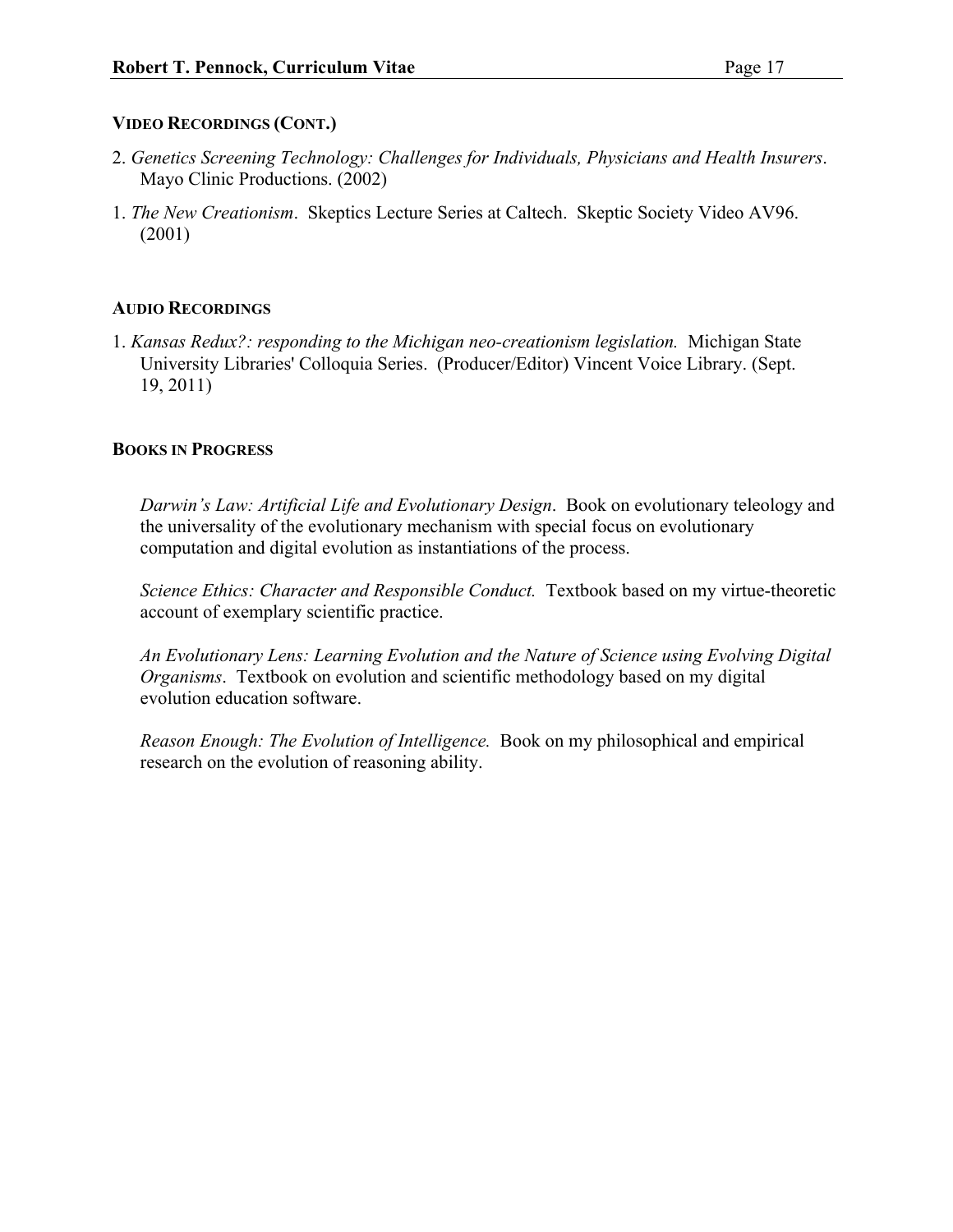### **REFEREED & INVITED CONFERENCE PAPERS**

\* Invited presentation

- \*\* Invited plenary presentation
- 130. "Curiosity as an "Instinct for Truth'" *Evolution 2019.* Providence, RI (6/25/19)
- 129. "Students reason similarly about bacteria and birds: A case study" (w/ Mike Wiser, Jim Smith, Louise Mead) Poster Presentation at *Evolution 2019.* Providence, RI (6/24/19)
- 128. "Avida-ED 4.0 Ecology" (w/ Diane Blackwood, Charles Ofria) Poster Presentation at *Evolution 2019.* Providence, RI (6/24/19)
- 127. "Avida-ED: Overview: Experimental Evolution in the Classroom." Professional development for undergraduate educators. *Evolution 2019.* Providence, RI (6/21/19)
- 126. "What Traits of Character do Exemplary Scientists Value?: Results from the Scientific Virtues Survey." (w/ Jon Miller) *6th World Conference on Research Integrity.* Hong Kong  $(6/3/19)$
- 125. "The Humanities Virtues Project: Bringing a Virtue-based approach to Responsible Conduct of Research Training to the Humanities." (w/ Chet McLeskey and Michael O'Rourke) *6th World Conference on Research Integrity.* Hong Kong (6/3/19)
- 124. "The Humanities Virtues Project: Bringing a Virtue-based approach to Responsible Conduct of Research Training to the Humanities." (w/ Chet McLeskey and Michael O'Rourke) *Association for Practical and Professional Ethics (APPE) 28th Annual Conference.* Baltimore MD (3/2/19)
- 123. "Scientific Virtue and Responsible Conduct of Research Training: Results from the Scientific Virtues Toolbox Workshops" (w/ Eric Berling, Chet McLeskey and Michael O'Rourke) Poster Presentation at *American Association for the Advancement of Science.* Washington DC (2/15/19)
- 122. "Avida-ED Overview: Experimental Evolution in the Classroom" *Artificial Life 2018.* Tokyo, Japan. (7/26/18)
- 121. \*"This is Not a Simulation: Experimental Evolution using Evolving Digital Organisms." *Artificial Life 2018*. Tokyo, Japan. (7/25/18)
- 120. "A Virtuous Instinct for Truth." Workshop at *Friends General Conference Gathering*. Toledo, OH. (7/2-6/18)
- 119. "Visualizing Biological Variation with Avida-ED to Shift Students from Transformational to Variational Understanding." (w/ Cory Kohn, Michael J. Wiser, Louise S. Mead, James J. Smith) Poster Presentation at *Society for the Advancement of Biology Education Research (SABER) Conference.* Minneapolis, MN. (7/27/18)
- 118. \*\*"Curiosity and the Moral Character of Science." *Undergraduate Research Summer Institute (URSI) Conference.* Vassar College. Poughkeepsie, New York. (9/27/17)
- 117. "Avida-ED: a web-based, GUI implementation of the Avida software platform, for educational use." *European Conference on Artificial Life.* Lyon, France. (9/7/17)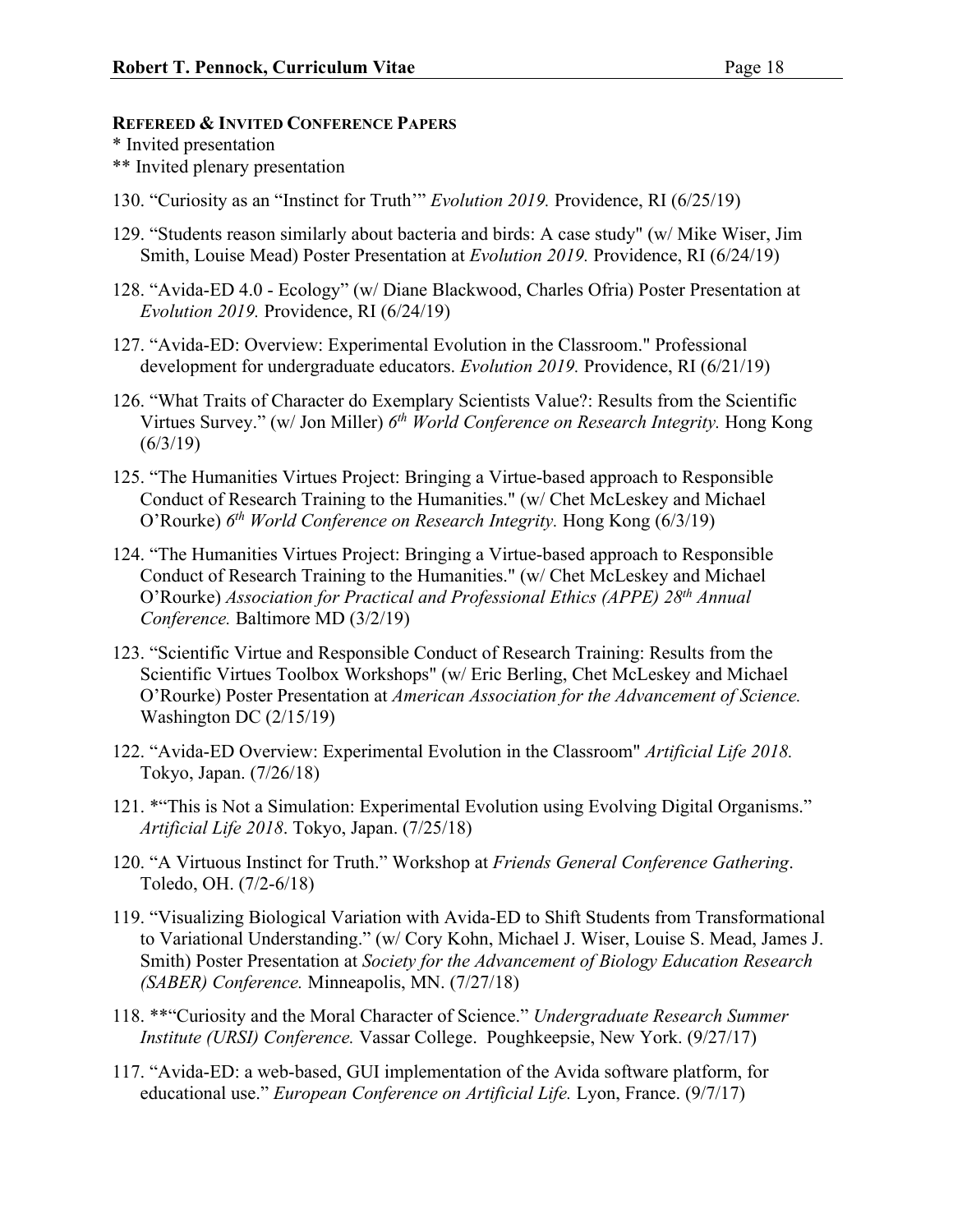- 116. "The Scientific Virtues: Results of an Interdisciplinary Study." *5th World Conference on Research Integrity.* Amsterdam, The Netherlands. (5/29/17)
- 115. "A Virtue-Based Responsible Conduct of Research (RCR) Curriculum: Pilot Test Results." (w Eric Berling & Chet McLeskey) *5th World Conference on Research Integrity.* Amsterdam, The Netherlands. (5/29/17)
- 114. "Reviewing the Responsible Conduct of Research Literature from a Scientific Virtue Perspective." (w Chet McLeskey & Eric Berling) *5th World Conference on Research Integrity.* Amsterdam, The Netherlands. (5/29/17)
- 113. \*\*"Rethinking Science Ethics Training in light of the Scientific Character Virtues." *NSF Science & Technology Centers Directors Meeting*. Washington DC. (8/25/16)
- 112. "Avida-ED 3.0: The Digital Evolution Education Platform, Now in the Browser." *Evolution 2016: Society for the Study of Evolution*. Austin TX. (6/18/16)
- 111. "The Scientific Virtues: Results of an Interdisciplinary Study." *Character and Virtue in the Professions*. Univ. of Birmingham. Birmingham UK (6/4/16)
- 110. "A Virtue-Based Responsible Conduct of Research (RCR) Curriculum: Pilot Test Results." *Character and Virtue in the Professions*. (w Eric Berling & Chet McLeskey) Univ. of Birmingham. Birmingham UK (6/4/16)
- 109. "Reviewing the Responsible Conduct of Research Literature from a Scientific Virtue Perspective." (w Chet McLeskey & Eric Berling) *Character and Virtue in the Professions*. Univ. of Birmingham. Birmingham UK (6/4/16)
- 108. "Experimental Evolution in the Classroom: The Active LENS Project." *Envisioning the Future of Undergraduate STEM Education: Research and Practice*. Washington DC.  $(4/28/16)$
- 107. \*"Scientific Values and Character Virtues." *American Association for the Advancement of Science*. Washington DC. (2/15/16)
- 106. \*"Scientific integrity and the Rise and Fall of Intelligent Design Creationism." *American Association for the Advancement of Science*. Washington DC. (2/13/16)
- 105. \*"What is it to be Human: Implications of Artificial Intelligence & Robotics." *Religious Newswriters Association (RNA) conference*. Philadelphia PA (8/27/15)
- 104. "Scientific Values and Character Virtues." *Socially Relevant Philosophy of/in Science and Environment (SRPoiSE) conference*, Detroit MI. (3/27/2015)
- 103. "Digital Darwin: Evolution in Action in Your Computer." *National Association of Biology Teachers (NABT) Professional Development conference*, Cleveland OH. (11/14/2014)
- 102. "Evolution in Action in the Classroom with Avida-ED Digital Evolution Software." (w Wendy Johnson) *Life Discovery – Doing Science conference*, San Jose CA. (10/3/2014)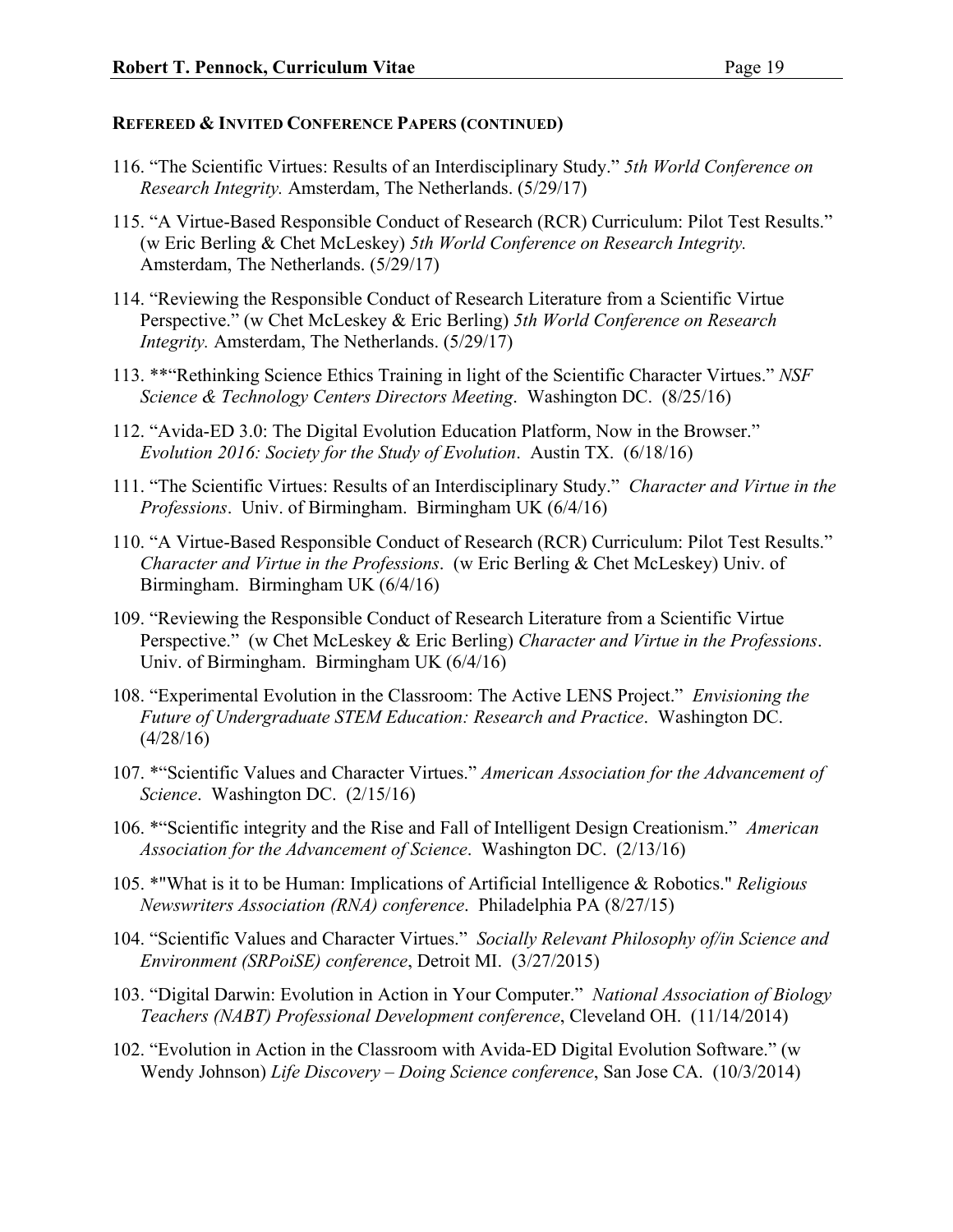- 101. \*"Communicating Evolution." *The Science of Science Communication II*, Sackler Colloquium, National Academies of Science, Washington, DC. (9/25/2013)
- 100. "Learning with digital evolution software: Improving student understanding and acceptance of evolution." (w/ Amy Lark, Wendy Johnson, Louise Souther Mead, Jim Smith, Gail Richmond) *Vision & Change in Undergraduate Education: Chronicling Change, Inspiring the Future*, Washington, DC. (8/28/2013)
- 99. "Going Live: The Origin of (Artificial) Life" *International Society for History, Philosophy and Social Studies of Biology* (7/10/2013)
- 98. "Learning with digital evolution software: Improving student understanding and acceptance of evolution." (w/ Amy Lark, Wendy Johnson, Louise Souther Mead, Jim Smith, Gail Richmond) *Society for the Advancement of Biology Education Research (SABER)*, Minneapolis, MN. (July 11 - 14, 2013)
- 97. "Learning with digital evolution software: Improving student understanding and acceptance of evolution." (w/ Amy Lark, Wendy Johnson, Louise Souther Mead, Jim Smith, Gail Richmond). *Evolution 2013*, Snowbird, UT. (June 20 - 26, 2013)
- 96. "Modeling evolution in the classroom: The case of Fukushima's mutant butterflies." (w/ Amy Lark, Gail Richmond). *CREATE-ing Collaborations in STEM Education Research* Mini-Conference, East Lansing MI. (5/7/13)
- 95. "Teaching with digital evolution software: Assessing student understanding of fundamental concepts." (w/ Amy Lark, Wendy Johnson, Louise Souther Mead, Jim Smith, Gail Richmond). *Mid-west Ecology and Evolution Conference (MEEC)*, South Bend, IN. (3/24/13)
- 94. \*"Evolutionary Transformations: The Legacies of Two Influential Scientists on Evolutionary Thought" National Association of Biology Teachers (NABT) conference, Dallas TX (11/2/12)
- 93. \*\*"Speaking about Evolution to the Public." *3rd BEACON Congress*. East Lansing, MI (7/18/12)
- 92. \*"Learning Evolution and the Nature of Science using Avida-ED Digital Evolution Software" International Artificial Life XIII Conference. (7/19/12)
- 91. \*"Avida-ED Software Demonstration" Education Symposium. Society for the Study of Evolution Conference. Ottawa, Canada (7/7/12)
- 90. "Evolution in action in the classroom: Teaching and learning about evolution and the nature of science with Avida-ED." (w/ Amy Lark, Wendy Johnson, Louise Souther Mead & James A. Smith). Poster presentation at *First Joint Congress on Evolutionary Biology*. Ottawa, Canada. (7/9/12)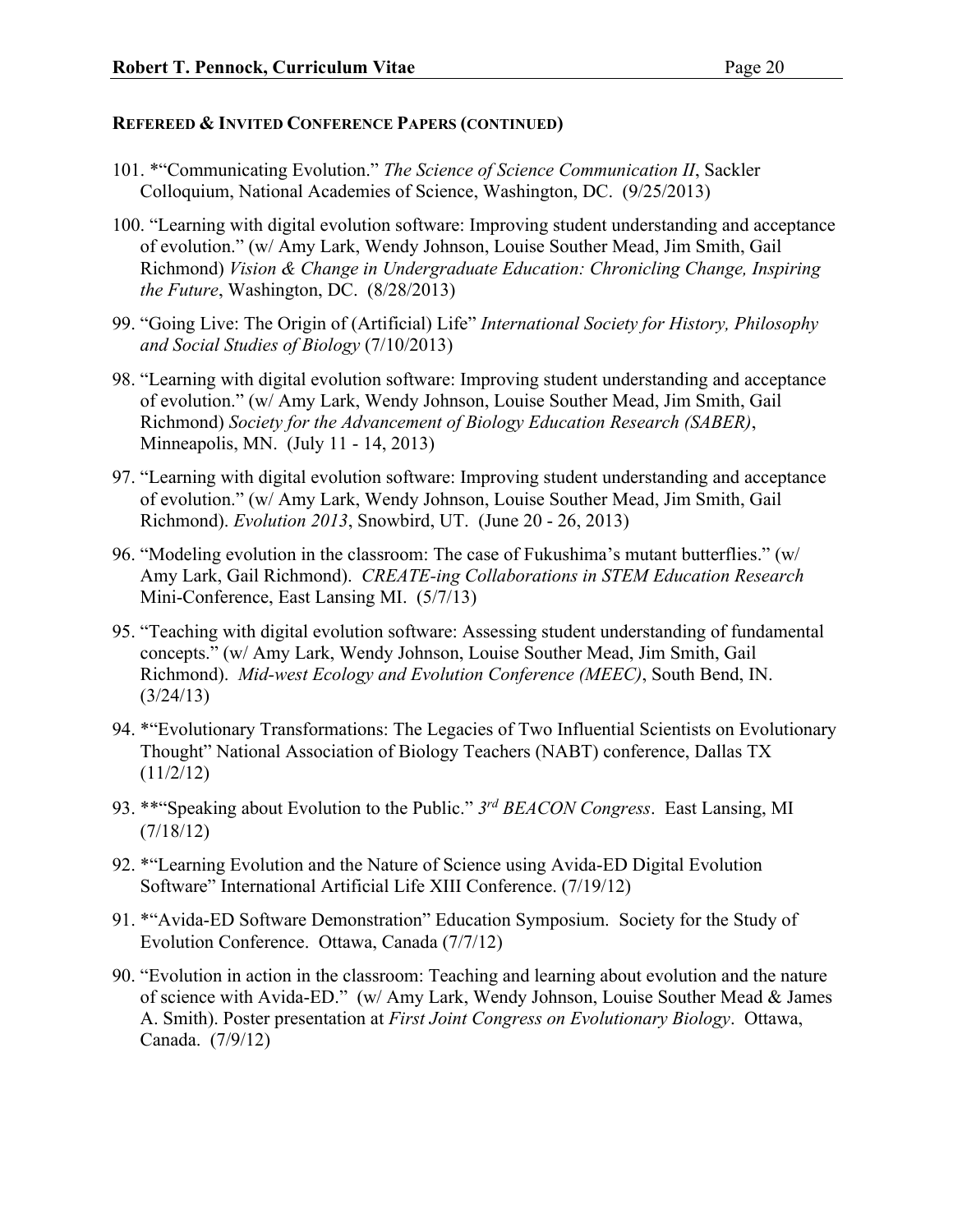- 89. "Experimenting with natural selection in the classroom using Avida-ED." (w/ Amy Lark, Wendy Johnson, Louise Mead & James A. Smith). Poster presentation at *CREATE-ing the Future of STEM Education*, East Lansing MI. (5/8/12)
- 88. \*\*"City Life: On Thinking of the City as an Artificial Organism." *Science and the City conference*, St. Louis, MO. (10/27/11)
- 87. \*"Thinking Evolutionarily." *Thinking Evolutionarily: Evolution across the Life Sciences convocation*, National Research Council, Washington DC (10/25/11)
- 86. "Innovation by Evolutionary Computation." *Santa Fe Institute Business Network Meeting: Innovation: Adventures in Possibility Space*, National Semiconductor University, Santa Clara, CA (8/24/11)
- 85. "Altruism Evolving: Empirical and Philosophical Tests." *The Evolution of Morality and the Morality of Evolution*, Ian Ramsey Center, Oxford University, Oxford UK. (7/9/11)
- 84. \*\*"Where is the research field of biology headed over the next ten years: What are the implications for biology education?" *IRMSE Biology Forum*, Chicago IL. (4/27/11)
- 83. \*\*"From AI to EI: Modeling the Evolution of Intelligence from the Bottom Up" Midwest Cognitive Science Conference Distinguished Speaker lecture, East Lansing MI. (4/16/11)
- 82. "Models of Artificial Life: Herbert Simon and Evolutionary Computation*" ALife XII*. Odense, Denmark (8/23/10)
- 81. "Early Evolution of Memory Usage in Digital Organisms*" ALife XII*. Odense, Denmark (8/23/10)

80. \*\*"Shining the BEACON: Communicating Evolution in Action*" BEACON Congress*. East Lansing, MI (6/26/10)

- 79. \*"Communicating Evolution*" Evolution 2010: Society for the Study of Evolution*. Portland, OR (6/26/10)
- 78. \*"Can't Philosophers Tell the Difference between Science and Religion*" RUSE-terfest conference*. Univ. of Florida, Tallahassee, FL (4/16/10)
- 77. "The Postmodern Sins of Intelligent Design Creationism." *Darwinism, Science, Religion and Society* conference, University of Cincinnati, Cincinnati OH. (10/29/09)
- 76. \*"Judgment Day: When ID Creationism had Its Day in Court*" Society for the Advancement of Chicanos and Native Americans in Science (SACNAS) conference*. Dallas TX (10/16/09)
- 75. \*\*"'Reason Enough for Scientific Researches': Darwin and the Scientific Virtues*" International History and Philosophy of Science Teaching Group conference*. Notre Dame, IN (6/24/09)
- 74. "Scientific Virtue as a Bridge Between the Two Cultures" *Science & Liberal Education: CP Snow and the Two Cultures @ 50*, East Lansing, MI (5/29/09)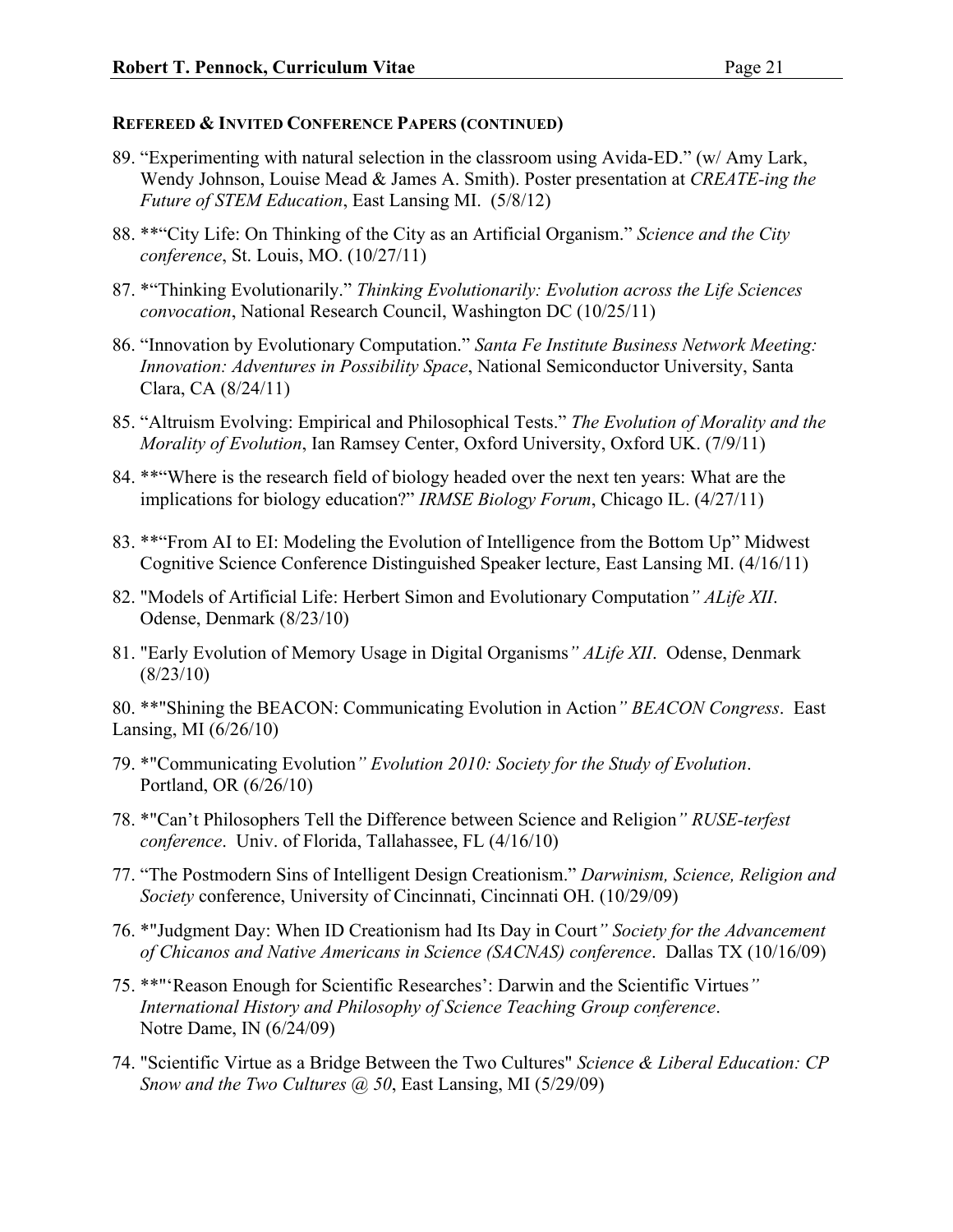- 73. \*\*"'Reason Enough for Scientific Researches': Darwin and the Scientific Virtues*" American Institute of Biological Sciences conference*, Washington DC (5/18/09)
- 72. "Defending Evolution Education: A Toolkit for Citizens for Science." *AAAS Speak Out For Science*. Tulsa, OK. (3/28/09)
- 71. \*\*"Design by Darwin: How Digital Evolution Is Extending the Darwinian Revolution*" Wayne State University Academy of Scholars Senior Lecture*. Wayne State University, Detroit MI (12/12/08)
- 70. \*"Bottom Up: Investigating the Evolution of Intelligent Behavior*" Cambridge Templeton Consortium PI Conference*. Cambridge Univ., Cambridge UI (10/20/08)
- 69. "Avida-ED: Technology for Teaching Evolution and the Nature of Science using Digital Organisms*" National Science Foundation CCLI PI Conference*. Washington, DC (8/14/08)
- 68. "Does Design Require a Designer*" God, Design & Nature* conference. Oxford University, Oxford UK (7/10/08)
- 67. \*"Learning about evolution and the nature of science using digital organisms*" Evolution 2008* Society for the Study of Evolution (SSE) conference. Minneapolis, MN (6/22/08)
- 66. "Cockroaches, Drunkards and Climbers: Modeling the Evolution of Simple Movement Strategies Using Digital Organisms" (Wesley R. Elsberry & Laura M. Grabowski) Poster presentation at *Evolution 2008* Society for the Study of Evolution (SSE) conference. Minneapolis, MN (6/22/08)
- 65. \*\*"Evolving Intelligent Behavior in Digital Organisms (and Beyond)" 7th Annual International Bioethics Forum: Evolution in the 21st Century. BioPharmaceutical Technology Center, Madison, WI (4/18/08)
- 64. \*"Computer Based Evolution Education Materials: Working with Advanced Learners" 7th Annual International Bioethics Forum: Evolution in the 21st Century. BioPharmaceutical Technology Center, Madison, WI (4/18/08)
- 63. \*"Lessons from the *Kitzmiller v. Dover* Creationism Trial" 7th Annual International Bioethics Forum: Evolution in the 21st Century. BioPharmaceutical Technology Center, Madison, WI (4/17/08)
- 62. \*"Science, Evolution, and Creationism: How Teachers Can Benefit from a Publication of the National Academy of Sciences and the Institute of Medicine" National Association of Biology Teachers Conference, Atlanta, GA (11/28/07)
- 61. "Learning Evolution and the Nature of Science using Digital Organisms" (Half-day workshop) National Association of Biology Teachers Conference, Atlanta, GA (11/28/07)
- 60. "Learning Evolution and the Nature of Science using Digital Organisms" National Science Teachers Association Conference, Detroit, MI (10/19/07)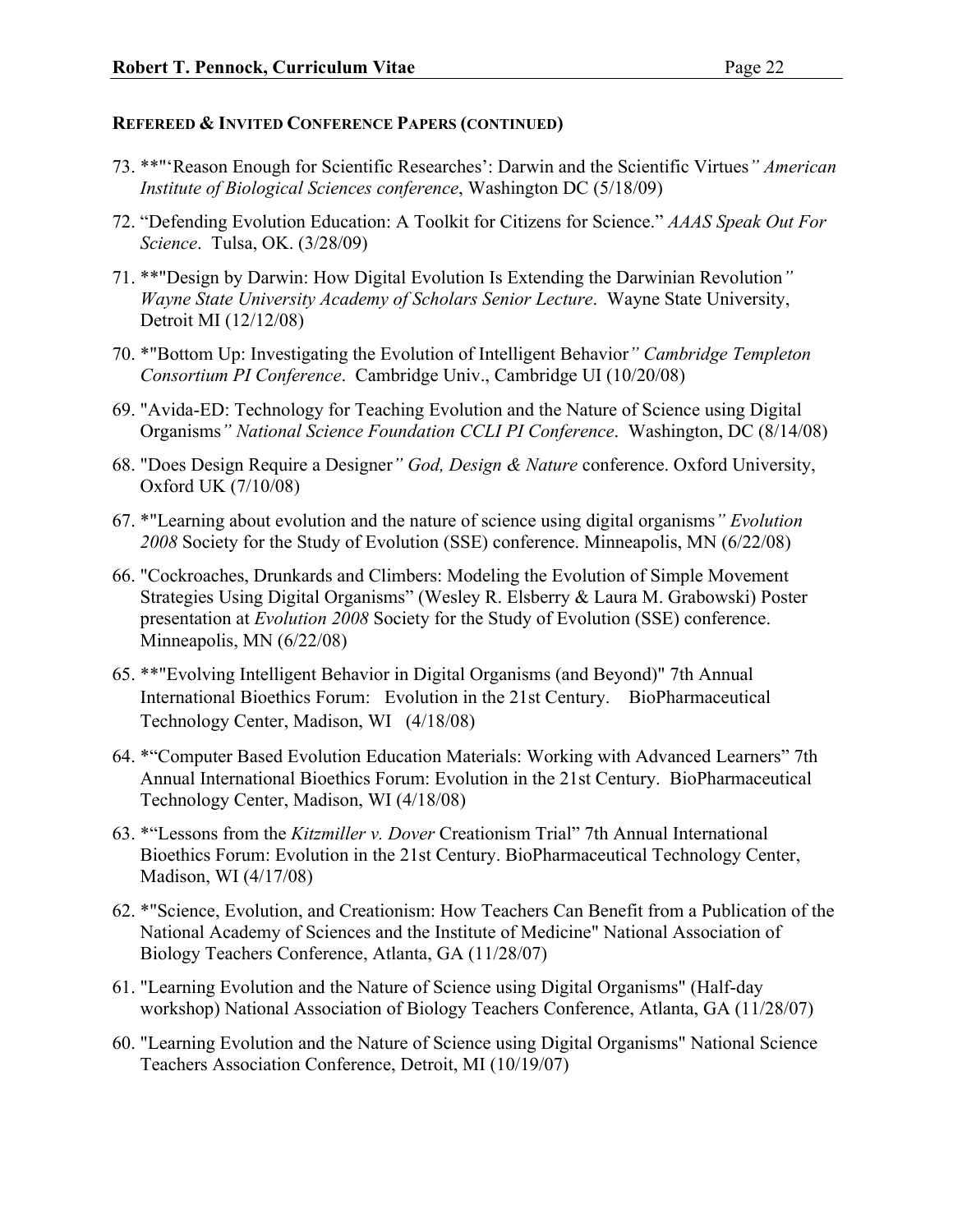- 59. \*"Developing Avida-ED Evolutionary Computation Education Software." Workshop on Open-Source Software for Applied Genetic and Evolutionary Computation. Genetic and Evolutionary Computation Conference, London, England (7/7/07)
- 58. "A new LENS tool: Learning Evolution and the Nature of Science using Avida-ED Digital Evolution Software." Evolution 2007, Society for the Study of Evolution. Christchurch, New Zealand (6/19/07)
- 57. \*"Science Education and Religion in the 21st Century: Holding the Center." Workshop on Science Education and Secular Values. Institute for the Study of Secularism in Society and Culture (ISSSC), Trinity College, Hartford, CT. (5/22/07)
- 56. "Adapting Avida as an Evolution Education Tool: Development of Model Lesson Plans" (Poster session) James J. Smith, Robert T. Pennock, Jeff Clune, Eric Armstrong, Max Braverman, Candice Brady. Sigma Xi, The Scientific Research Society Annual Meeting and Student Research Conference. Detroit, MI. (11/4/06)
- 55. \*\*"The Ground Rules of Science: Why the Judge Ruled Intelligent Design Creationism Out of Court." Politics and Religion conference. Grinnell, IO. (11/2/06)
- 54. \*"Modeling the Evolution of Altruism with Digital Organisms." North American Computing and Philosophy conference. Troy, NY. (8/11/06)
- 53. "Adapting Avida as an Evolution Education Tool: Development of Model Lesson Plans" (Poster session) James J. Smith, Robert T. Pennock, Jeff Clune, Eric Armstrong, Max Braverman, Candice Brady. Society for the Study of Evolution. Stony Brook, NY. (6/26/06)
- 52. \*"The Ground Rules of Science." Society for the Study of Evolution. Stony Brook, NY.  $(6/26/06)$
- 51. \*"The Nature of Science and the Scientific Virtues." New York Academy of Sciences. New York, NY. (4/29/06)
- 50. \*\*"Organs of Extreme Perfection: The Design Argument meets Evolution, Then and Now" Darwinian Evolution in the 21st Century. University of Colorado - Boulder, CO. (4/7/06)
- 49. \*"Learning Evolution and the Nature of Science." American Association for the Advancement of Science. St. Louis, MI. (2/16/06)
- 48. "Life Forms and Forms of Life: Wittgensteinian & Darwinian Insights on the Meaning of Life and ALife." International Society for History, Philosophy and Social Studies of Biology. Guelph, Canada. (7/16/05)
- 47. \*\*"Darwin and the Parasitic Wasp: On Teaching Evolutionary Design." Evolution of Infectious Diseases Conference. National Institutes of Health. Washington DC. (7/14/05)
- 46. "Models, Simulations, Instantiations and Evidence: The Case of Digital Evolution" Evolution and Computation workshop. Philosophy of Science Association. Austin, TX. (11/18/04)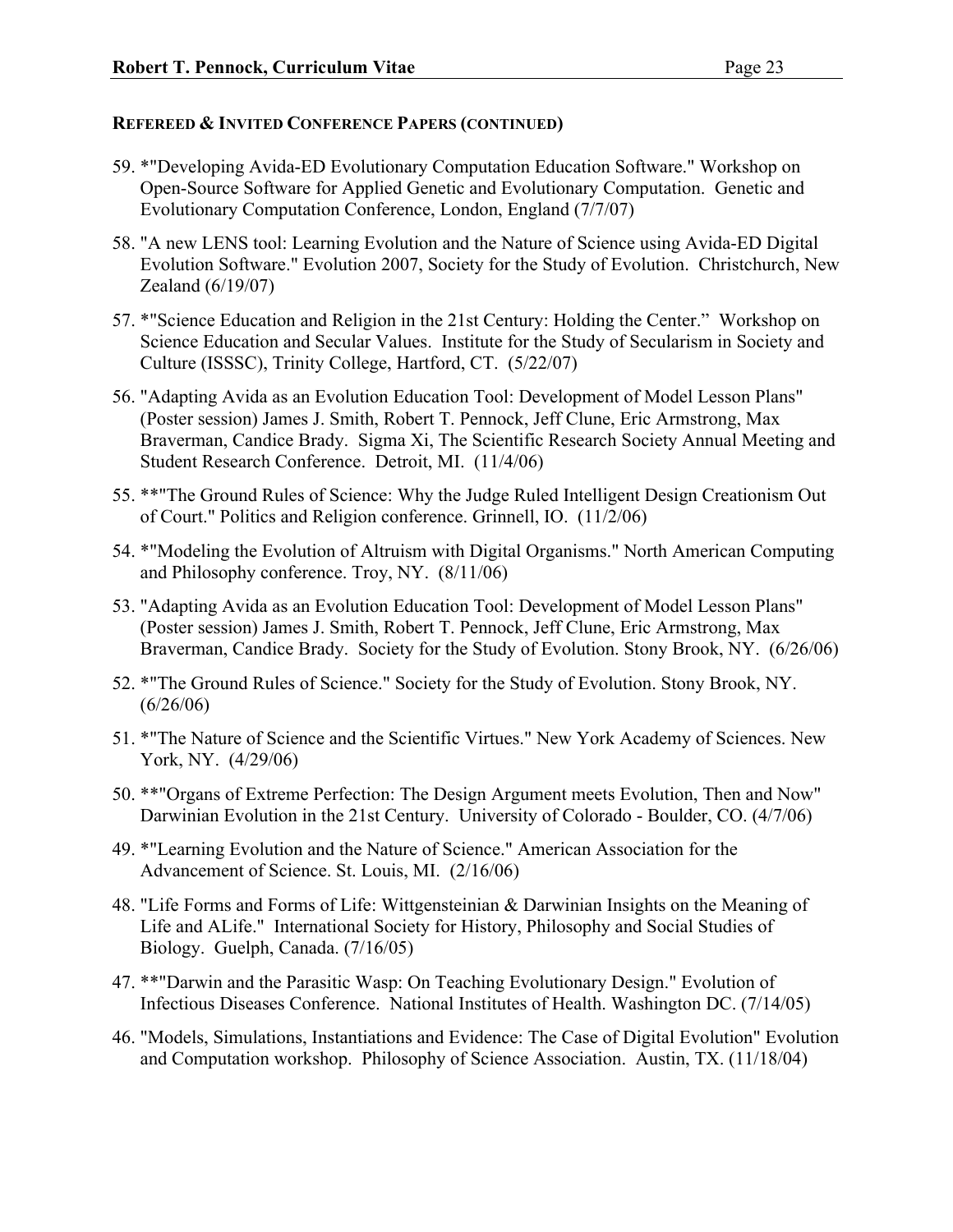- 45. \*"Evolution and the nature of science." American Institute of Biological Sciences/National Association of Biology Teachers Special Symposium "Evolutionary Science and Society: Educating a New Generation". Chicago, IL. (11/12/04)
- 44. "Controlling Bio-Technology: Professional, Personal and Public Perspectives." American Society for Bioethics and Humanities 6th Annual Meeting. Philadelphia, PA. (10/28/04)
- 43. "Life Forms and Forms of Life: Wittgensteinian and Darwinian Insights on the Meaning of A-Life" Artificial Life conference. Boston, MA (9/12/04)
- 42. \*"Intelligent Design Creationism in Biology: It's Deja Vu All Over Again" Colorado Citizen's for Science "The Pseudoscience of Intelligent Design Creationism" Symposium. Fort Collins, CO. (6/26/04)
- 41. \*"Commentary on Paul C. Anders vs. William Dembski on Biological Information and the Intelligent Design Argument." American Philosophical Association—Pacific Div. Pasadena, CA (3/25/03)
- 40. \*"Neocreationist Criticisms of Evolutionary Origin of Complex Features" Biocomplexity Conference. Caltech. Pasadena, CA (8/14/03)
- 39. \*"Outline of a Guidebook for Defending Evolution Education." National Summit on Evolution Education Activism. Berkeley, CA (6/1/03)
- 38. \*"Darwin and the Parasitic Wasp: Teaching Evolutionary Design" 55th Annual Midwestern Conference of Parasitology. East Lansing, MI (6/6/03)
- 37. \*"Challenges in Teaching Evolution" 'Teaching and Learning Evolution: Lessons from Research and Practice' Conference. Southwest Educational Development Laboratory & Southwest Consortium for the Improvement of Mathematics and Science Teaching. Austin, TX (11/4-5/02)
- 36. "Conceptual Issues in Experimental Evolution Research" Biocomplexity Conference. East Lansing, MI (9/7/02)
- 35. \*"What is Intelligent Design?: Problems with Dembski's Design Inference." Symposium on Intelligent Design. American Museum of Natural History. New York, NY. (April 23, 2002)
- 34. \*Special symposium on *Tower of Babel.* Association for Informal Logic and Critical Thinking (AILACT). Ronald Giere and Sandra Mitchell, commentators. American Philosophical Association Conference, Atlanta, GA (Dec. 27 - 30, 2001)
- 33. \*\*"Taking Philosophy of Science Outside the Ivory Tower: Thoughts on Teaching in the Extended Classroom." 6th International History, Philosophy and Science Teaching Conference. Denver, CO. (Nov. 7 - 11, 2001)
- 32. \*"Pedagogy of Ethics in Science" Panelist Science and Ethics Teaching Workshop. Univ. of South Carolina. (Nov. 2, 2001)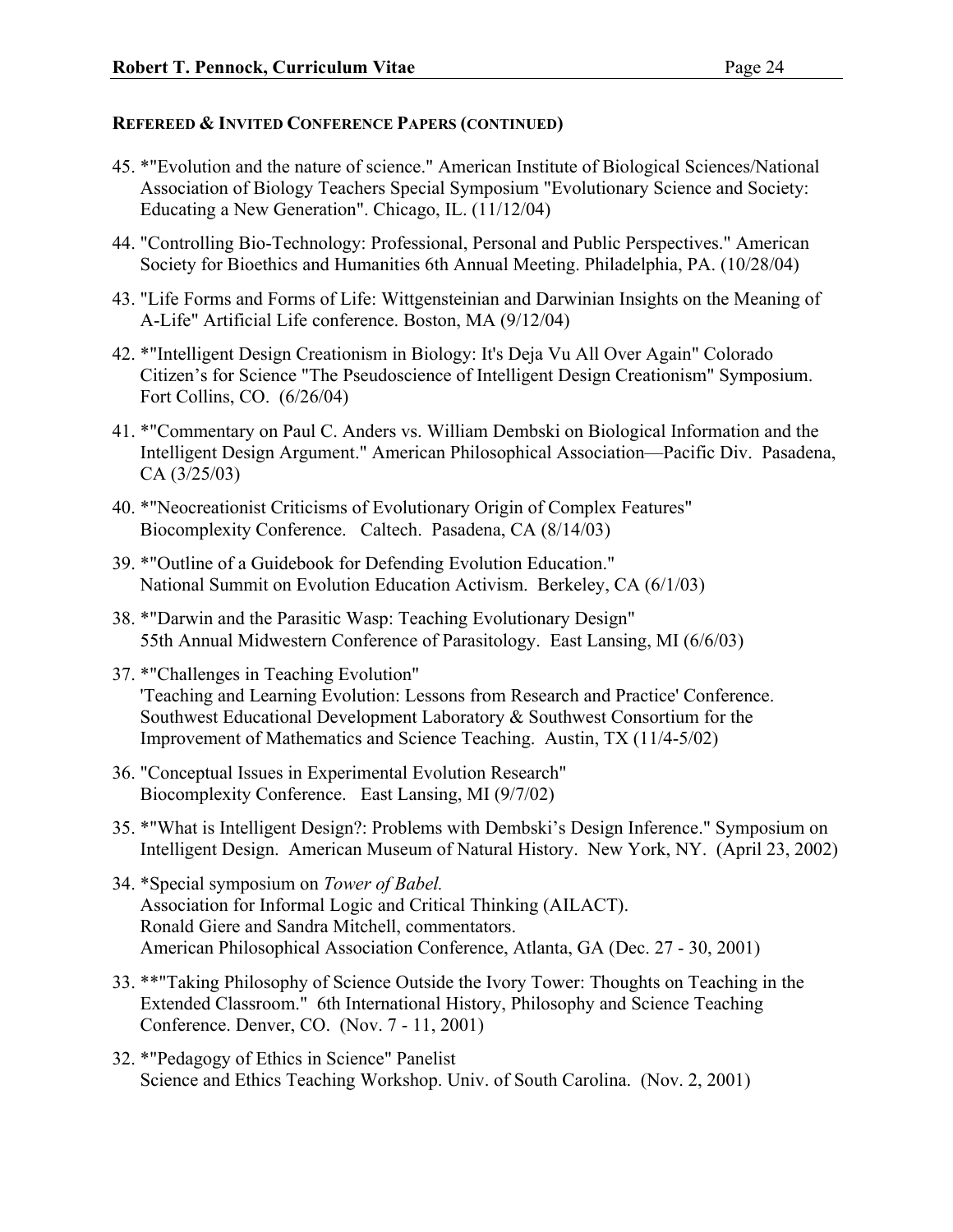- 31. \*\*"It's Hard to Get Much Research Done with all these Ethicists Around" Science and Ethics Teaching Workshop. Univ. of South Carolina. (Nov. 1, 2001)
- 30. "Getting A-Life: Negotiating the Boundary Between Virtual and Real" International Society for History, Philosophy & Social Studies of Biology Annual Conference. Hamden, CT. (July 18-22, 2001)
- 29. \*\*"Splitting Science: The Intelligent Design 'Wedge' Movement" American Geophysical Union Annual Conference. Boston, MA. (May 29, 2001)
- 28. "Simulation and Instantiation: Is Evo-Technology a Model of Darwinian Evolution or the Real Thing?" Model Based Reasoning 2001 Conference. Pavia, Italy. (May 17-19, 2001)
- 27. \*"Genetic Technologies and Ethics." 102nd Michigan Osteopathic Association Conference (May 11, 2001)
- 26. \*"Commentary on Barry Palevitz's paper." Evolution Education Defense Summit Meeting, Kansas City, KS (March 30, 2001)
- 25. "Eden & Babel: Theoretical Parallels between the Evolution of Species and Languages" International Academy of Linguistics, Behavioral and Social Sciences Conference. Orlando, FL. (Nov. 18, 2000)
- 24. \*"Genetic Technology and the Virtuous Scientist" Sigma Xi Forum. New Ethical Challenges in Science and Technology. Albuquerque, NM. (Nov. 9-10, 2000)
- 23. \*"On Observing Evolution" National Association of Biology Teachers Conference. Orlando, FL. (Oct. 26, 2000)
- 22. \*"Blunting 'the Wedge': Responses to Neocreationist Arguments" Society for the Study of Evolution Conference. Bloomington, IN. (June 23, 2000)
- 21. \*\*"Lions and Tigers and APES, Oh My!: Creationism vs. Evolution in Kansas" AAAS Science, Teaching & the Search for Origins Conference. University of Kansas. Lawrence, KS. (April 15, 2000)
- 20. \*\*"Lions and Tigers and APES, Oh My!: Creationism vs. Evolution in Kansas" Conference for the Advancement of Science Teaching. Lubbock, TX. (Oct. 29, 1999)
- 19. \*\*"The Prospects for a Theistic Science." American Atheists' Union Conference. Austin, TX. Invited paper. (Oct. 29, 1999)
- 18. \*"Should Creation Science Be Taught in the Public Schools?" Alvin Plantinga gives paper in response. APA Eastern Division Mtg. - Association for Philosophy of Education (Dec. 1998)
- 17. "Can Darwinian Mechanisms Make Novel Discoveries?: Learning from discoveries made by evolving neural networks." Model-Based Reasoning In Scientific Discovery Conference (MBR'98) Pavia, Italy (Dec. 17-19, 1998)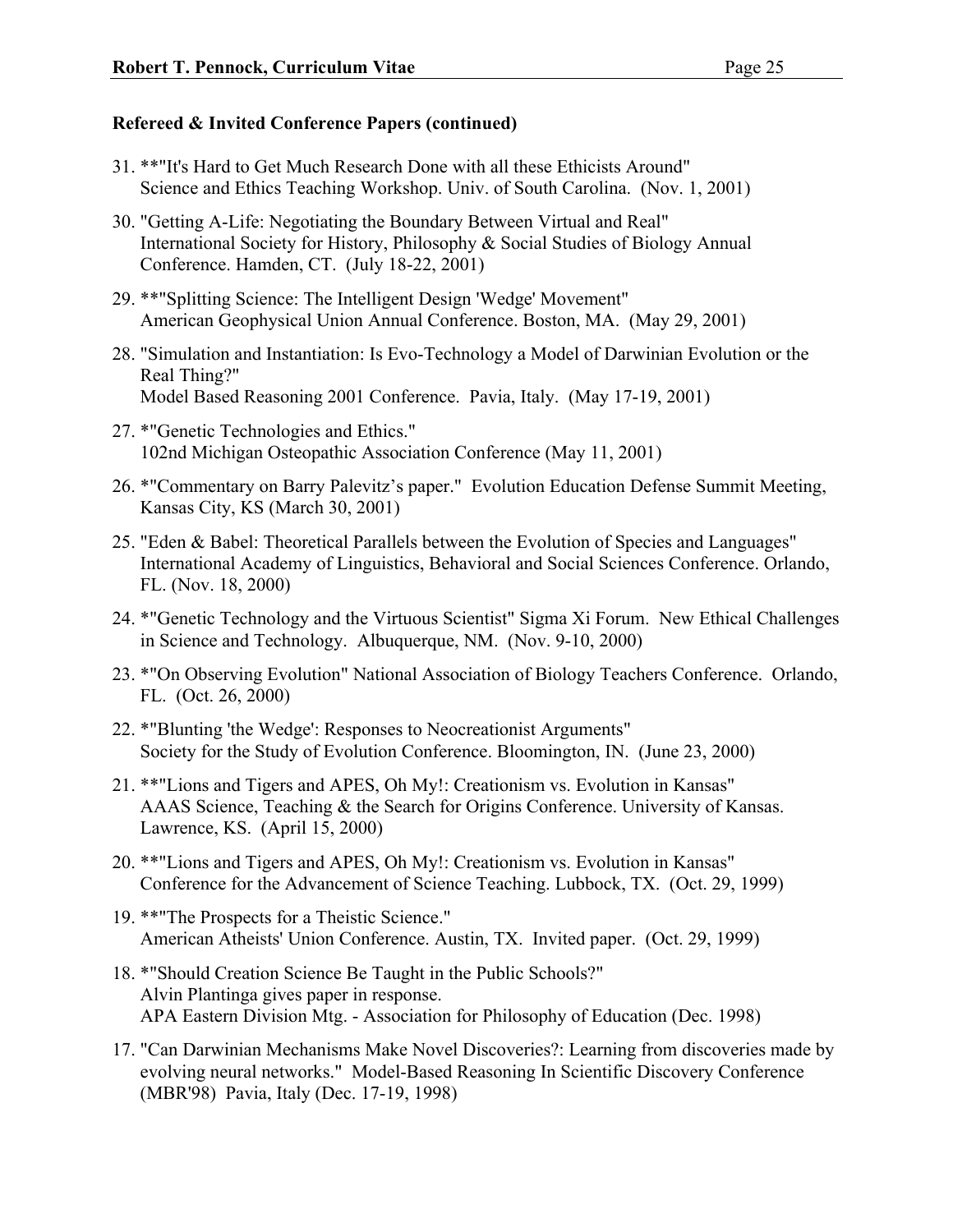- 16. "Why Science Should Abandon the Authorship Model of Credit" Sigma Xi Forum, Vancouver CANADA (Nov. 12 - 14, 1998)
- 15. "Crediting 'Authorship' in Scientific Research: A Few Terminological Quibbles" 26th Conference on Value Inquiry, Montevallo AL (April 16-18, 1998)
- 14. "Is a Necessity-and-Sufficiency Account of Causation Contradictory?" 20th International Wittgenstein Symposium. "The Roles of Pragmatics in Contemporary Philosophy" Kirchberg am Wechsel, Austria. (August 10-16, 1997)
- 13. "The Prospects for a Theistic Science" Reasons to Believe: An Interdisciplinary Conference on Naturalistic vs. Non-Naturalistic Perspectives. Elizabethtown College, PA. (July 17-20, 1997)
- 12. "Pre-existing Conditions: Genetic Disease, Causation and the Future of Medical Insurance." International Society for the History, Philosophy and Social Studies of Biology Conference (July 16-20, 1997)
- 11. "Supernaturalist Explanations and the Prospects for a Theistic Science" Naturalism, Theism and the Scientific Enterprise Conference (Feb. 20-23, 1997)
- 10.'Creating, Assigning, and Evaluating Group Work' 12th UT Teaching Conference for Experienced Faculty (Jan. 6, 1997)
- 9. 'Death of the Self: Changing Medical Definitions in Japan and the U.S.' 24th Southwest Conference of Asian Studies (October 13-14, 1995)
- 8. 'Creationism in the Science Classroom: Private Faith vs. Public Knowledge' 23rd Conference on Value Inquiry (April 6-8, 1995)
- 7. 'Johnson's Conflation of Ontological and Methodological Naturalism' Summer Institute on Naturalism, Univ. of Nebraska, Lincoln, NE (July, 1993)
- 6. 'Confirmation, Explanation and Salmon's Process Ontology' Ontology Workshop, UT Austin (December 6, 1991)
- 5. 'Causal Confirmation & the Color of Emeralds' University of Illinois, Urbana/Champaign 12th Ann. Grad. Stud. Phil. Conference of Univ. of Illinois (April 12-14, 1990)
- 4. 'Moral Darwinism' Indiana University, Bloomington 9th Annual Graduate Philosophy Conference (March 3, 1990)
- 3. 'Taxonomic Classification and Inductive Groups' Univ. of Illinois, Urbana/Champaign 11th Ann. Grad. Stud. Phil. Conference of Univ. of Illinois (April 15, 1989)
- 2. 'The Ethical Argument of Darwin's *Descent of Man*' Univ. of Northern Illinois, Midwest Junto for History of Science (April 10, 1987)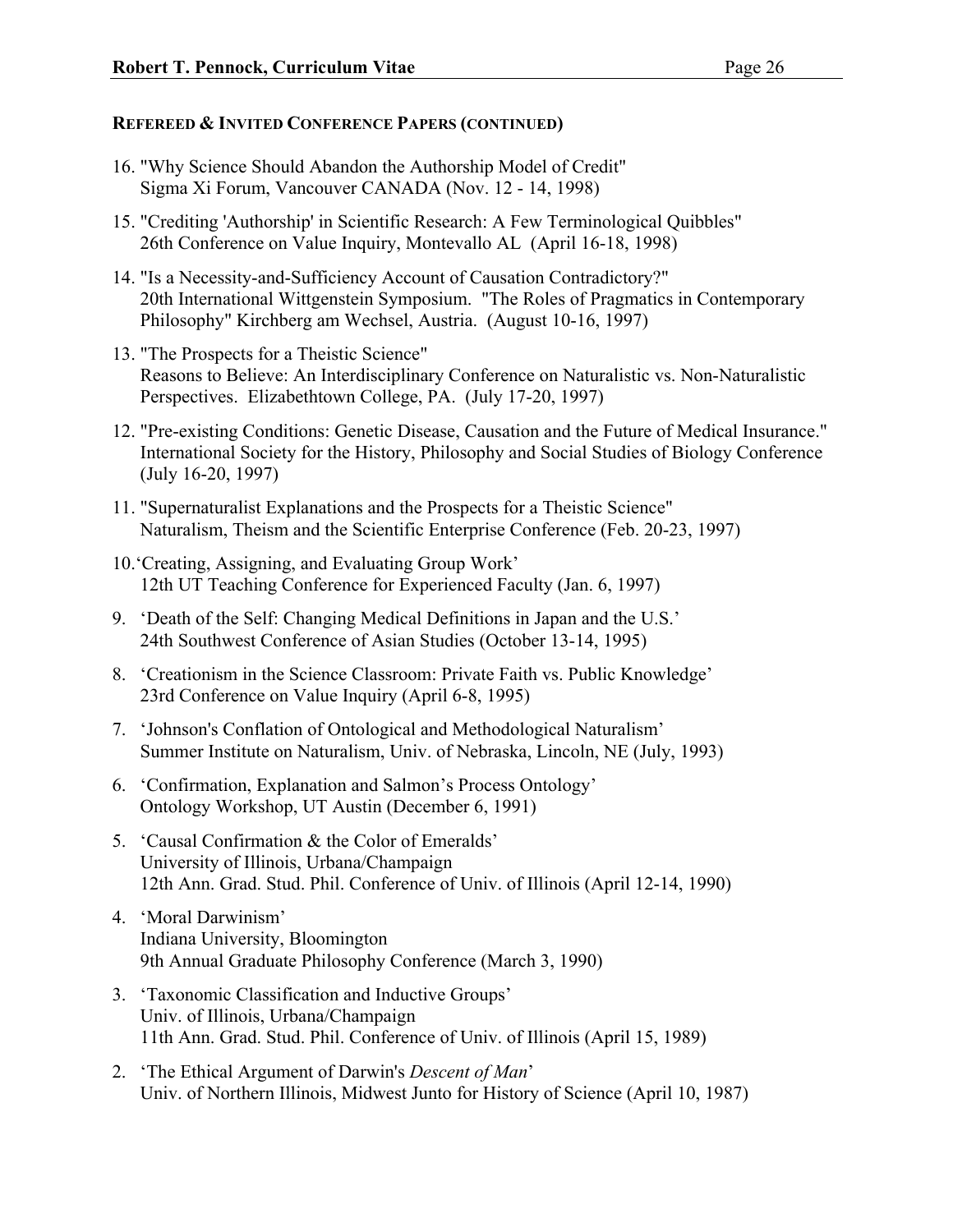1. 'The Ethical Argument of Darwin's *Descent of Man*' Harvard University Joint Atlantic Seminar for History of Biology (April 4, 1987)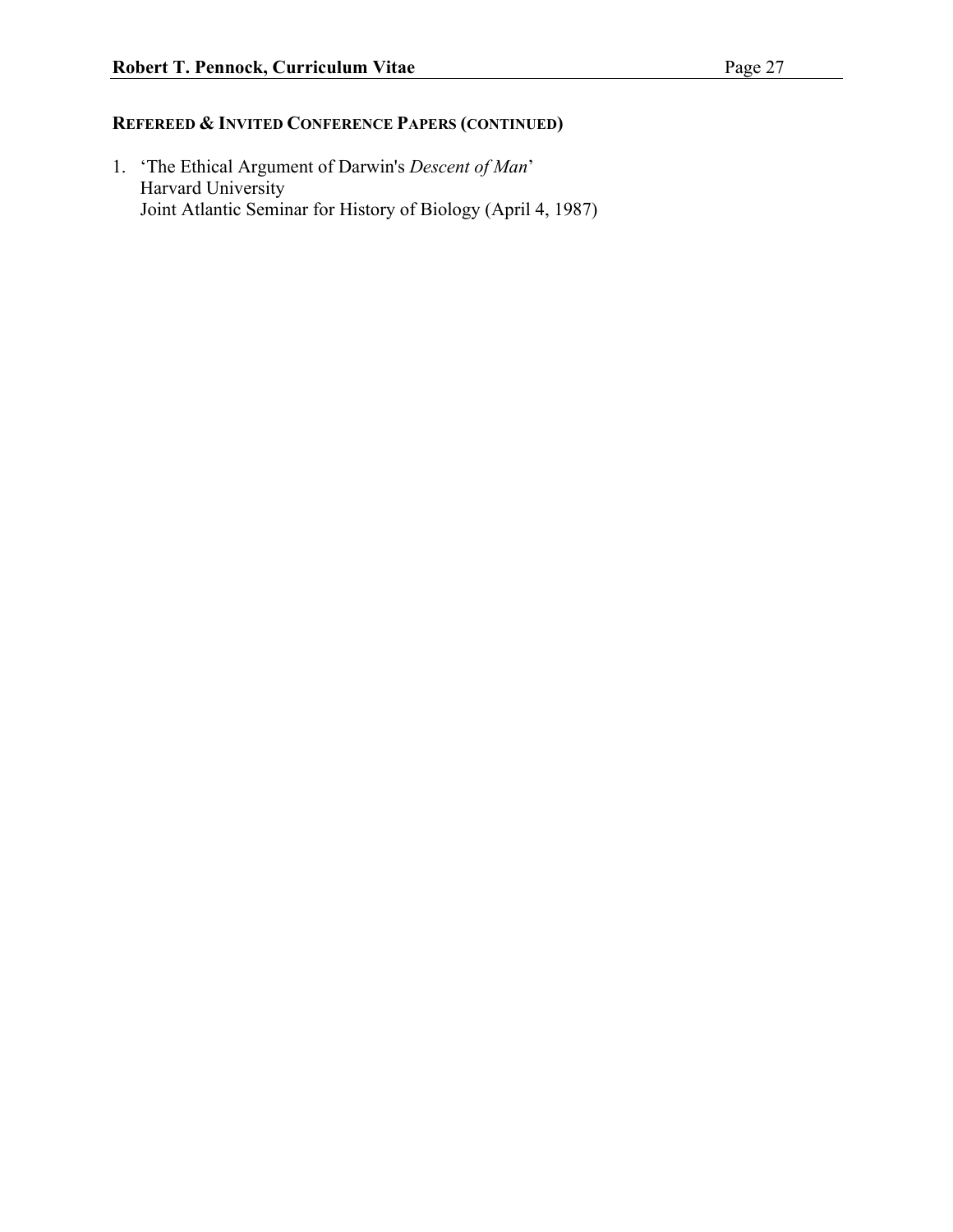## **UNIVERSITY COLLOQUIA & OTHER INVITED PRESENTATIONS**

- 155. "Digital organism's origins and scope: Philosophical aspects of the existence of digital organisms and their relationship with natural organisms." *Semana CELFI de la Docencia, Investigación y Comunicación de la Evolución.* University of Buenos Aires, Argentina.  $(5/14/19)$
- 155. "Introduction to Avida-ED platform and use of new conceptual tools for the study of evolutionary processes." *Semana CELFI de la Docencia, Investigación y Comunicación de la Evolución.* University of Buenos Aires, Argentina. (5/14/19)
- 154. "Developing and Pilot-Testing a Virtue-Based Curriculum for Responsible Conduct of Research Training." (w/ Eric Berling, Chet McLeskey, Michael O'Rourke.) STEM Education Alliance *Connecting STEM Education Research and Practice* meeting. Michigan State University (9/13/18)
- 153. "Translating Expertise into Action." Society for the Study of Evolution Bridging the Science-Policy Void Webinar (2/20/18)
- 152. "Honesty & Framing in Scientific Communication." Science Communication Workshop, BEACON Congress, MSU (7/4/17)
- 151. "The Curious Character of the Scientist: Preliminary Results of a National Study of the Scientific Virtues." Notre Dame University, Notre Dame IN (4/19/16)
- 150. "Teaching Evolution and Scientific Practices using Avida-ED." Project 2061. American Association for the Advancement of Science. Washington DC (6/1/15)
- 149. "Learning Like a Scientist: Thoughts on Teaching Evolution, the Nature of Science, and the Scientific Virtues." National Science Foundation. Washington DC (5/6/15)
- 148. "Curiosity and Scientific Integrity: Creationism, Responsible Conduct of Research and the Moral Structure of Science." American Association for the Advancement of Science. Washington DC (4/27/15)
- 147. "Teaching Evolution and Scientific Practices using Avida-ED." Biology department talk. Sidwell Friends School, Washington DC (2/3/15)
- 146. "Curiosity and the Purpose of Science." Invited workshop for Graduate Professional Ethics course. University of Idaho. (2/27 & 3/15/14)
- 145. "Teaching Evolution and the Nature of Science using Avida-ED" Biology Dept. invited seminar, University of Northern Michigan, Marquette, MI (2/13/14)
- 144. "Digital Darwin: Harnessing Evolution in Your Computer." Darwin Day talk, University of Northern Michigan, Marquette, MI (2/12/14)
- 143. "EvoSphere." (w/ Arend Hintze) BEACON Friday Seminar. Michigan State University  $(2/7/13)$
- 142. "Observing Evolution in Action in the Lab and the Classroom." Honors, iBLEND, MARC and RISE symposium. North Carolina A & T University (2/13/13)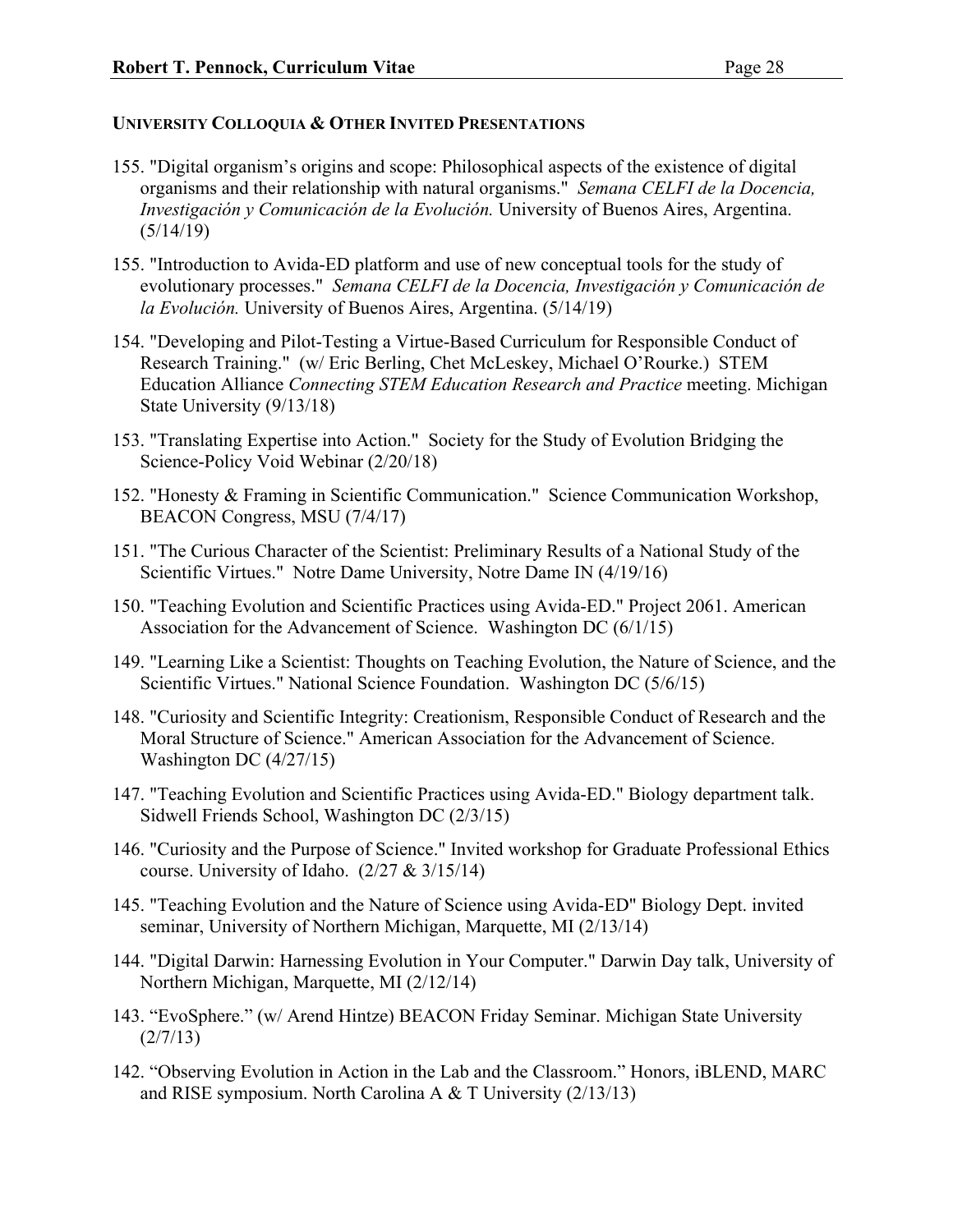- 141. "Learning Evolution and the Nature of Science using Avida-ED Digital Evolution Software." Tapestry Computer Science Workshop. East Lansing, MI (8/1/12)
- 140. "A new LENS tool: Learning Evolution and the Nature of Science using Avida-ED Digital Evolution Software." iBEST Colloquium, University of Idaho. (11/3/11)
- 139. "Learning Evolution and the Nature of Science using Digital Organisms." Biology Dept. Colloquium, Utah State University (9/15/11)
- 138. "A new LENS tool: Learning Evolution and the Nature of Science using Avida-ED Digital Evolution Software." University of Texas at Austin. (3/31/11)
- 137. "Modeling Evolution in a Computer." Computational Biology class invited lecture, University of Texas at Austin. (3/31/11)
- 136. "A new LENS tool: Learning Evolution and the Nature of Science using Avida-ED Digital Evolution Software." North Carolina A&T University. (3/24/11)
- 135. "Evolution in Action: Observing Evolutionary Processes in Real Time." Darwin Day talk, The Citadel. (2/11/11)
- 134. "A new LENS tool: Learning Evolution and the Nature of Science using Avida-ED Digital Evolution Software." Biology Dept. Colloquium, The College of Charleston. (2/11/11)
- 133. "Evolution: Reaching the Public." Science Cafe, Clemson SC. (2/8/11)
- 132. "Evolution in Action: Observing Evolutionary Processes in Real Time." Darwin Day talk, Clemson University. (2/8/11)
- 131. "But Is It Science?: Creationism on Trial." Public talk, Oakland University. (2/4/10)
- 130. "Protecting Science & Religious Freedom: Why Intelligent Design Creationism Flunks Out.*"* The Thomas Jefferson Religious Freedom Talk, Univ. of Mary Washington, Fredericksburg VA (1/21/10)
- 129. "A new LENS tool: Learning Evolution and the Nature of Science using Avida-ED Digital Evolution Software.*"* Biology Colloquium, Univ. of Missouri, Columbia MO (10/9/09)
- 128. "But Is It Science?: The Philosophical Question in the Creation/Evolution Controversy.*"* Public talk, Univ. of Missouri, Columbia MO (10/8/09)
- 127. "Design by Darwin: How Digital Evolution Is Extending the Darwinian Revolution.*"* Stiernotte Lecture. Quinnipiac University (9/3/09)
- 126. "Design by Darwin: How Digital Evolution Is Extending the Darwinian Revolution.*"* Darwin Celebration, University of Toledo, Toledo OH (4/24/09)
- 125. "Design by Darwin: How Digital Evolution Is Extending the Darwinian Revolution.*"* Biology Department Graduate Student Association colloquium, The Pennsylvania State University, State College PA (4/9/09)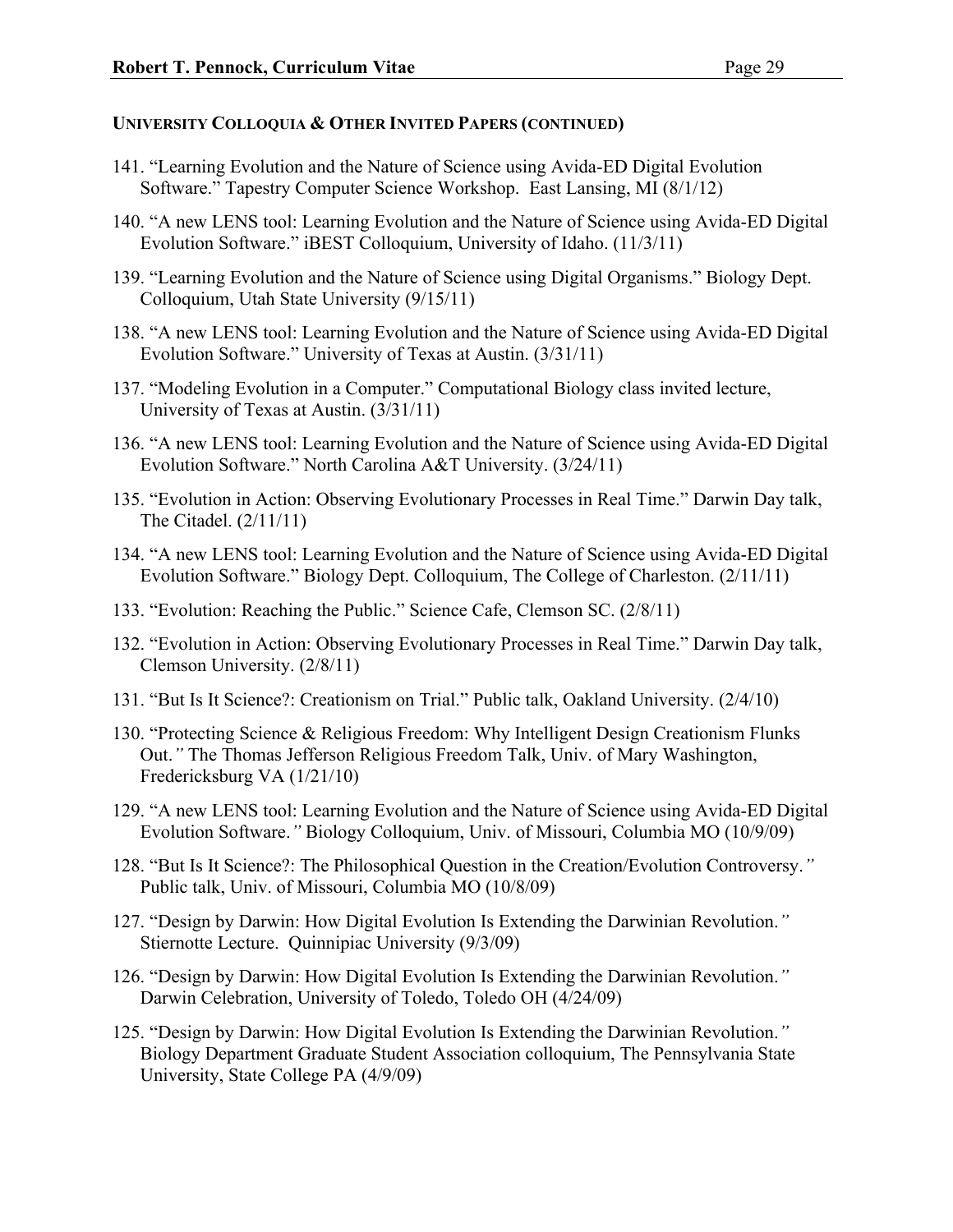- 124. "But Is It Science?: The Philosophical Question in the Creation/Evolution Controversy.*"* Darwin Day Presentation, University of Dayton, Dayton OH (3/19/09)
- 123. "Bottom Up: Investigating the Evolution of Intelligent Behavior using Digital Organisms.*"* Distinguished Speakers in Cognitive Science colloquium. Michigan State University, East Lansing MI (3/16/09)

122. "Bottom Up: Investigating the Evolution of Intelligent Behavior using Digital Organisms.*"* Biology department colloquium. Rice University, Houston TX (3/9/09)

- 121. "Design by Darwin: How Digital Evolution Is Extending the Darwinian Revolution.*"* Cedar Crest College, Allentown PA (2/7/09)
- 120. "A new LENS tool: Learning Evolution and the Nature of Science using Avida-ED Digital Evolution Software.*"* Biology Dept. Colloquium. Cornell College, Mt Vernon, Iowa  $(2/6/09)$
- 119. "But Is It Science?: The Philosophical Question in the Creation/Evolution Controversy.*"* Darwin Day talk. Cornell College, Mt Vernon, Iowa (2/5/09)
- 118. "This is Not a Simulation: Experimental Evolution with Digital Organisms.*"* Duke University, Durham NC (1/19/09)
- 117. "Learning Evolution and the Nature of Science using Digital Organisms.*"* Frontiers in Science Workshop, Michigan State University (9/27/08)
- 116. "Defending and Advancing Evolution Education: Flunking ID Creationism and Exploring Evolutionary Computation.*"* Science Communicators of North Carolina (SCONC), Durham NC (6/11/08)
- 115. "Avida-ED Digital Evolution.*"* BioQUEST / NESCent *SELECTION Workshop: Tools for Teaching Evolution* (5/29/08)
- 114. "Learning about Evolution and the Nature of Science using Digital Organisms.*"* National Evolutionary Synthesis Center, Duke University (4/4/08)
- 113. "Judgment Day: Intelligent Design on Trial.*"* National Evolutionary Synthesis Center, Duke University (3/28/08)
- 112. "A new LENS tool: Learning Evolution and the Nature of Science using Avida-ED Digital Evolution Software." EEBB Colloquium, Michigan State University (9/5/07)
- 111. "A new LENS tool: Learning Evolution and the Nature of Science using Avida-ED Digital Evolution Software." Zoology Dept. Oxford University (7/20/07)
- 110. "The Ground Rules of Science: Why the Judge Ruled Intelligent Design Creationism Out of Court." University of Minnesota, Duluth (3/22/07)
- 109. "This is Not a Simulation: Experimental Evolution with Digital Organisms." Biology Colloquium, Binghamton University (2/23/07)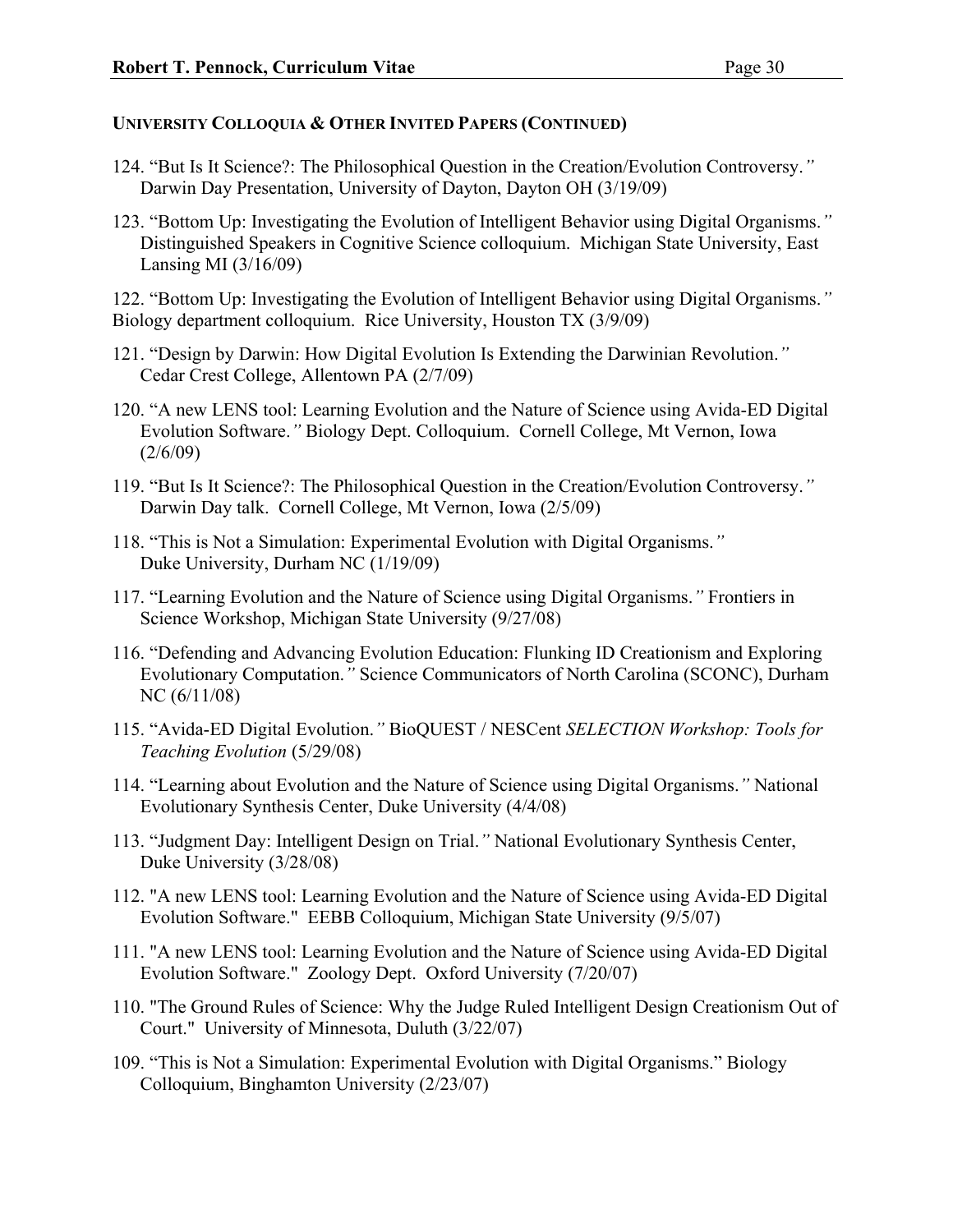- 108. "The Ground Rules of Science: Why the Judge Ruled Intelligent Design Creationism Out of Court." University-wide talk. Binghamton University (2/22/07)
- 107. "A Tower Built on Sand: How Intelligent Design Creationism Collapsed in Dover." University Colloquium. Central Michigan University (2/1/07)
- 106. "Legal Issues in the *Kitzmiller* Creationism Case." Philosophy of Law class. Central Michigan University (2/1/07)
- 105. "Organs of Extreme Perfection: The Design Argument meets Evolution, Then and Now." Hope College (1/26/07)
- 104. "This is Not a Simulation: Experimental Evolution with Digital Organisms." Biology Colloquium. University of California, San Diego. (11/15/06)

103. "The Ground Rules of Science: Why the Judge Ruled Intelligent Design Creationism Out of Court." Provost's Convocation / Helen Edison Lecture. University of California, San Diego.  $(11/14/06)$ 

- 102. "Learning Evolution and the Nature of Science using Digital Organisms." Biology Colloquium. Grinnell College, Grinnell. (11/3/06)
- 101. "The Ground Rules of Science: Why the Judge Ruled Intelligent Design Creationism Out of Court." Ohio Wesleyan Sagan National Colloquium. Ohio Wesleyan University, Delaware OH. (9/7/06)
- 100. "Learning Evolution and the Nature of Science using Digital Organisms." Biology Colloquium. Ohio Wesleyan University, Delaware OH. (9/7/06)
- 99. Panel Speaker. Keeping Science and Religion Separate in the Nation's Classrooms: The Vigil after Dover. Florida State University. (5/17/06)
- 98. "Organs of Extreme Perfection: The Design Argument meets Evolution, Then and Now." Silverstein Lecture. Northwestern University Medical School (4/11/06)
- 97. "Built on Sand: The Collapse of the Intelligent Design Creationist Tower." Darwin Day lecture. Univ. of Illinois, Urbana-Champaign (2/21/06)
- 96. "Models, Simulations, Instantiations and Evidence: The Case of Digital Evolution." History & Philosophy of Science Dept., Univ. of Pittsburgh, Pittsburgh PA. (2/10/06)
- 95. "Organs of Extreme Perfection: The Design Argument meets Evolution, Then and Now." Comstock Speakership. Minnesota State University Moorhead. Minnesota. (11/3/05)
- 94. "Teaching Evolution and the Nature of Science." Biology dept. brown-bag. Minnesota State University Moorhead. Minnesota. (11/3/05)
- 93. "Built on Sand: The Collapsing Creationist Tower." National Institutes of Health Washington DC. (7/13/05)
- 92. "Models, Simulations, Instantiations and Evidence: The Case of Digital Evolution." Kansas State University Philosophy Dept. Colloquium " (3/18/05)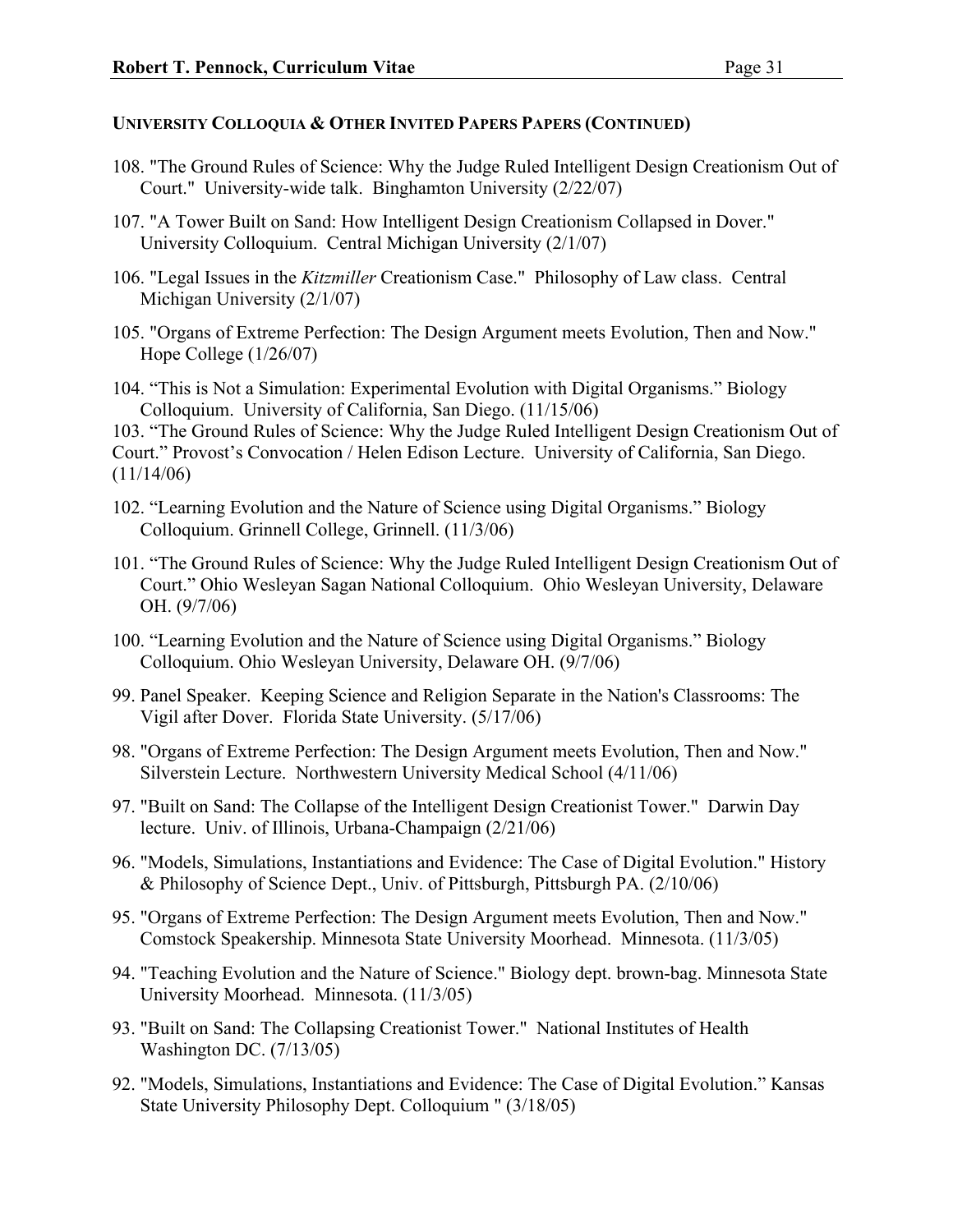- 91. "Built on Sand: The Collapsing Creationist Tower." Kansas State University campus-wide lecture (3/17/05)
- 90. "Modeling the Evolution of Complexity with Digital Organisms." Kellogg Biological Station colloquium. (9/24/04)
- 89. "Teaching Evolution and the Nature of Science." In-service workshop for Gull Lake district school K-12 biology teachers. (8/30/04)
- 88. "Research Ethics: The Tuskegee Syphilis Case." DAPCEP Diversity Program, Michigan State University. (6/23/04)
- 87. "Getting A-Life: Modeling Evolution with Digital Organisms." Biology Dept. Colloquium. Southeastern Louisiana University. (4/22/04)

86. "Scientific Naturalism and 'the God Hypothesis'." Religious Studies Colloquium. Southeastern Louisiana University. (4/23/04)

- 85. "'Organs of Extreme Perfection': The Design Argument meets Evolution, Then and Now." Matheny Lecture. Southeastern Louisiana University. (4/22/04)
- 84. "The Collapsing Creationist Tower: More Evidence against Intelligent Design Creationism." BBB Biology Honor Society Keynote Address. The College of New Jersey, Ewing NJ.  $(3/5/04)$
- 83. "Evolving Complex Systems with Digital Organisms: A Case Study in the Theory and Practice of Evolutionary Design." HPS Dept. Indiana University. Bloomington IN. (2/6/04)
- 82. "Observing the 'Impossible': Evolving Complex Systems." University of Akron Biology Dept. Colloquium, Akron OH. (1/29/04)
- 81. "Authorship and the Scientific Virtues." North Carolina State University, Research Ethics Program. Raleigh NC. (5/6/03)
- 80. "Theory and practice of evolutionary design." North Carolina State University, Sigma Xi, Raleigh NC. (5/5/03)
- 79. "Digitizing Darwin: Experimental Evolution with Artificial Lifeforms." Colby College, Biology Dept. Colby ME. (5/1/03)
- 78. "What are the real ethical challenges of genetic technology?" Colby College, Research Symposium Keynote Speaker, Colby ME. (4/30/03)
- 77. "Reducing 'Irreducible' Complexity." Juniata College, Juniata PA. (4/4/03)
- 76. "Evolutionary Design and 'Organs of Extreme Perfection'." Augustana College, Darwin Day talk, Rock Island IL. (2/11/03)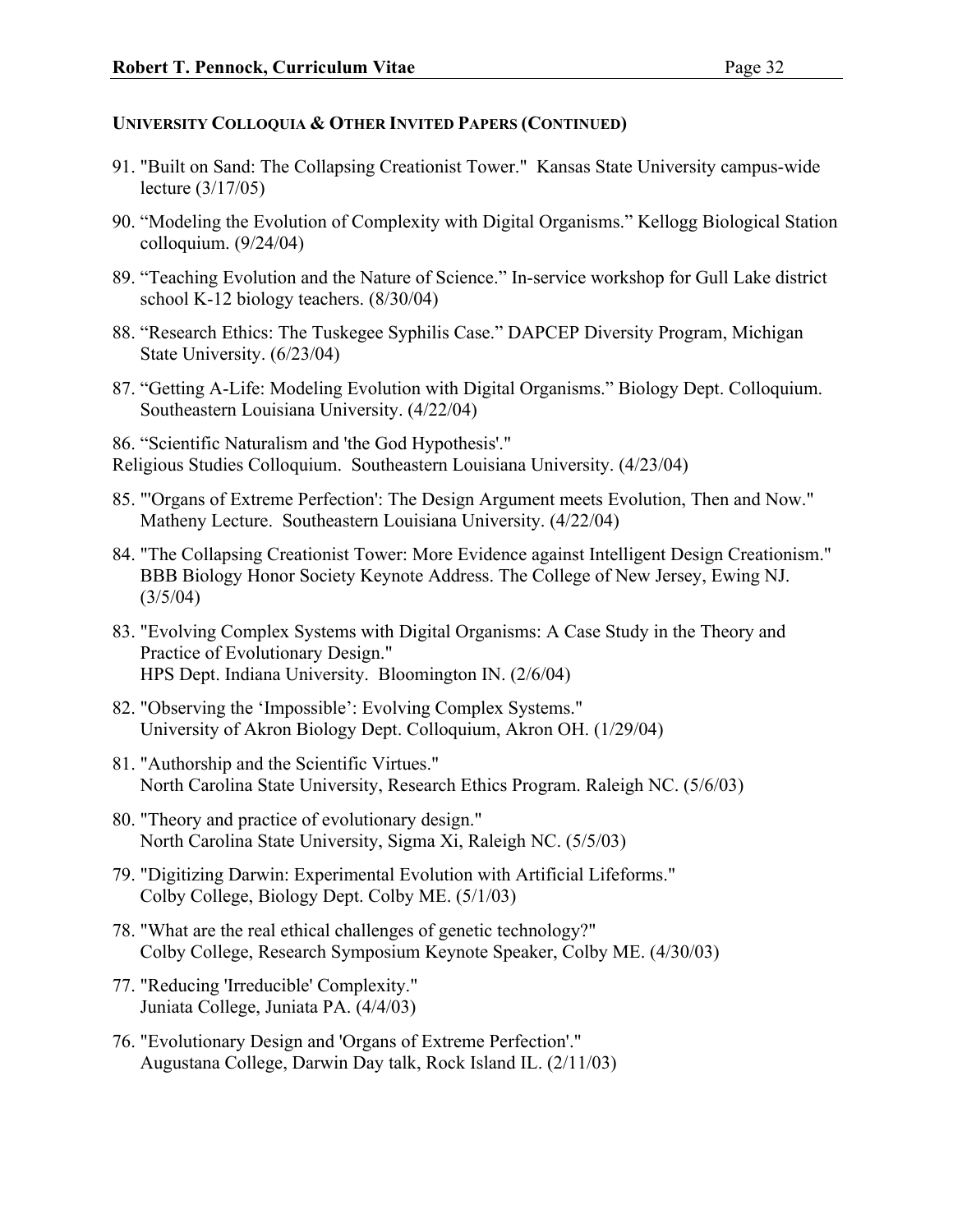- 75. "What Earth Historians Need to Know about ID Creationism." Distinguished Lecturer Series, Geology Dept., MSU. (1/30/03)
- 74. "Not (Just) in Kansas Anymore: Evolution & Neo-Creationism." University of Idaho, Computer Science Colloquium. (5/3/02)
- 73. "Intelligent Design Creationism and Its Critics." Northern Illinois University Sigma Xi Chapter (4/18/02)
- 72. "How to Reduce 'Irreducibly Complex' Biological Systems." Northern Illinois University Biology Dept. Colloquium (4/18/02)
- 71. "In the Light of The Modern Prometheus: Facing 'Frankenfood' and other Genetic Fears." Judith Weller Harvey Quaker Scholar Lecture Guilford College, Greensboro NC (4/4/02)
- 70. "How Can We Incorporate Research Ethics into Science Teaching?" Poynter Center, Indiana University (3/28/02)
- 69. "Strategies for Reaching Students who are Religiously Opposed to Evolution." Graduate Seminar on Teaching (Dr. Craig Nelson), Indiana University (3/27/02)
- 68. "Ethics, Environment, Eden & Evolution." Religious Studies Association, Indiana University (3/27/02)
- 67. "Darwin and Design: From Natural Theology to Applied Biology." Branigan Lecture. Institute for Advanced Study. Indiana University. (3/26/02)
- 66. "Genetic Screening Technology: Challenges for individuals, physicians and health insurers." Mayo Clinic, Rochester NY (1/17/02)
- 65. " In the Light of The Modern Prometheus: Facing 'Frankenfood' and other Genetic Fears." Univ. of Wisconsin -- Green Bay, Green Bay WI (12/11/01)
- 64. "Blunting the Intelligent Design Creationist Wedge." Univ. of South Carolina, Philosophy & Anthropology Dept., Columbia SC (11/2/01)
- 63. "Evolving Irreducibly Complex Features." University of Michigan - Dearborn (10/26/01)
- 62. "In the Light of The Modern Prometheus: Facing 'Frankenfood' and other Genetic Fears." Keynote address. *The Leading Edge: Issues in Technology and Society* Illinois State University, Normal IL (10/4/01)
- 61. "Blunting the Intelligent Design Creationist Wedge." Illinois State University Biological Sciences Dept., Normal IL (Oct. 4, 2001)
- 60. "Genetic Disease, Causation and Medical Insurance." University of North Dakota School of Medicine and Health Sciences (May 2, 2001)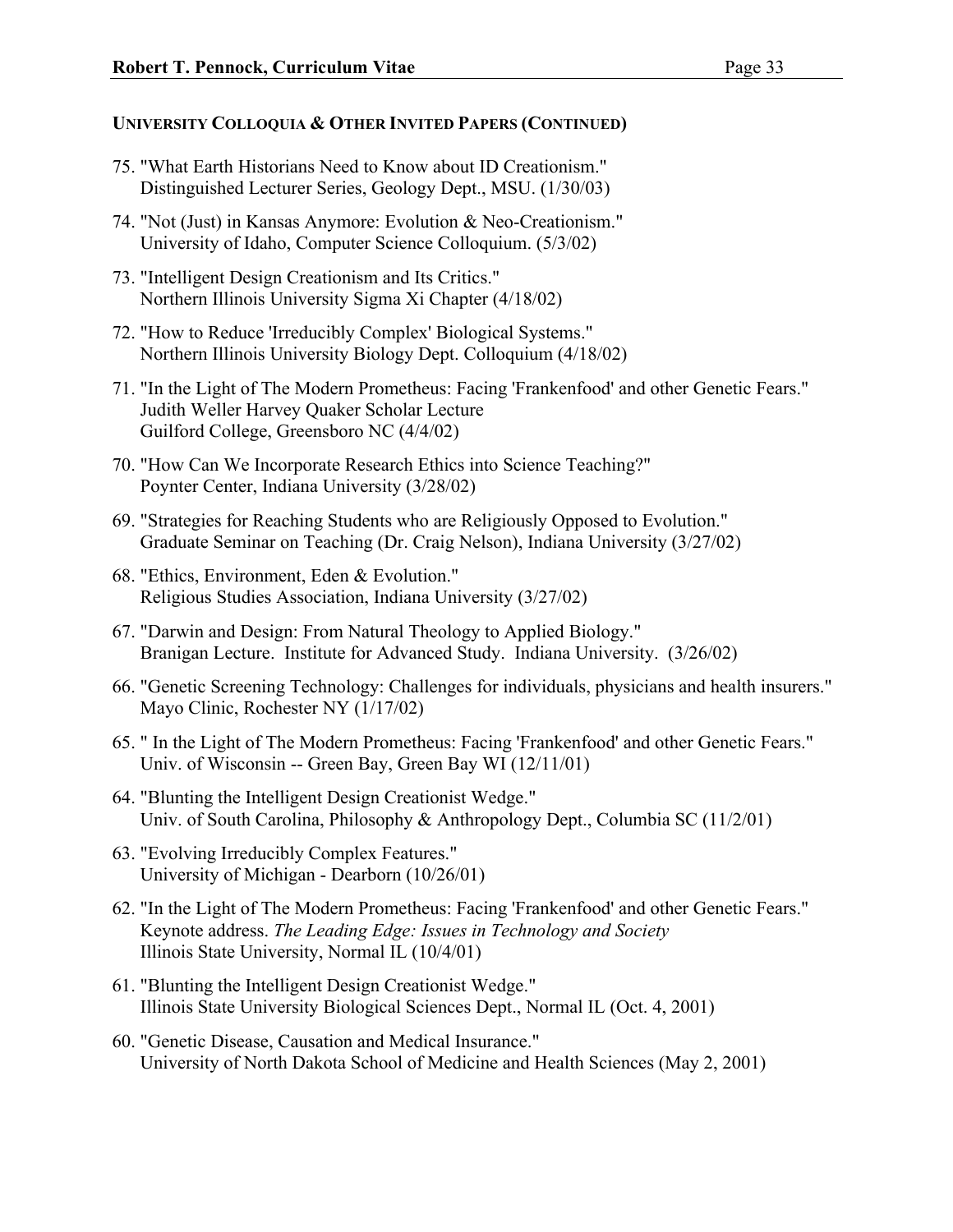- 59. "The Virtuous Scientist Meets the Human Clone." North Dakota State University (May 2, 2001)
- 58. "Evolution and Neocreationism." University of North Dakota (May 1, 2001)
- 57. 'Labeling GM Foods and other Ethical Challenges of Emerging Biotechnologies.' University of North Carolina at Chapel Hill (April 19, 2001)
- 56. 'Authorship and the Virtuous Scientist.' Duke University (April 19, 2001)
- 55. "Labeling GM Foods and other Ethical Challenges of Emerging Biotechnologies." University of North Carolina at Chapel Hill (April 19, 2001)
- 54. 'Labeling GM Foods and other Ethical Challenges of Emerging Biotechnologies.' East Tennessee State University (April 5, 2001)
- 53. 'Should Evolution Be Taught in the Public Schools?: What Dorothy Learned when the Creationist Whirlwind Hit Kansas' Michigan Tech University (March 22, 2001)
- 52. 'Should Evolution Be Taught in the Public Schools?: What Dorothy Learned when the Creationist Whirlwind Hit Kansas.' West Virginia University (March 15, 2001)
- 51. 'The Neo-Creationist Wedge Movement.' West Virginia University Biology and Philosophy Department Colloquium (3/15/01)
- 50. 'Should Evolution Be Taught in the Public Schools?: What Dorothy Learned when the Creationist Whirlwind Hit Kansas.' Miami University - Middletown (March 2, 2001)
- 49. 'The Virtuous Scientist Meets the Human Clone.' Miami University - Oxford (March 1, 2001)
- 48. 'Should Evolution Be Taught in the Public Schools?: What Dorothy Learned when the Creationist Whirlwind Hit Kansas.' Lamar University. (Feb. 22, 2001)
- 47. 'Labeling GM Foods and other Ethical Challenges of Emerging Biotechnologies.' University of Dayton. (Feb. 9, 2001)
- 46. 'Should Evolution Be Taught in the Public Schools?: What Dorothy Learned when the Creationist Whirlwind Hit Kansas.' University of Dayton. (Feb. 8, 2001)
- 45. 'Should Evolution Be Taught in the Public Schools?: What Dorothy Learned when the Creationist Whirlwind Hit Kansas.' Ohio State University – Newark. (Jan. 25, 2001)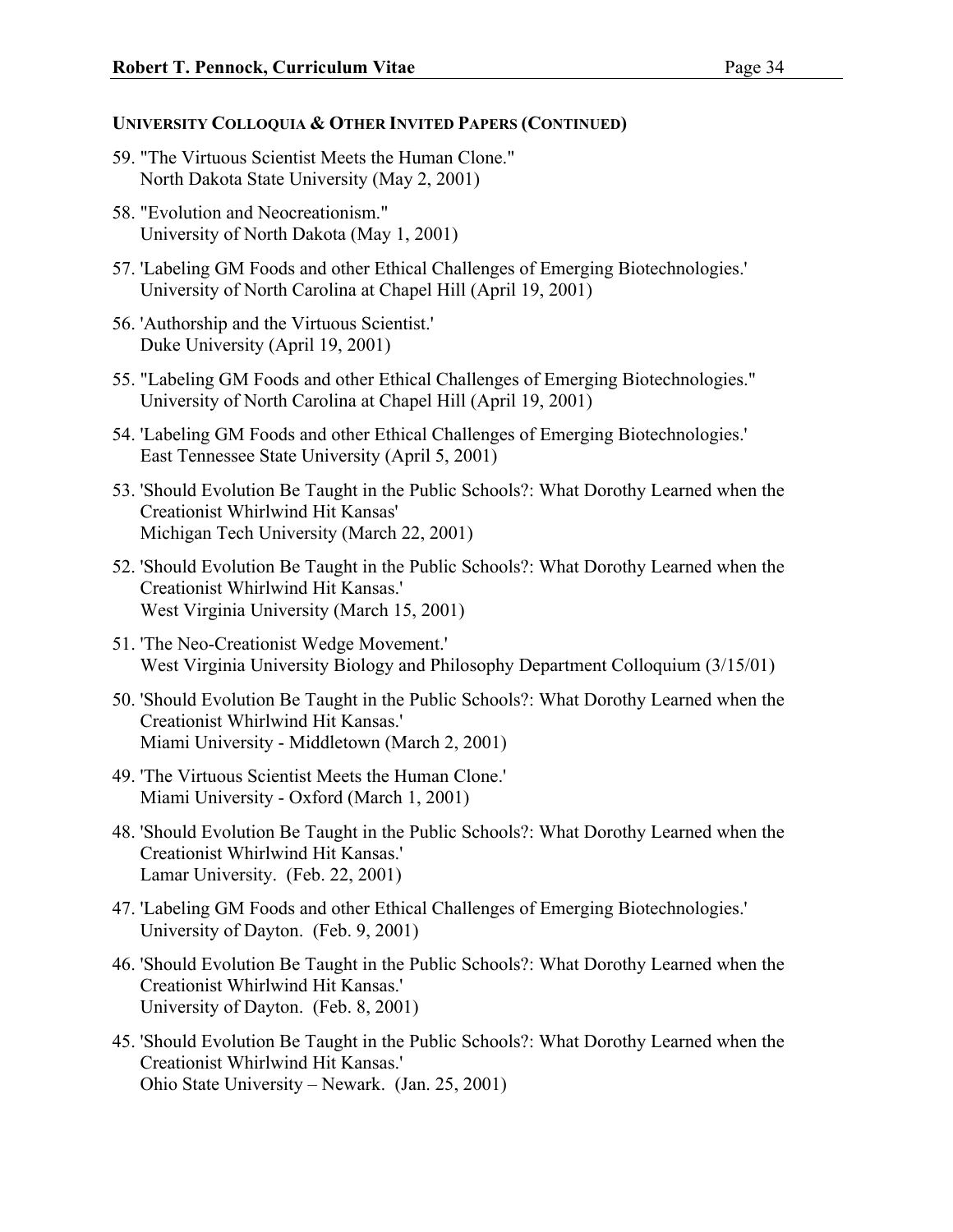- 44. 'Should Evolution Be Taught in the Public Schools?: What Dorothy Learned when the Creationist Whirlwind Hit Kansas.' University of Nebraska - Lincoln. (Jan. 18, 2001)
- 43. 'Ethical Challenges of Emerging Biotechnologies'. Merck Research Laboratories, Philadelphia PA (Dec. 15, 2000)
- 42. 'Blunting 'the Wedge': Responses to Neocreationist Arguments.' California Institute of Technology Skeptics Lectures (Dec. 10, 2000)
- 41. 'Should Evolution Be Taught in the Public Schools?: What Dorothy Learned when the Creationist Whirlwind Hit Kansas.' University of Michigan -Dearborn (Dec. 8, 2000)
- 40. 'Should Evolution Be Taught in the Public Schools?: What Dorothy Learned when the Creationist Whirlwind Hit Kansas.' University of Northern Iowa (Oct 12, 2000)
- 39. 'Evolution & Neocreationism.' Roche Research Sigma Xi chapter. (Oct. 11, 2000)
- 38. 'Evolution & Neocreationism.' Whitman College Colloquium (Oct. 5, 2000)
- 37. 'Should Evolution Be Taught in the Public Schools?: What Dorothy Learned when the Creationist Whirlwind Hit Kansas.' The Norman J. Field Lecture in Science, Rutgers University (Sept. 28, 2000)
- 36. 'Labeling GM Foods and other Ethical Challenges of Emerging Biotechnologies.' Notre Dame University / St. Mary's College (Sept. 22, 2000)
- 35. 'Should Evolution Be Taught in the Public Schools?: What Dorothy Learned when the Creationist Whirlwind Hit Kansas.' Notre Dame University / St. Mary's College (Sept. 21, 2000)
- 34. 'Labeling GM Foods and other Ethical Challenges of Emerging Biotechnologies.' Christopher Newport University (Sept. 15, 2000)
- 33. 'Lions and Tigers and APES, Oh My!: Creationism vs. Evolution in Kansas.' University of Wisconsin, Marshfield (June 20, 2000)
- 32. 'Labeling GM Foods and other Ethical Challenges of Emerging Biotechnologies.' Uniroyal Chemical Sigma Xi chapter. (June 9, 2000)
- 31. 'Lions and Tigers and APES, Oh My!: Creationism vs. Evolution in Kansas.' Virginia Commonwealth University Biology Dept. Darwin Day (Apr. 21, 2000)
- 30. 'Lions and Tigers and APES, Oh My!: Creationism vs. Evolution in Kansas.' University of Montevallo (March 21, 2000)
- 29. 'Explanation, Unification & Causation.' Philosophy Dept., The College of New Jersey (Feb. 17, 2000)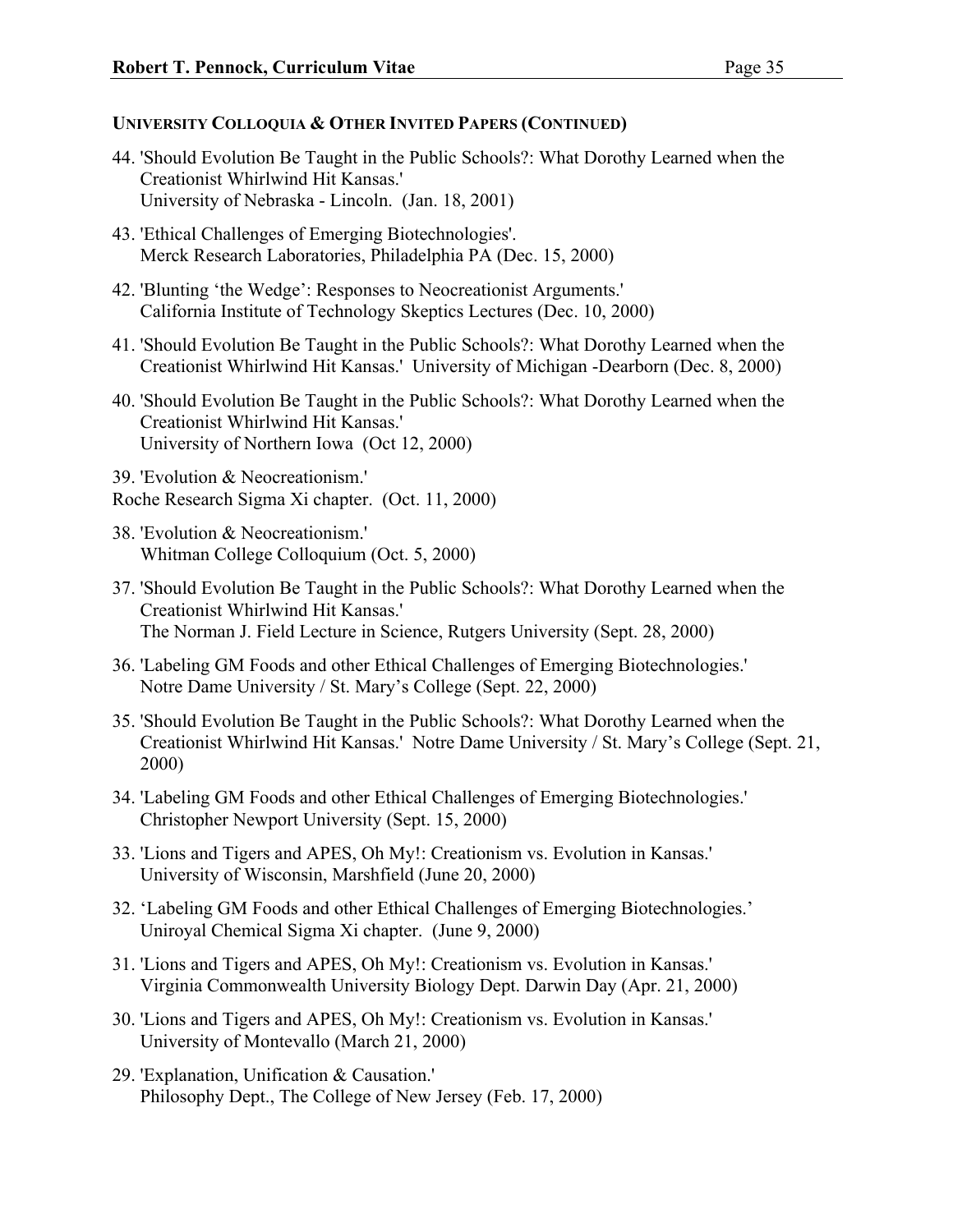- 28. 'Can Darwinian Mechanisms Make Novel Discoveries?: Learning from Evolving Neural Networks.' Lyman Briggs School, Michigan State University (Jan. 20 - 21, 2000)
- 27. 'Lions and Tigers and APES, Oh My!: Creationism vs. Evolution in Kansas.' Bethany College Interterm Speaker Program. (Jan. 13 - 15, 2000)
- 26. 'Should Creationism be Taught in the Public Schools?' Arizona State Univ. Philosophy Dept. and Biology/Society Program (Nov. 19, 1999)
- 25. 'Lions and Tigers and APES, Oh My!: Creationism vs. Evolution in Kansas.' Texas Tech University Honors College Point of View Series (Oct. 29, 1999)24. 'Evolving Intelligence in a Computer.' Texas Tech University Philosophy Dept. (Oct. 28, 1999)
- 23. 'The Importance of Philosophy of Science for Scientists.' Biology Club, Washburn University, Topeka, Kansas (Oct. 22, 1999)
- 22. 'Creationism's Tower of Babel.' Washburn University Campus-wide Lecture, Topeka, Kansas (Oct. 22, 1999)
- 21. 'What is a Genetic Disease?' Texas Tech Medical Center & Thomason Hospital (Mar. 16, 1999)
- 20. 'Theistic Science?: On Testing the Creationist Hypothesis.' Southern Methodist University Philosophy Department Colloquium (May 1, 1998)
- 19. 'Pre-Existing Conditions: Disease Genes, Causation & Future of Medical Insurance.' Georgia Tech. Philosophy Department Colloquium (Jan. 22, 1998)
- 18. 'The Prospects for a Theistic Science.' Texas Tech. Philosophy Department Colloquium (Nov. 20, 1997)
- 17. 'What Biologists Need to Know about the New Creationists.' Univ. of Washington Botany, Zoology and Philosophy Departments Joint Colloquium (Oct. 20, 1997)
- 16. 'Disease Genes, Causation & Medical Insurance.' Institute for Medical Humanities, UT Medical Branch (Oct. 14, 1997)
- 15. 'Unification and the Explanatory Virtues.' Philosophy Dept. Colloquy, UT Austin (April 25, 1997)
- 14. 'What Scientists Need to Know about the New Creationists.' Sigma Xi, The Scientific Research Society Round Table (Feb. 24, 1997)
- 13. 'What Biologists Need to Know about the New Creationists.' Univ. of Texas Zoology Department Colloquium (Jan. 27, 1997)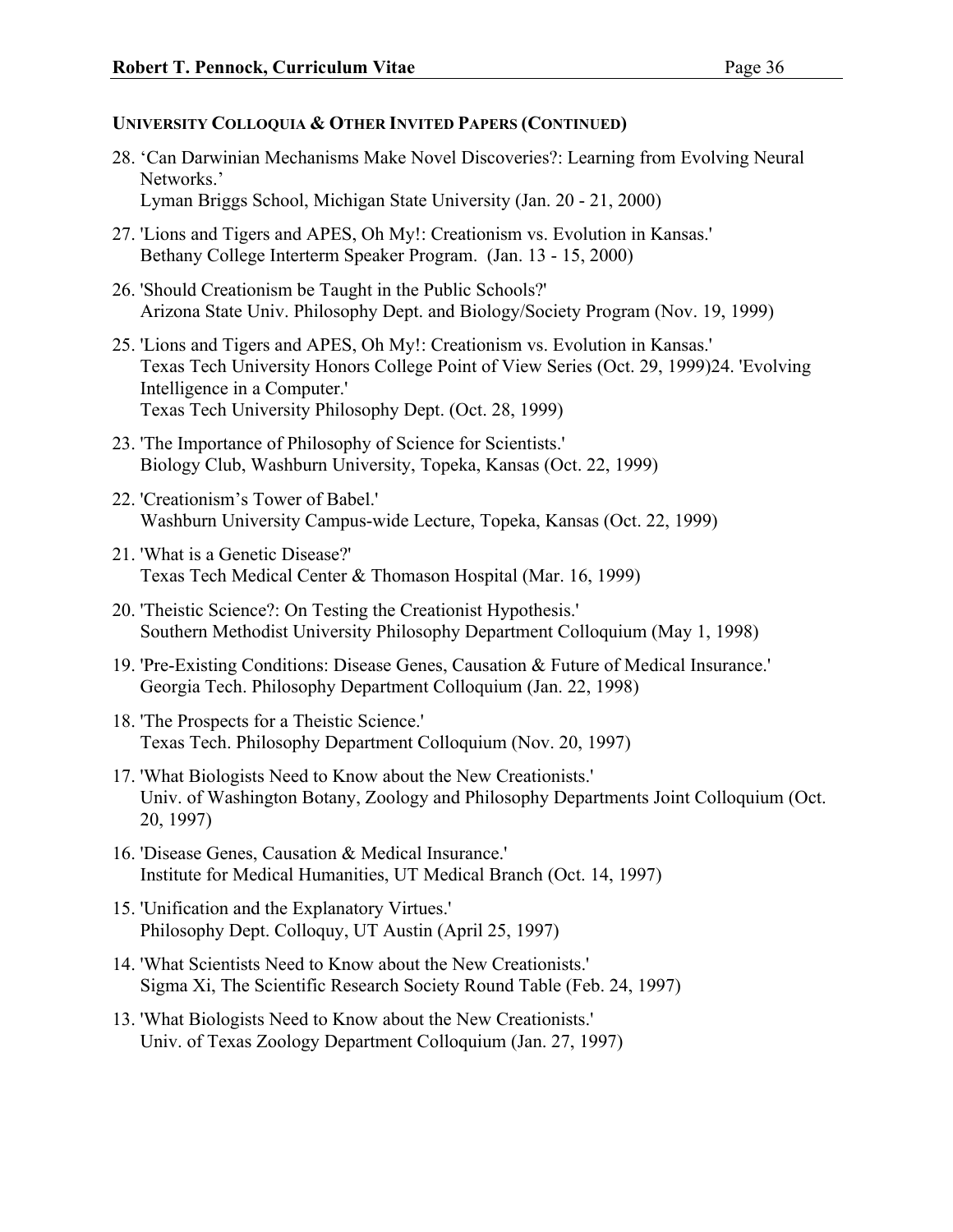- 12. 'Deus ex Machina: Evaluating Creationist Explanations in Biology & Linguistics.' University of Puget Sound, Thompson Hall Science and Mathematics Seminar Series & Philosophy Department (Nov. 14, 1996)
- 11. 'Deus ex Machina: Evaluating Creationist Explanations in Biology and Linguistics.' Rice University, Dept. of Philosophy Colloquium (October 16, 1995)
- 10. 'Epistemic and Ontic Theories of Explanation and Confirmation.' University of Florida, Department of Philosophy Colloquium (November 21, 1994)
- 9. 'Naturalism, Evidence and Creationism.' Ohio State University, Departments of Zoology and Philosophy (November 17, 1994)
- 8. 'Evidential Relevance: Towards a Causal Theory of Confirmation.' Kyoto Colloquium for Philosophy of Science, Kyoto JAPAN (July 17, 1994)
- 7. 'Evidential Relevance: Towards a Causal Theory of Confirmation.' Philosophy of Science Society of Japan & Nihon Univ. Phil. Dept. (July 16, 1994)
- 6. 'Evidence and Information.' Keio University, Tokyo JAPAN (July 15, 1994)
- 5. 'Evidence and Information.' Waseda University, Tokyo JAPAN (July 8, 1994)
- 4. 'Evidential Relevance.' Saitama University, Saitama JAPAN (July 6, 1994)
- 3. The Three Nails Lecture Series
	- 'Science and Values' (June 15, 1994)
	- 'Professional Ethics: The Kevorkian Case' (June 20, 1994)
	- 'Informed Consent & Controlled Experimentation' (June 22, 1994)
	- 'Evidential Relevance' (June 27, 1994)
	- 'Emeralds: Green & Grue' (June 29, 1994)
	- 'Confirmation, Information and Classification' (July 4, 1994)
	- 'Naturalism, Creationism & Evidence' (July 5, 1994)

Obirin University, Tokyo JAPAN, Three Nails Lectureship (June 1994)

- 2. 'Naturalism & Evidence: A Reply to Johnson's Creationist Criticism of Evolution.' N.E.H. Summer Institute on Naturalism (July 11, 1993)
- 1. 'A Causal Theory of the Confirmation Relation.' Minnesota Phil. of Science Center & Univ. of Minnesota Phil. Dept. (May 21, 1992)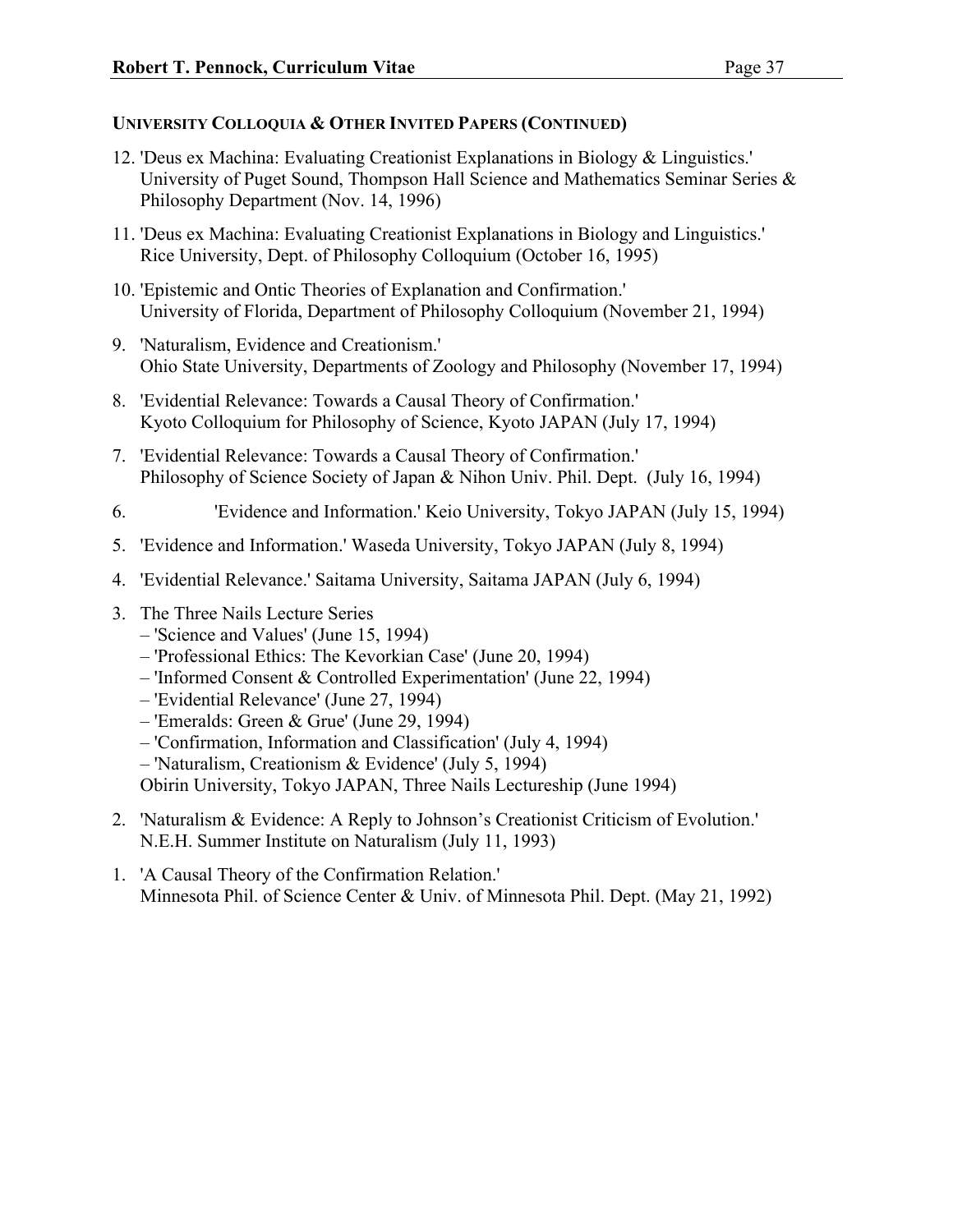#### **COMMUNITY & IN-HOUSE INVITED TALKS**

- 131. "Avida-ED: Overview: Experimental Evolution in the Classroom" Active LENS Avida-ED Workshop, Michigan State University. East Lansing, MI. (8/7/19)
- 130. "Avida-ED: Overview: Experimental Evolution in the Classroom" Active LENS Avida-ED Workshop, University of Texas. Austin, TX. (6/12/19)
- 129. "Vocation, Virtue, and the Scholarly Community." Phi Beta Kappa Oration. Michigan State University, East Lansing, MI. (4/28/19)
- 128. "Avida-ED and Undergraduate Student Performance on the Conceptual Inventory of Natural Selection (CINS) Bacteria Versus Finch Questions." (Poster w/ Anna Bowling, Michael Wiser, Louise S. Mead, James J. Smith) 13th Annual Lyman Briggs Research Symposium. Michigan State University, East Lansing, MI. (4/23/19)
- 127. "Curiosity and the Moral Structure of Science." Scholarship in Undergraduate Teaching and Learning (SUTL) Fellows session. East Lansing, MI. (2/22/19)
- 126. "Avida-ED Digital Evolution Education Software." Darwin Discovery Day. MSU Museum. East Lansing, MI. (2/10/19)
- 125. "Avida-ED and Scientific Virtues Initiatives." BEACON Site Visit. National Science Foundation. (12/6/18)
- 124. "Becoming a Scrivener." MSU Graduate School Dissertation Writing Workshop. East Lansing, MI. (8/9/18)
- 123. "Doubt is the Key of Knowledge: A Dialogue about the Virtue of Skepticism in Science." (w/ Michael O'Rourke) BEACON Congress. East Lansing, MI. (8/9/18)
- 122. "Avida-ED: Overview: Experimental Evolution in the Classroom" Active LENS Avida-ED Workshop, Michigan State University. East Lansing, MI. (8/1/18)
- 121. "Avida-ED: Overview: Experimental Evolution in the Classroom " Active LENS Avida-ED Workshop, North Carolina A&T University. Greensboro, NC. (6/27/18)
- 120. "Virtue-Based Responsible Conduct of Research Toolbox Workshops: Pilot Test Results" (w Eric Berling, Chet McLeskey, Michael O'Rourke) BEACON Friday Seminar, Michigan State University. East Lansing MI. (5/11/18)
- 119. "Honesty and Framing in Science Communication" BEACON Congress, Michigan State University. East Lansing, MI. (8/4/17)
- 118. "Avida-ED: Overview" Active LENS Avida-ED Workshop, Michigan State University. East Lansing, MI. (7/27/17)
- 117. "Avida-ED: Overview" Active LENS Avida-ED Workshop, University of Washington, Seattle, WA. (6/21/17)
- 116. "Avida-ED and Scientific Virtues Initiatives." BEACON Site Visit. National Science Foundation. (12/14/16)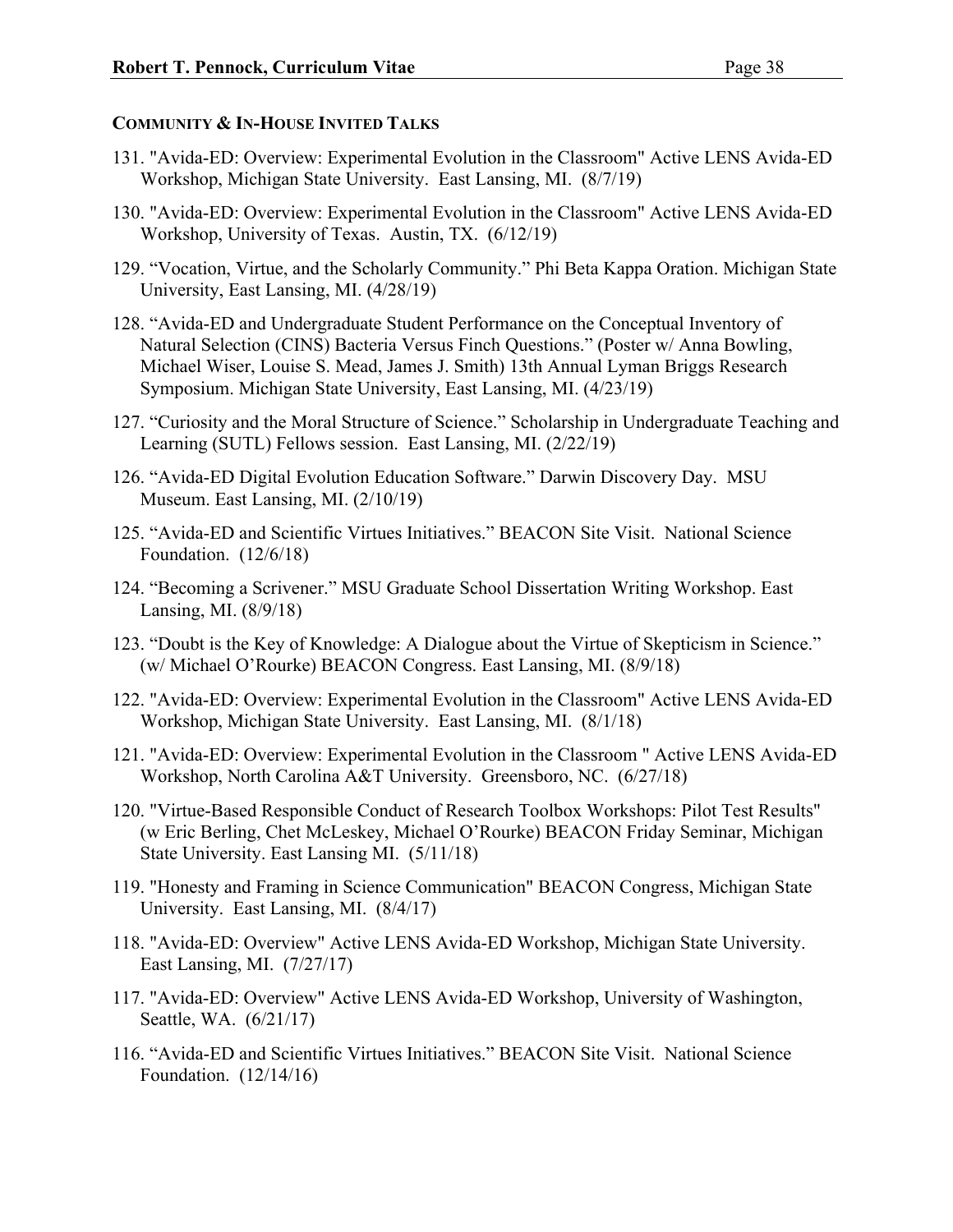- 115. "Introducing Avida-ED 3.0: Digital Evolution for Education, Now in the Browser." BEACON Congress. Michigan State University, East Lansing, MI. (8/12/16)
- 114. "Avida-ED: Overview" Active LENS Avida-ED Workshop, Lyman Briggs College, Michigan State University, East Lansing, MI. (6/9/16)
- 113. "Ninety-Nine Percent Perspiration: A Dialogue about the Virtue of Perseverance in Science." BEACON Center for the Study of Evolution in Action. East Lansing MI (3/18/16)
- 112. "Virtue in Science." Red Cedar Friends Meeting. Lansing MI (3/6/16)
- 111. "What are the Values of Exemplary Scientists?" HPS Student Association, Michigan State University, East Lansing, MI. (2/2/16)
- 110. "Transformation of Evolution Education." STEM Alliance, Michigan State University, East Lansing, MI. (12/17/15)
- 109. "Thrust Group 2: Evolution of Behavior and Intelligence." BEACON NSF Site Visit Poster, Michigan State University, East Lansing, MI. (12/17/15)
- 108. "Supporting Strong Science Standards: Practical Advice" BEACON Seminar, Michigan State University, East Lansing, MI. (9/18/15)
- 107. "Avida-ED: Overview and Under the Hood " LEVERS Avida-ED Workshop, Lyman Briggs College, Michigan State University, East Lansing, MI. (8/19/15)
- 106. "Avida-ED: Overview, Background and Demo" Active LENS Train-the-Trainers Workshop on Digital Evolution Educational Software", BEACON Center and Lyman Briggs College, Michigan State University, East Lansing, MI. (6/4/15)
- 105. "EvoSphere: Co-Evolution of Morphology and Behavior: Where do you want to go tomorrow?" (w Leigh Sheneman & Arend Hintze), BEACON Congress Poster Session. (8/17/15)
- 104. "Developing and Pilot Testing a Virtue-based Curriculum for Responsible Conduct of Research Training." (w/ Chet McLeskey, Eric Berling, Brian Robinson & Michael O'Rourke), BEACON Congress Poster Session. (8/17/15)
- 103. "When Creationists Attack: Responding with Scientific Integrity." BEACON RCR talk. (11/22/14)
- 102. "The Virtue of Honesty in Scientific Research." BEACON Seminar. (5/16/14)
- 101. "Scientific Virtue and Responsible Conduct of Research." Guest lecture in Rob LaDuca's MSU LB490E: S-STEM Scholars Junior Seminar. (4/11/14)
- 100. "Observing Digital Evolution with Avida-ED." Guest lecture in Brian O'Shea's LB490A seminar. (4/8/14)
- 99. "EvoSphere: A Next-Dimension Digital Evolution Platform." BEACON Seminar. (4/7/14)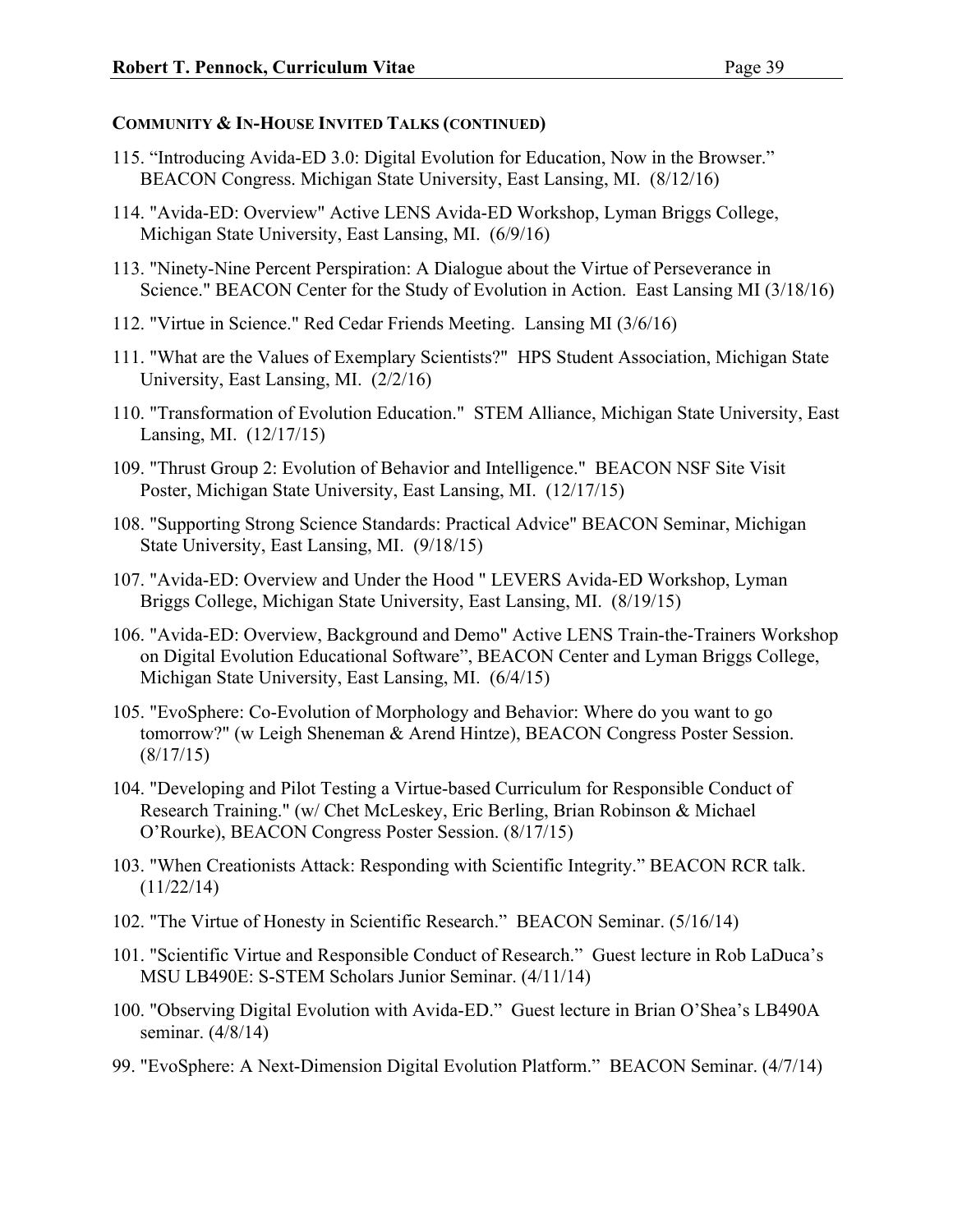#### **Community & In-House Invited Talks (continued)**

- 98. "Solving Problems with Evolutionary Computation." Guest lecture in MSU LB490E: Methods of computational science: Solving problems with computers. (4/8/14)
- 97. "An Evolutionary BEACON: Observing Darwin's Law in Action in Your Computer." Say It In 7. MSU Science Festival (4/12/13)
- 96. "The Scientific Virtues/Toolbox: RCR the BEACON Way." BEACON Seminar (3/29/13)

95. "Evolving Intelligence Research using Digital Evolution." Guest lecture in MSU CSE 848 Evolutionary Computation class (10/27/12)

- 94. "Digital Darwin: Observing Evolutionary Design in Computer Environments." Center for Inquiry. Grand Rapids, MI (9/12/12)
- 93. Barbara Haggerty Footprints of God panel Pastoral Excellence Science & Religion Workshop (5/9/12)
- 92. "Role of the Public Intellectual" panel MSU Workshop for Faculty on Leadership and Academic Life (2/28/12)
- 91. "Evolution in Action: Observing Evolutionary Processes in Real Time." MSU Emeriti Faculty Association (2/17/11)
- 90. "Simulation and Instantiation in Evolutionary Computation." Guest lecture in MSU CSE 848 Evolutionary Computation class (10/20/10)
- 89. "Navigating the Annual Review Process." Lyman Briggs College faculty (10/12/10)

88. "Methodological Naturalism and Science." Guest, Mark Navin's philosophy of science course, Oakland University. (2/4/10)

- 87. "Evolution and Religion." Guest lecture in MSU PHL 480 class (11/12/09)
- 86. "Watching Evolution in Action." 2 guest lectures in Okemos HS biology class (4/17/09)
- 85. "A Creationism Field Guild." Guest lecture in MSU Anthropology grad class (4/1/09)
- 84. "Using Evolutionary Computation to Investigate Evolutionary Processes: Philosophy, Research and Education." Guest lecture in MSU engineering graduate class (11/11/08)
- 83. "Navigating the Annual Review Process." Lyman Briggs College faculty (10/7/08)
- 82. "Expelled: How ID Creationism Flunked Out." Guest lecture in MSU Anthropology 840 graduate class (1/30/08)
- 81. "Observing the Evolution of Irreducible Complexity with Avida-ED." Guest lecture in MSU PHL 480 class (9/13/07)
- 80. "Developing Evolutionary Computation Educational Software for Instruction in Biology and Philosophy of Science at MSU." The Center For Research On  $\frac{[1]}{[1]}$  College Science Teaching and Learning. (4/10/07)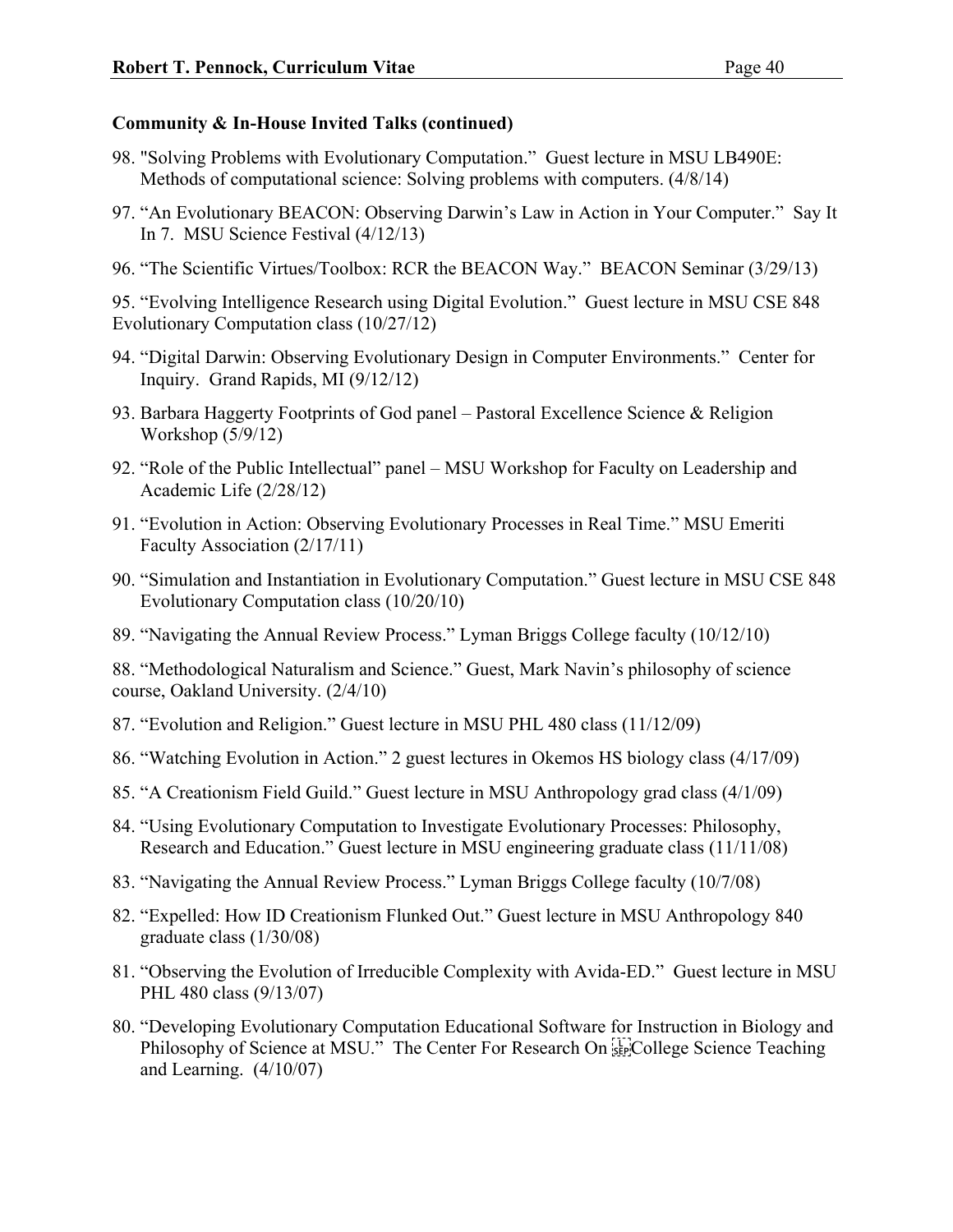- 79. "Developing Evolutionary Computation Educational Software for Instruction in Biology and Philosophy of Science at MSU." Explorations in Instructional Technology Brownbag. (3/16/2007)
- 78. "Religion, Science and Philosophy of Science in the Courtroom: The Kitzmiller Creationism Case." MSU Honors College 50th Anniversary Colloquium. (2/24/2007)
- 77. "The Kitzmiller v Dover Trial." MSU Freethinkers Association. (10/26/2006)
- 76. "Intelligent Design Creationism in Michigan." Ecology, Evolutionary Biology and Behavior. (10/25/2006)
- 75. "Avida-ED." Guest lecture in Dan Steel's PHL 480 class (9/13/06)
- 74. "Building on Sand: How Intelligent Design Creationism Harms Both Science and Religion." Presbyterian Church of Okemos, Okemos MI. (9/10/06)
- 73. "Lessons from the Kitzmiller v. Dover Area School Board." Guest lecture in Norman Sauer's Anthropology graduate seminar, Michigan State Univ., East Lansing MI. (2/1/06)
- 72. "Intelligent Design: The Scientist's View." University Lutheran Church, East Lansing MI. (1/15/06)
- 71. "Built on Sand: The Collapsing Creationist Tower." Torch Club, East Lansing MI. (11/21/05)
- 70. "What is Intelligent Design and how might you address it in your ISB/ISP class?" Integrative Studies Faculty, MSU, East Lansing MI. (9/19/05)
- 69. "Built on Sand: The Collapsing Creationist Tower." Don Hansen Memorial Lecture Freethought Association of Western Michigan. (5/25/05)
- 68. "Response to Ted Peters." Science & Religion Panel discussion. MSU (4/18/05)
- 67. "Organs of Extreme Perfection': The Design Argument meets Evolution, Then and Now." MSU Anthropology Dept. Brown Bag talk. (4/7/05)
- 66. "Scientific Integrity and the Bush Administration." Science and Technology in Today's Politics panel discussion. (10/27/04)
- 65. "Teaching Evolution and the Nature of Science." In-service workshop for Gull Lake district school K-12 biology teachers. (8/30/04)
- 64. "Professional Ethics." Women in Engineering. MSU, East Lansing (8/4/04)
- 63. "Medical Research Ethics: Lessons from the Tuskegee Syphilis Study Case." DAPCEP. MSU, East Lansing (6/24/04)
- 62. "The Virtue of Scientific Objectivity." Responsible Conduct of Research Series. MSU, East Lansing (2/24/04)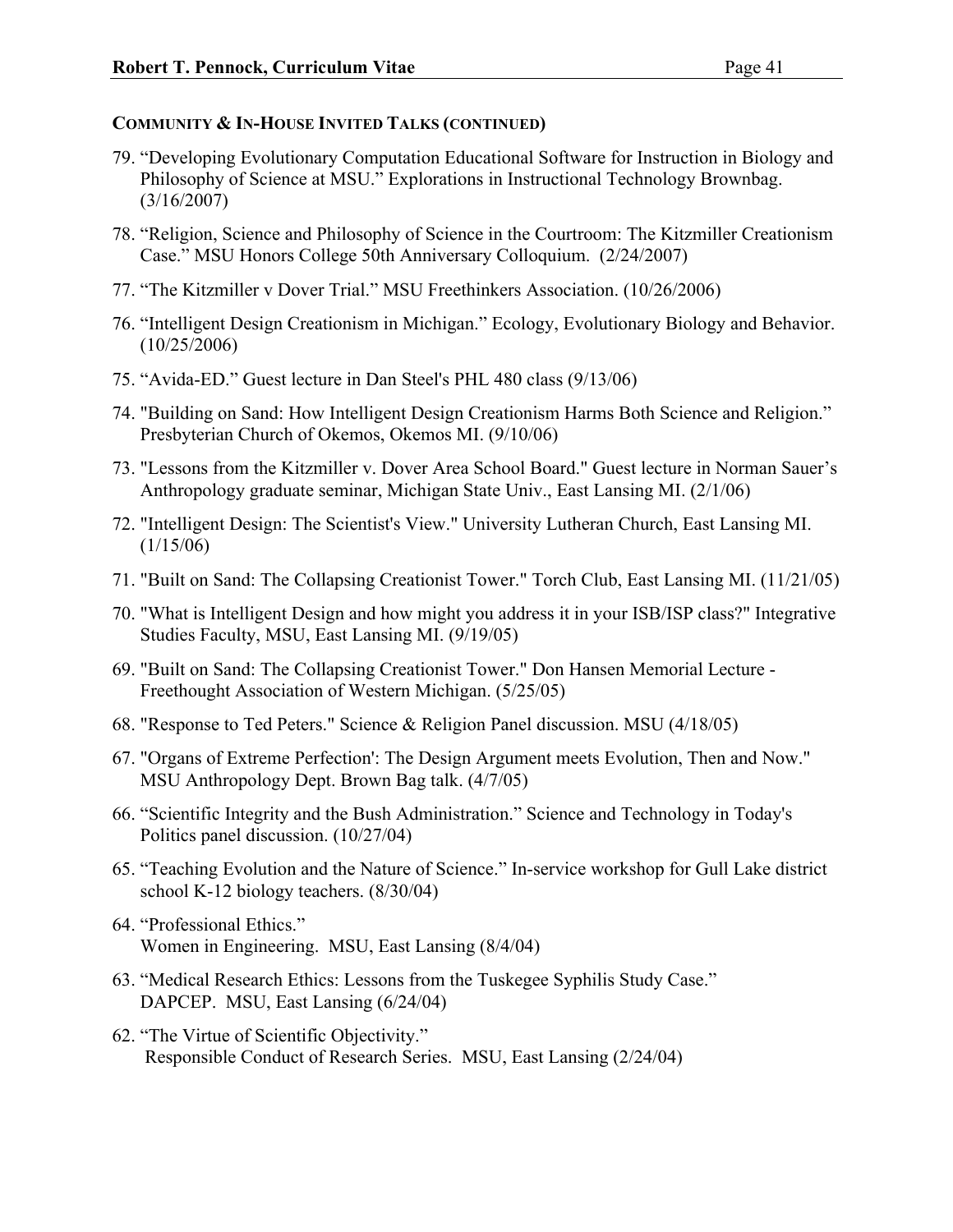- 61. "From Texas to Michigan: Recent Creationist Attacks on Science Education." Darwin Day panel. MSU, East Lansing (2/13/04)
- 60. "What Anthropologists Need to Know about the New Creationism." Anthropology Department Brown Bag Seminar. MSU, East Lansing (1/28/04)
- 59. "Wet Artificial Life: Ethical Questions About Venter's Artificial Virus." Computer Science 891. MSU, East Lansing (11/17/03)
- 58. "Professional Ethics and Engineering." CSE 891: Digital Evolution and Biocomplexity (10/9/03)
- 57. "Human Cloning and Other Genetic Fears." Chemical Engineering Education 301. MSU, East Lansing (3/19/03)
- 56. "Genetic Engineers as Modern Prometheans." One Book, One Community. East Lansing (9/18/03)
- 55. "Aristotle on Learning, Virtue and Friendship: Charge to Initiates." Phi Beta Kappa Banquet, MSU (4/27/03)
- 54. "Intelligent Design Creationism and Its Critics." American Atheists National Conference, Chicago, IL (4/19/03)
- 53. "Human Cloning and Other Genetic Fears." CHE 491 course, MSU (3/19/03)
- 52. "Evolutionary Biology—A Light?: Houston Smith's Misunderstandings of Evolution." Science, Religion, and Society Committee public panel (3/16/03)
- 51. "Smith's understanding of traditional, modern, postmodern thought concerning the nature of the world." Science, Religion, and Society Committee public panel (2/23/03)
- 50. "What's Evolution Done for Me Recently?" Southeast Michigan MENSA Association (2/15/03)
- 49. "What Earth Historians Need to Know about the New Creationism." Geology Dept. Colloquium, MSU (1/30/03)
- 48. 'The Ethics Challenge' Chemical Engineering 301 course, MSU (11/21/02)
- 47. "What Dorothy Learned when the Creationist Whirlwind Hit Kansas." MSU Freethinkers Alliance (10/2/02)
- 46. "Facing Frankenfood and Other Genetic Fears." CHE 491 course (Profs. Daina Briedis & Mark Worden), MSU (4/16/02)
- 45. "On Teaching the Controversy: How should responsible educators deal with antievolutionism?" Phi Beta Kappa annual awards lecture, MSU (4/14/02)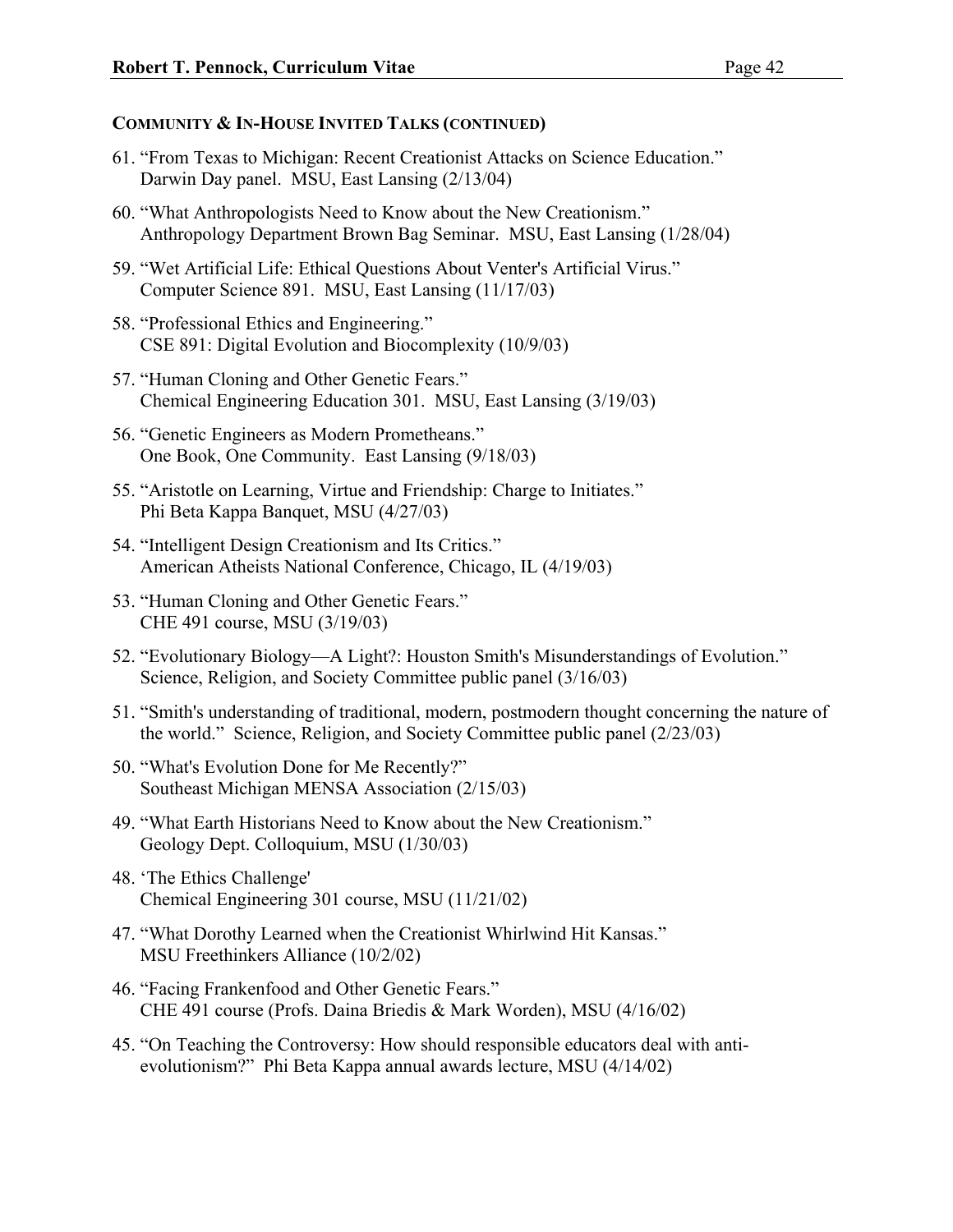- 44. 'Qualitative Research and Scientific Objectivity.' Research Methods Series, MSU (2/28/02)
- 43. 'Scientific Objectivity and Conflicts of Interest.' Responsible Conduct of Research Series, MSU (2/26/02)
- 42. 'Kansas Redux?: Responding to the Michigan Neo-Creationism Legislation.' Freethought Association of Western Michigan, Grand Rapids Community College (10/10/01)
- 41. 'Kansas Redux?: Responding to the Michigan Neo-Creationism Legislation.' University Libraries Lecture Series, MSU (9/19/01)
- 40. 'Should Evolution be Taught in the Public Schools?: What Dorothy Learned When the Creationist Whirlwind Hit Kansas.' LBS Science & Society Lecture Series (4/4/01)
- 39. 'Scientific Objectivity and Conflicts of Interest.' MSU Responsible Conduct of Research Series (3/20/01)
- 38. 'Environmental Ethics and Biodiversity." MSU Zoology Club (2/20/01)
- 37. 'What Biologists Need to Know about the Neocreationist Wedge Movement.' Ecology and Evolutionary Biology and Behavior Lecture Series, MSU (2/14/01)
- 36. 'Pre-Existing Conditions: Disease Genes, Causation & Future of Medical Insurance.' Center for Ethics and Humanities in the Life Sciences, Brown Bag Series (11/8/00)
- 35. 'Can Darwinian Mechanisms Make Novel Discoveries?: Learning from discoveries made by evolving neural networks.' Philosophy Department Colloquium, MSU (11/3/00)
- 34. 'Is Science Dogmatic?' TCNJ Science, Ethics & Technology series (2/14/00)
- 33. 'Tower of Babel' talk & book signing Micawber Books, Nassau St., Princeton, NJ (2/9/00)
- 32. 'Ethics and Creationism.' Princeton Ethical Humanist Fellowship – Princeton Theological Seminary (1/9/00)
- 31. 'On Teaching Evolution: Not in Kansas Anymore?' Bliss Hall Colloquium (Nov. 17, 1999)
- 30. 'Public and Private Justice in a Pluralistic Society: A Case Study.' TCNJ Athens to New York invited presentation (Oct. 27, 1999)
- 29. 'Tower of Babel' talk & book signing. Barnes & Nobel Bookstore, Topeka, KS (Oct. 22, 1999)
- 28. 'The Scopes Monkey Trial.' TCNJ panel discussion (Oct. 15, 1999) Covered by CNN Headline News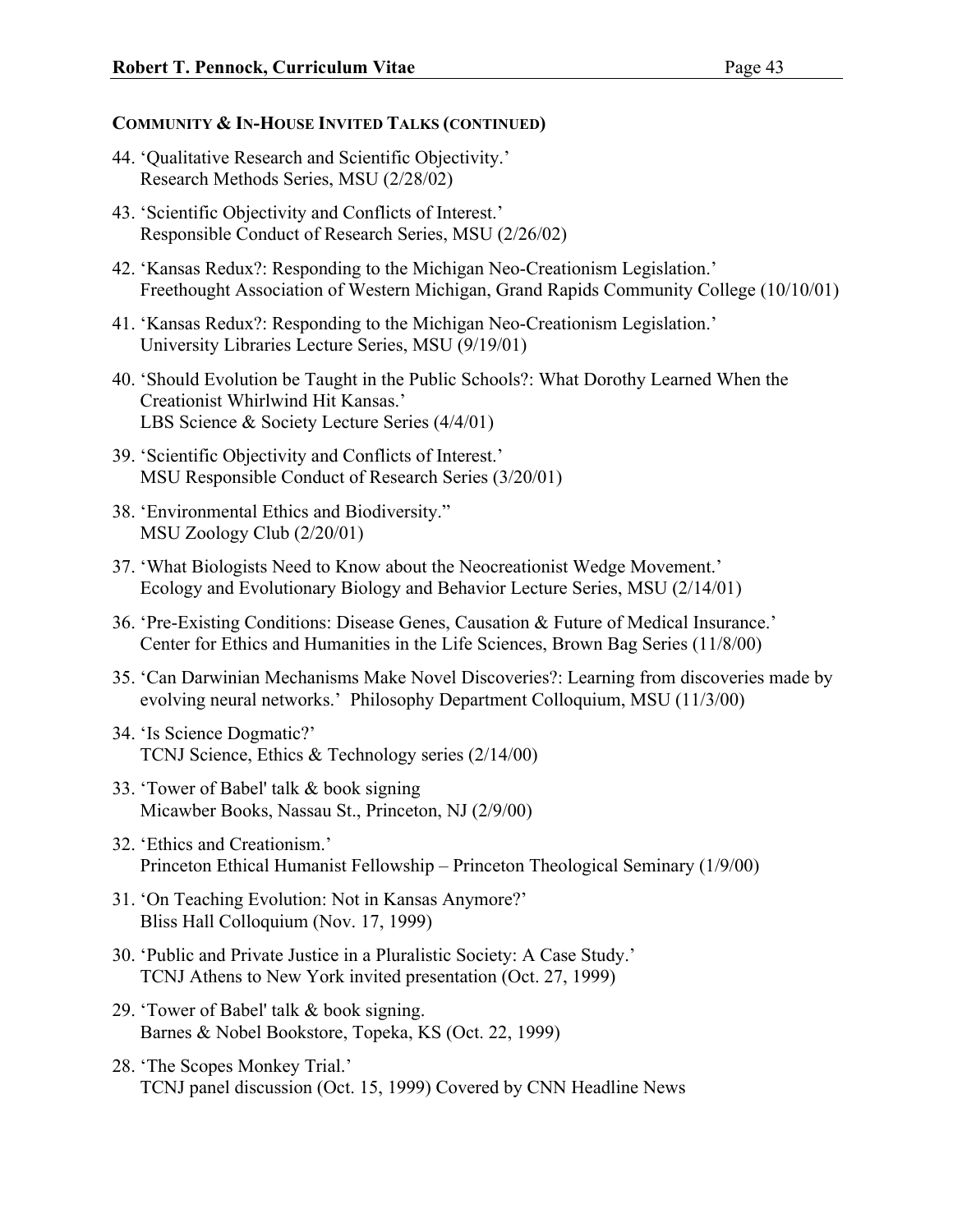- 26. 'The Ethical Basis of Vegetarianism.' Earth Day, UT Austin (April 22, 1999)
- 25. 'Advice for Pre-Medical Students.' Plan II Pre-Medical Society - UT Austin (Oct 14, 1998)
- 24. 'Science, Religion and Methodological Naturalism.' Dean's Scholars Lunch Talk, UT Austin (April 10, 1998)
- 23. 'The Roots of Environmental Ethics.' Zoology 352 Man & Environment class, UT Austin (March 27, 1998)
- 22. 'Philosophy of Science and the Creationism Controversy.' Zoology 310M Ecology, Evolution and Society class, UT Austin (March 24, 1998)
- 21. 'Can Science test the Supernatural?' University Skeptical Society, UT Austin (March 9, 1998)
- 20. 'Philosophy of Science and the Creationism Controversy.' Zoology 310M Ecology, Evolution and Society class, UT Austin (April 29, 1997)
- 19. 'A.I.D.S. and Professional Duties.' Microbiology 317 Biology of AIDS class, UT Austin (April 14, 1997)
- 18. 'A.I.D.S. and the Concept of Disease.' Microbiology 317 Biology of AIDS class, UT Austin (April 11, 1997)
- 17. 'The Roots of Environmental Ethics.' Zoology 352 Man & Environment class, UT Austin (March 20, 1997)
- 16. 'A.I.D.S. and Professional Duties.' Microbiology 317 Biology of AIDS class, UT Austin (Nov. 13, 1996)
- 15. 'A.I.D.S. and the Concept of Disease.' Microbiology 317 Biology of AIDS class, UT Austin (Nov. 11, 1996)
- 14. 'Learning Through Discussion.' UT New Faculty Seminar (August 21, 1996)
- 13. 'Being a Quaker Scientist.' Friends General Conference Gathering, McMaster Univ., Hamilton, Ontario Weeklong workshop on Quakerism & science (June 29 - July 6, 1996)
- 12. 'Scientific Creationism & Inference to the Best Explanation.' Friday Lunch Series, Philosophy Dept., UT Austin (March 29, 1996)
- 11. 'Study Abroad.' Friday Lunch Series, Philosophy Dept., UT Austin (February 16, 1996)
- 10. 'Ethics of Genetic Engineering.' Microbiology 226 class (Dr. Alice Reinarz), UT Austin (September 29, 1995)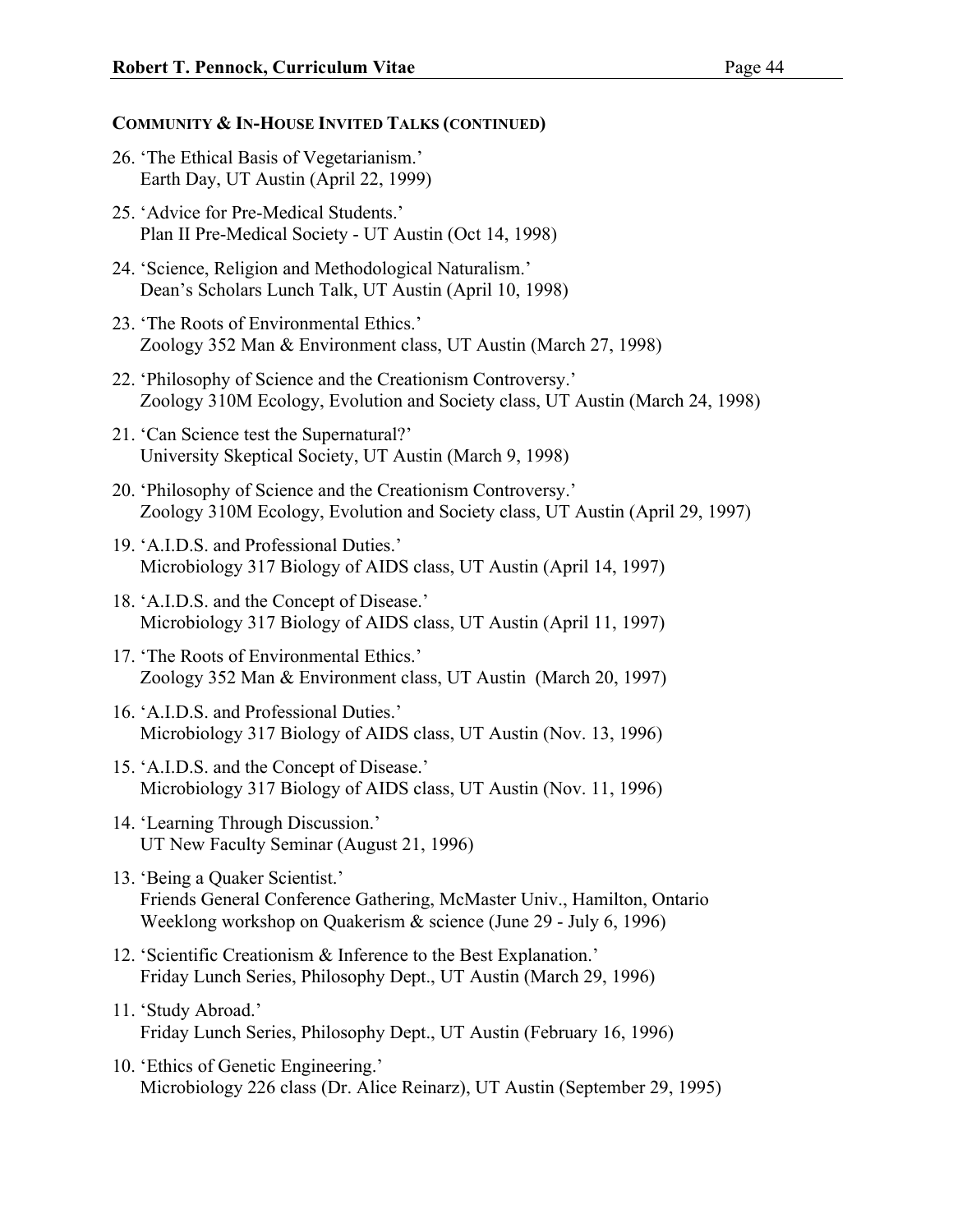- 9. 'Euthanasia.' Educational Administration Ethics Class (Dr. Moore), UT Austin (April 1, 1995)
- 8. 'Democracy and Scientific Elitism.' Dean's Scholars' Program, UT Austin (March 7, 1995)
- 7. 'Is Controlling Population Growth a Moral Imperative?' Texas Union International Awareness & Student Issues Committees Forum on Population Growth. Panel Discussion and Debate (October 11, 1994)
- 6. 'The Evolution of Ethics.' Philosophy Dept. UT Austin, Friday Lunch "Ethics" Series (February 11, 1994)
- 5. 'Japanese Zen: Philosophy Without Words.' Friday Lunch "World Philosophy" Series, Philo. Dept. UT Austin (April 16, 1993)
- 4. 'The Ethics of Research with Human Subjects.' Friday Lunch "Philo. & the Disciplines" Series, Philo. Dept., UT Austin (April 10, 1992)
- 3. 'Do Scientific Models Tell Us Anything About Reality?' Dean's Scholars' Program, UT Austin (April 2, 1992)
- 2. 'A Sherlockian Introduction to Induction.' Honors Science Classes, Central Catholic High School, Pittsburgh PA (8/30/90)
- 1. 'Proofs & Evidences: What May We Ask of Science?' Honors Science Class, Central Catholic High School, Pittsburgh PA. Invited 2 part talk (Sept,  $5 & 6, 1988$ )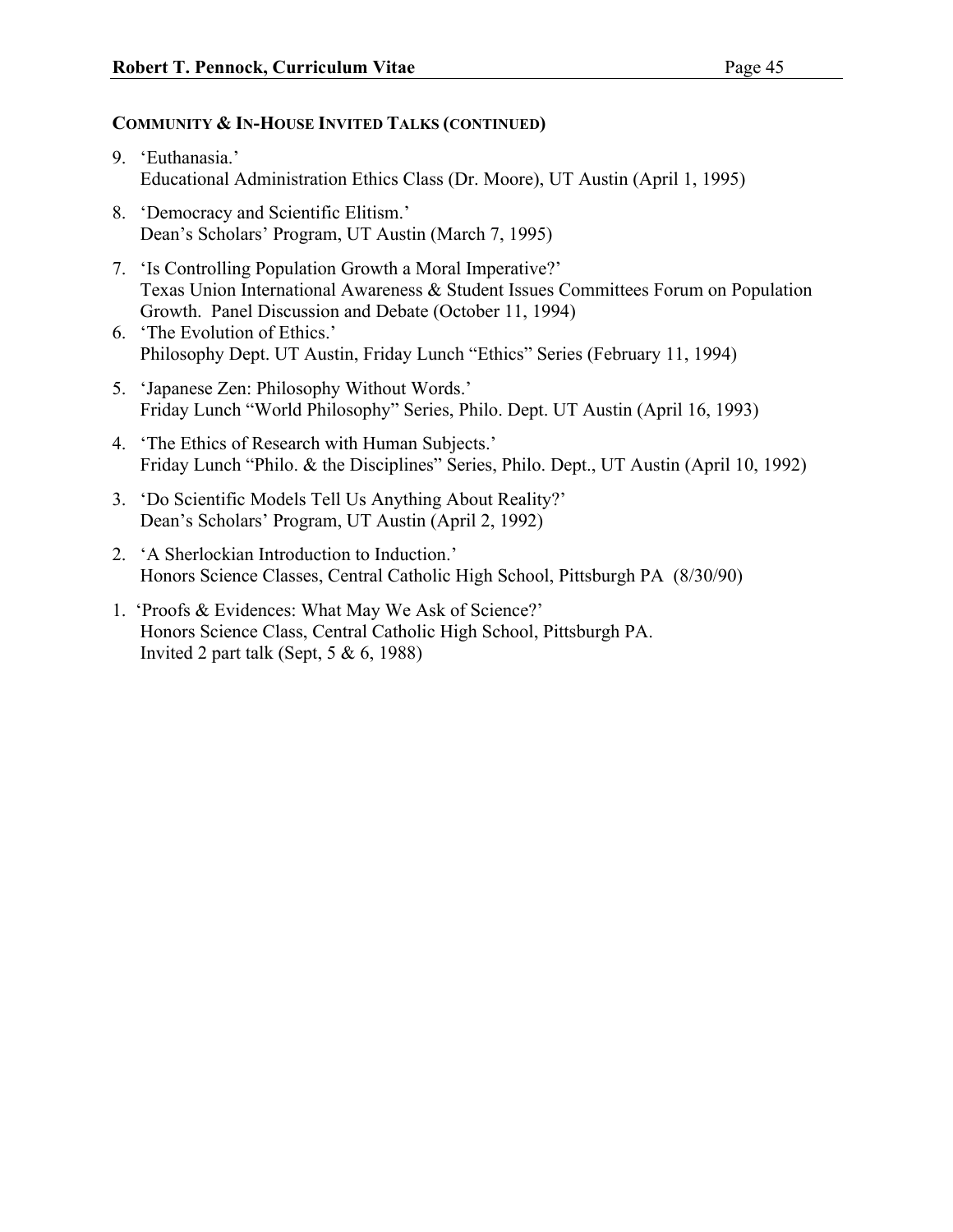#### **MEDIA INTERVIEWS/ARTICLES (TELEVISION, RADIO & PRINT)**

- 115. Waldman, Annie. "DeVos' Code Words for Creationism Offshoot Raise Concerns about 'Junk Science'." *ProPublica.* (1/30/2017)
- 114. Baker, Monya. "Scientific Virtues" *Nature.* Vol. 532, p. 139 (4/7/2016)
- 113. Widener, Andrea. "Top Scientists Share Values" *Chemical & Engineering News.* Vol. 94, No. 8, p. 27 (2/22/2016)
- 112. Bastian, Hilda. "CRISPR, Priority and Credit: Do We Need to Edit Science's DNA" *Absolutely Maybe: PLOS Blogs* (2/19/2016)
- 111. *ECN Magazine*. "What Values are Important to Scientists" <http://www.ecnmag.com/news/2016/02/what-values-are-important-scientists> (2/16/2016)
- 110. *Science Newsline*. "What Values are Important to Scientists"  $\langle$ http://www.sciencenewsline.com/news/2016021511380019.html> (2/15/2016)
- 109. *Science 2.0*. "What Makes a True Scientist" <http://www.science20.com/news\_articles/what\_makes\_a\_true\_scientist-165758> (2/14/2016)
- 108. *Phys.Org*. "What Values are Important to Scientists" <http://phys.org/news/2016-02 values-important-scientists.html> (2/14/2016)

108. *MSU Today*. "What Values are Important to Scientists"

- $\lt$ http://msutoday.msu.edu/news/2016/what-values-are-important-to-scientists $> (2/14/2016)$
- 107. Stern, Mark Joseph. "It's Not Debatable: Michigan State University's Perfect Response to a Creationist Conference on Campus" *Slate* (11//3/2014)
- 106. *MSU Today* "Teaching Evolution in Action" (10//30/2014)
- 105. *MSU Today* "Facts & Values: What Does It Take to be an Effective Scientist?" (8//27/2014)
- 104. *Qualitative Research Channel* interview (10/28/2010)
- 103. Matt Miller "Researchers at MSU study altruism" *Lansing State Journal*. (10/18/2010)
- 102. *National Science Foundation* "Digital organisms shed light on mystery of altruism" (10/15/2010)
- 101. *NepszabagzagOnline*. "Avida Lakoi" <http://nol.hu/lap/hetvege/20101002-avida lakoi> (2 October, 2010)
- 100. Lauran McKown. "BEACON Center publishes 1st report" *State News*. (9/28/2010)
- 99. *US News & World Report*. "New MSU Research Sheds Light on How We Become Altruistic" (22 September, 2010)
- 98. *Science Daily* "Research Sheds Light on Altruism" (22 September, 2010)
- 97. *New Scientist* Editorial "Digital evolution and the meaning of life" (4 August, 2010)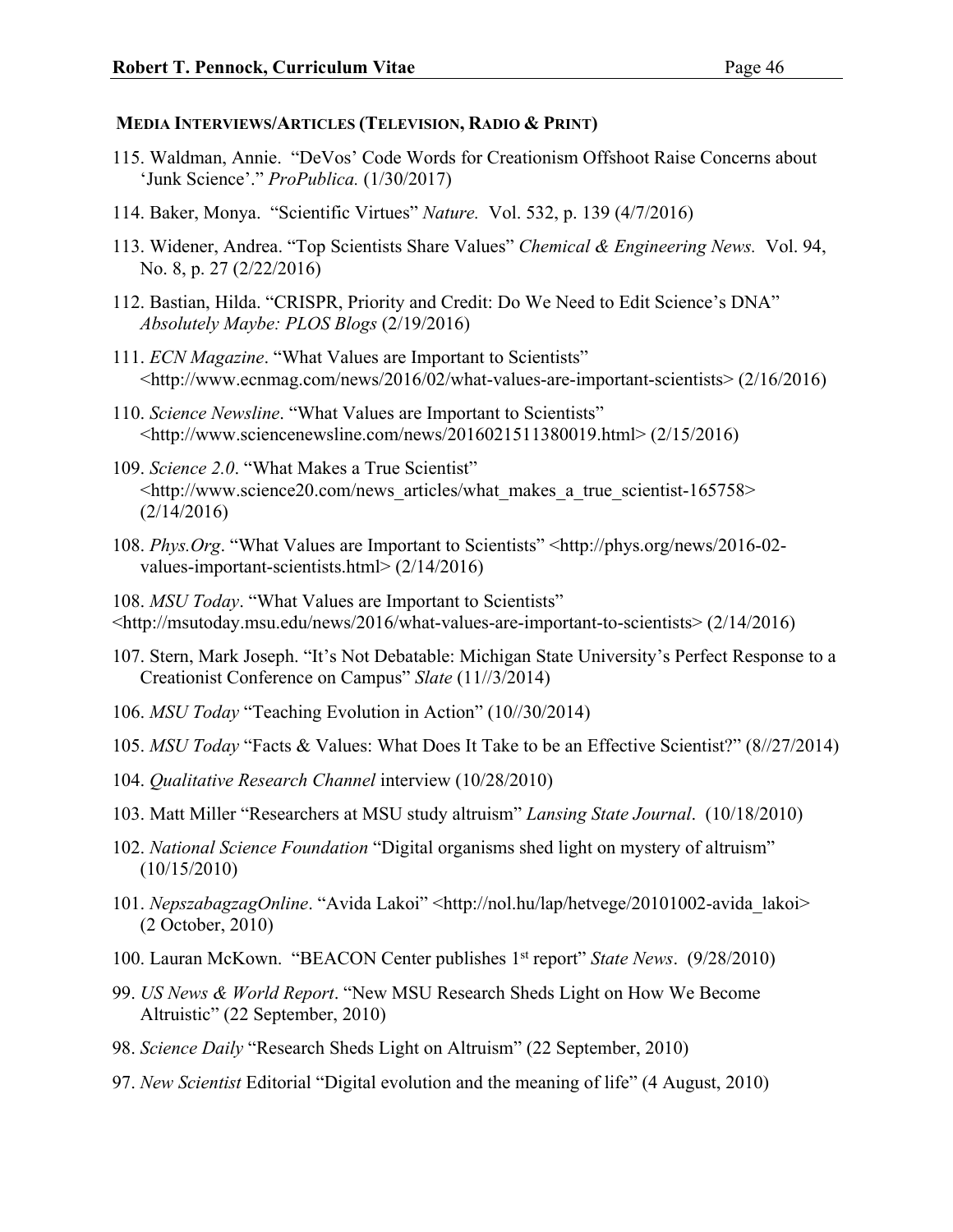#### **MEDIA INTERVIEWS/ARTICLES (CONTINUED)**

- 96. Catherine Brahic "The Genesis Machine." *New Scientist*. (4 August, 2010)
- 95. *SME Veda* (Slovakia) "Vývoj života smeruje k inteligencii. Na počítači" (8/6/10)
- 94. *Terra* (Brasil). "Seres virtuais que evoluem sozinhos desenvolvem memória" (8/5/10)
- 93. Tom Chivers "Computer-simulated life forms evolve intelligence" *Telegraph* (UK) (8/5/10)
- 92. Makul Sharma "A Very Simple Creation Story" *The Economic Times*. (5/4/10)
- 91. Nick Matzke "Pennock on Postmodernism in ID Creationism" *The Panda's Thumb*.  $(3/14/10)$
- 90. "BEACON: An NSF Science & Technology Center." *Exposure* radio interview. (3/2/10)
- 89. "BEACON: An NSF Science & Technology Center." *Michigan Radio*. (2/19/10)
- 88. Jeffrey Kurtz "Darwin's thought evolves into advances in tech" *Record-Journal*. (9/7/09)
- 87. Randia Green "Program Simulates Darwin's Theory" *Independent Collegian*. (4/27/09)
- 86. *Science Blog* "College Science Requirements Keep US Ahead of World". (2/27/09)
- 85. KVM. "Faculty Profile: Robert T. Pennock". *Muses* (1/09)
- 84. *Radio In Vivo* interview; Ernie Hood, host. (7/2/08) <http://www.ibiblio.org/wcom/podcast/mp3/mp3s/RIV07022008.mp3>
- 83. Marianne Cramer *Le monde de l'Intelligence* Magazine (6/27/08)
- 82. Lewis Beale of Miller-McClune Magazine (5/21/08) "Legislating Uncertainty: An Evolving Strategy" < http://www.miller-mccune.com/article/405>
- 81. *WKAR*-TV "After the Trial" (10/8/07)
- 80. *NOVA* Special "Judgment Day: Intelligent Design on Trial" (11/13/07)
- 79. Eartha Melzer. *Michigan Messenger* re: Senator Vitter's earmark for Louisiana Family Forum to produce science education recommendations (10/8/07)
- 78. Jana Hollingsworth "Foe of intelligent design evolution theory to speak at UMD" *Duluth News-Tribune* (3/22/07)
- 77. Debbie Swartz "Speaker to discuss 'intelligent design' case" *Press & Sun-Bulletin* (2/22/07)
- 76. Matt Miller "Digital Darwinism: Computers at MSU take the lead in high-speed studies of evolution." *Lansing State Journal* (11/26/06)
- 75. KPBS interview on *These Days* with Tom Fudge. (11/14/06)
- 74. Celeste Biever *New Scientist* magazine re: ID in Michigan elections (10/13/06)
- 73. Derek Melot *Lansing State Journal* re: MI Board of Ed science standards (10/13/06)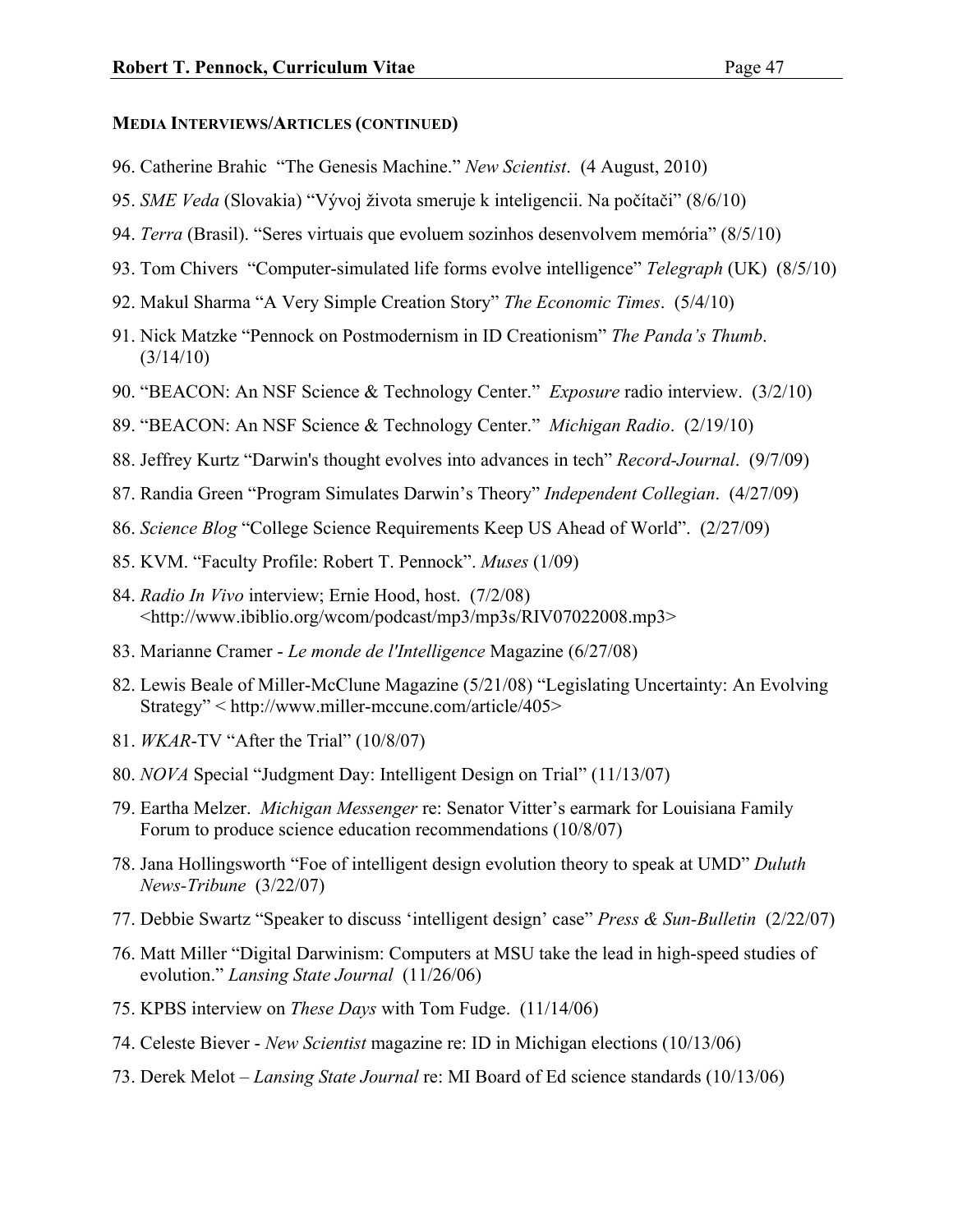- 72. Celeste Biever *New Scientist* magazine re: ID claims of science (10/2/06)
- 71. Geoff Brumfiel *Nature magazine* re: ID in Michigan elections (9/29/06)
- 70. Lesa Storms *Big River Pioneer* re: pro-ID candidate Dick DeVos (9/22/06)
- 69. Christopher Nagy *Livingston Press Argus* re: pro-ID candidate Dick DeVos (9/21/06)
- 68. Gordy Slack for his book on the Kitzmiller v. Dover trial (8/14/06)
- 67. WILL radio (NPR) Focus 580 interview David Inge (8/7/06)
- 66. Pat Hayes *Red State Rabble* re: Dover trial and experimental evolution (5/22/06)
- 65. Diane Hirst *Tallahassee Democrat* (5/15/06)
- 64. Elizabeth Culatta *Science* Magazine (1/27/06)
- 63. Laurie Lebo *York Daily Record* re Avida-ED (1/26/06)
- 62. Sid Perkins *Science News* Magazine (1/17/06)
- 61. Tom Nugent Profile for *The Earlhamite* (1/12/06)
- 60. Maggie Wittlin *Seed* (1/11/06)
- 59. Robert King *Indianapolis Star* (10/21/05)
- 58. Shankar Vedantam *Washington Post* (10/21/05)
- 57. Marie Foreister *Valeurs Actuelles* (France) (10/12/05)
- 56. Chris Mooney *The New Republic* re: McLean case compared to Kitzmiller case (10/3/05)
- 55. Frank Bentayou *The Plain Dealer* re: Cardinal Schoenborn's NYT op-ed (8/9/05)
- 54. Kim Kozlowski, *The Detroit News* re: ID in Michigan (7/11/05)
- 53. Trevor Stokes, *The Scientist* re: Smithsonian controversy (6/16/05)
- 52. Tom Gaten, *Boston Globe* editor (5/25/05)
- 51. *WGVU Public Radio* (Grand Rapids, MI) interview w/ David Moore (5/24/05)
- 50. *The History Channel* interview on the Scopes Trial (5/11/05)
- 49. Interview w/ Peter Dizikes, *Salon* writer about Kansas creationism case (5/10/05)
- 48. *KSRN Radio* interview w/ Richard Baker on intelligent design creationism (3/18/05)
- 47. *KMAN Radio* interview w/ Cathy Dawes on creationism in Kansas (3/17/05)
- 46. Michael Powell interview for *Washington Post* on intelligent design creationism (3/11/05)
- 45. Geoff Brumfiel *Nature* magazine on intelligent design creationism (2/24/05)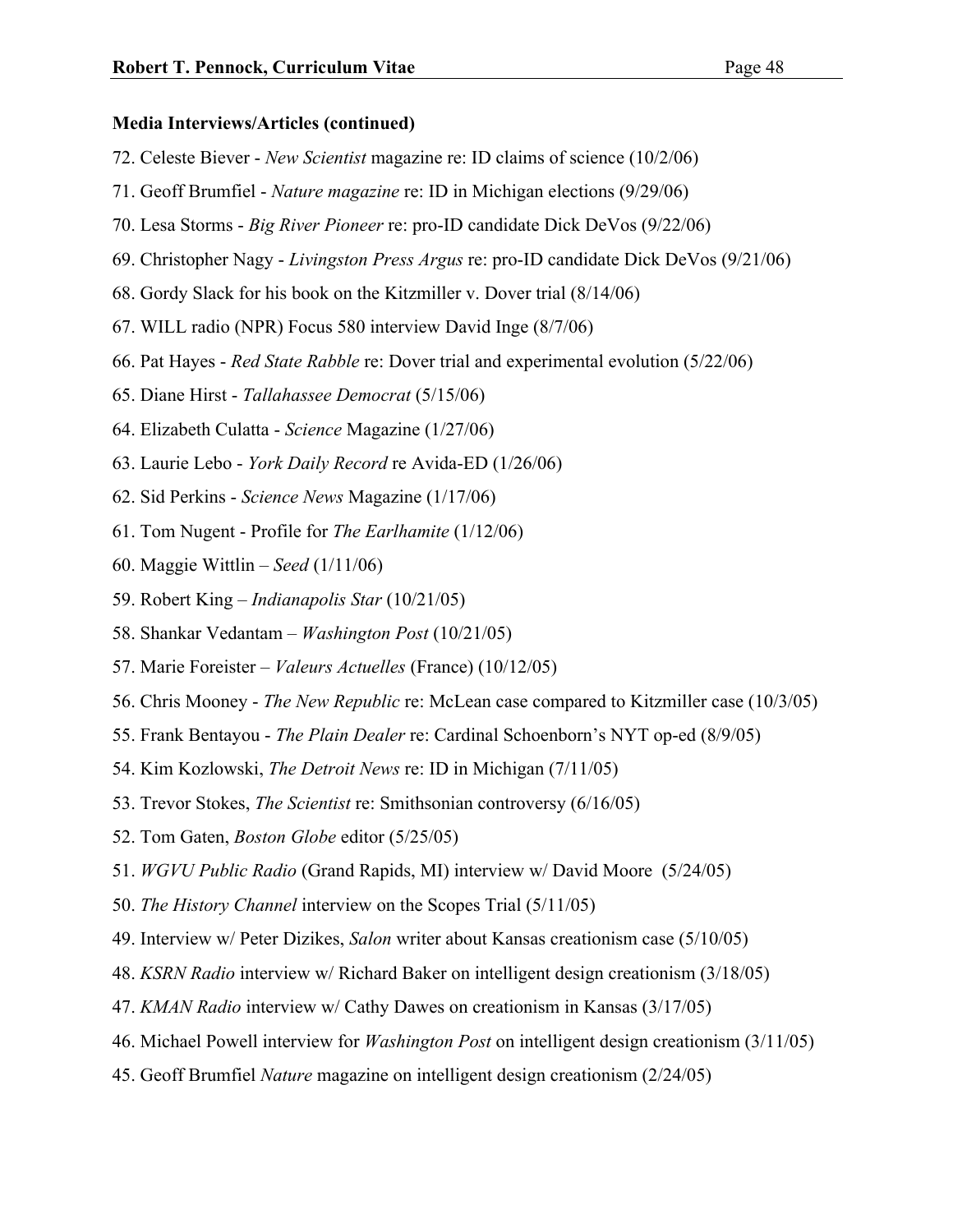- 44. Larry Cosentino *City Pulse* article *"*This is not a simulation" on my research on evolutionary computation (2/8/05)
- 43. Berl Schwartz *City Pulse Radio* call-in show on intelligent design (1/22/05)
- 42. Rob South *WKAR radio* (Morning Edition) on artificial life (11/21/05)
- 41. *State News* on evolutionary computation (11/21/05)
- 40. *Why Bother Films* on evolution and the nature of science (11/12/04)
- 39. Carl Zimmer re: experimental evolution (10/27/04) "Testing Darwin" *Discover* (26:2, 28-35, Feb. 2005)
- 38. Robert Boyd of Knight Ridder re: experimental evolution (9/18/04)
- 37. Interview w/ *UPI* reporter Stephen Mitchell about ID creationism (9/8/04)
- 36. Interview w/ *Folha de Sao Paulo* (Brazil) reporter about ID creationism (9/8/04)
- 35. Interview w/ Evan Ratliff *Wired* magazine about ID creationism (7/7/04)
- 34. "'U' receives grant to develop digital evolution teaching tool" *MSU News Bulletin* (6/17/04, p. 1)
- 33. Interview w/ *Education Week* about Avida-ED digital evolution (6/17/04)
- 32. "Prof uses grant to develop an evolution teaching tool" *The Towne Courier* (6/6/04, p. 17)
- 31. Interview about intelligent design creationism with KSLU public radio. (4/04)
- 30. Interview about Michigan antievolution with the *State News*. (11/03)
- 29. Interview about digital evolution with Karol Jalochowski, *Scientific American (Polish edition)*. (8/03)
- 28. Interview about intelligent design creationism with Steven Mitchell*, UPI*. (8/03)
- 27. Interview about intelligent design creationism with *The American Prospect*. (11/02)
- 26. Interview about intelligent design creationism with *Harvard Political Review*. (4/02)
- 25. Interview about the Ohio Board of Education intelligent design case with *U.S. News and World Report*. (3/02. Article appeared 7/29/02.)
- 24. Interview about the intelligent design creationists with *Chronicle of Higher Education*. (11/27/01)
- 23. Interview about the Michigan anti-evolution legislation with David Moore of *WGVU Radio*, Grand Rapids, MI. (10/10/01)
- 22. Interview about genetically modified foodstuff with Charlie Schlenker, *WGLT Public Radio*, Normal, IL. (9/28/01)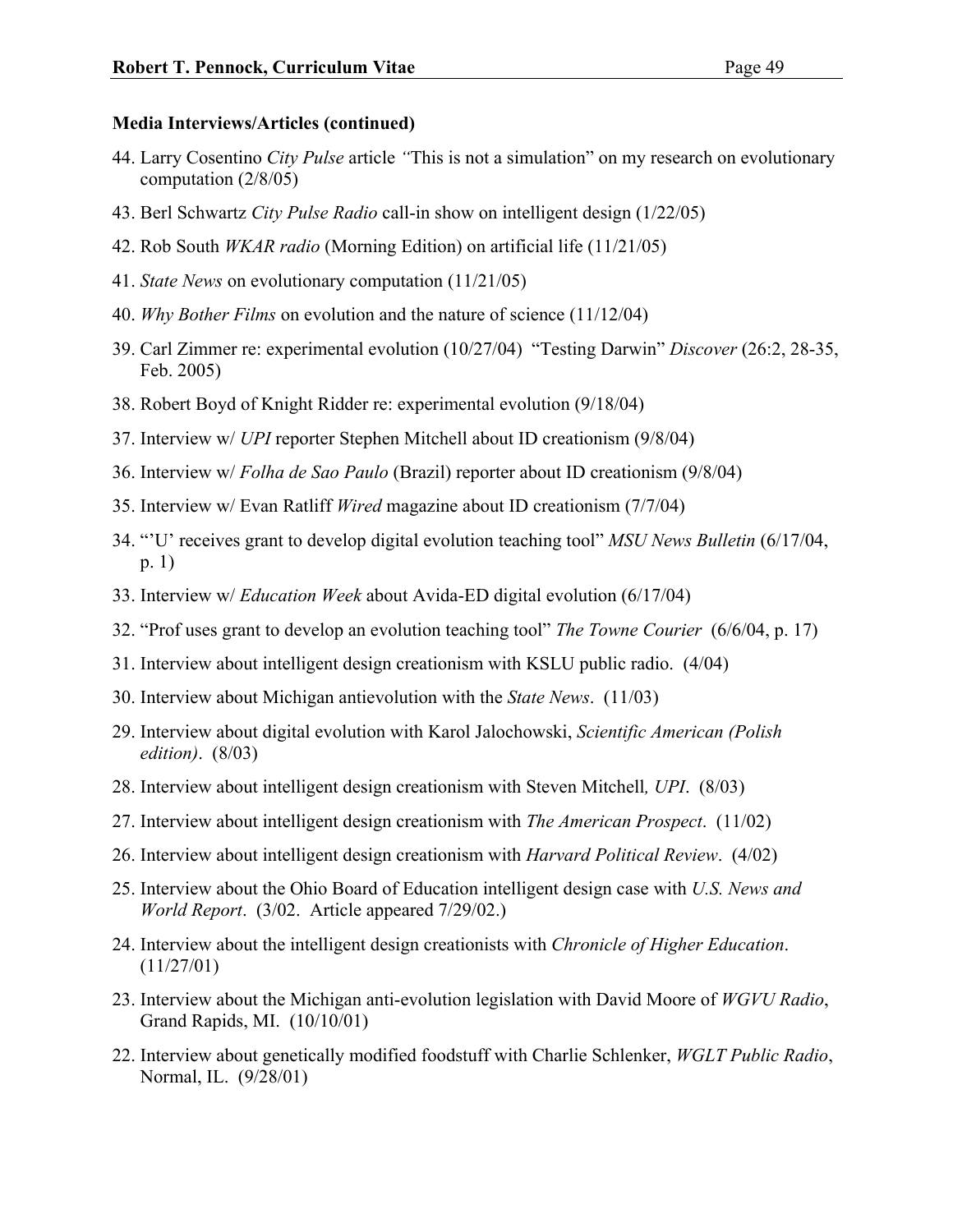- 21. Interview about the Michigan anti-evolution legislation for Lansing State Journal. (9/01)
- 20. Interview about the intelligent design creationists with Bill Maddex for the *Chicago Reader*. (6/17/01)
- 19. Press conference about creationist attacks on science education held at American Geophysical Union conference, Boston, MA. (5/30/01)
- 18. Interview about *Tower of Babel* for Erik Tunstad's science program "Verdt å vite" on NRK radio Norway <http://www.nrk.no> (2/16/01)
- 17. Interview about the intelligent design creationist movement's arguments with Robert Wright for MSNBC *Slate* article, "The 'new' creationism" (April 16, 2001)
- 16. Interview with James Glanz for *New York Times* article on the intelligent design movement. (March, 2001)
- 15. Interview about *Tower of Babel* with Cathy Grimes for *Walla-Walla Union Bulletin* article. (Oct 5, 2000)
- 14. Interview with Molly McVoy for *The Observer*, Notre Dame, IN. "Lecture debates teaching creationism, evolution in school" (Sept 22, 2000, pp. 1, 4)
- 13. Jerry Woolpy, "Creation Controversy: Professor Pennock to discuss issue" *Lakeland Times*. (June 21, 2000, pp. 21, 29)
- 12. Interview about creationism and state reviews of science requirements with Craig Savoye for "Whose 'science'?" *Christian Science Monitor*. (Feb. 8, 2000, p. 11, 16)
- 11. Interview with Nick Manetto for article "TCNJ professor takes issue with new creationism." *The Times*, Trenton, NJ. (Feb. 7, 2000, p. A3)
- 10. "Author to discuss 'Evidence against New Creationism.'" *Princeton Packet*, Princeton NJ. (Feb. 4, 2000)
- 9. Interview about Kansas Board of Education decision aftermath with Dan Magan for *Curriculum Administrator Magazine*. (1/2000)
- 8. Interviews at National Press Club Author's Night. Washington, DC. (Nov. 18, 1999)
- 7. Interview with Ravindra Yande for CNN Headline News New Jersey following a panel discussion (that included actor Leslie Nielson) about the Scopes trial held at The College of New Jersey. (Oct. 15, 1999)
- 6. Interview about evolution education for *News Source 49* TV program in Topeka, Kansas. (Broadcast 10/21/99)
- 5. Interview w/ Kara Altenbaumer for *Avalanche-Journal* newspaper, Lubbock, TX. (Oct. 30, 1999)
- 4. Jim McLean "Author criticizes creationists' strategy." *The Topeka Capital-Journal*, Topeka, Kansas. (Oct. 22, 1999, p. 1, 14-A)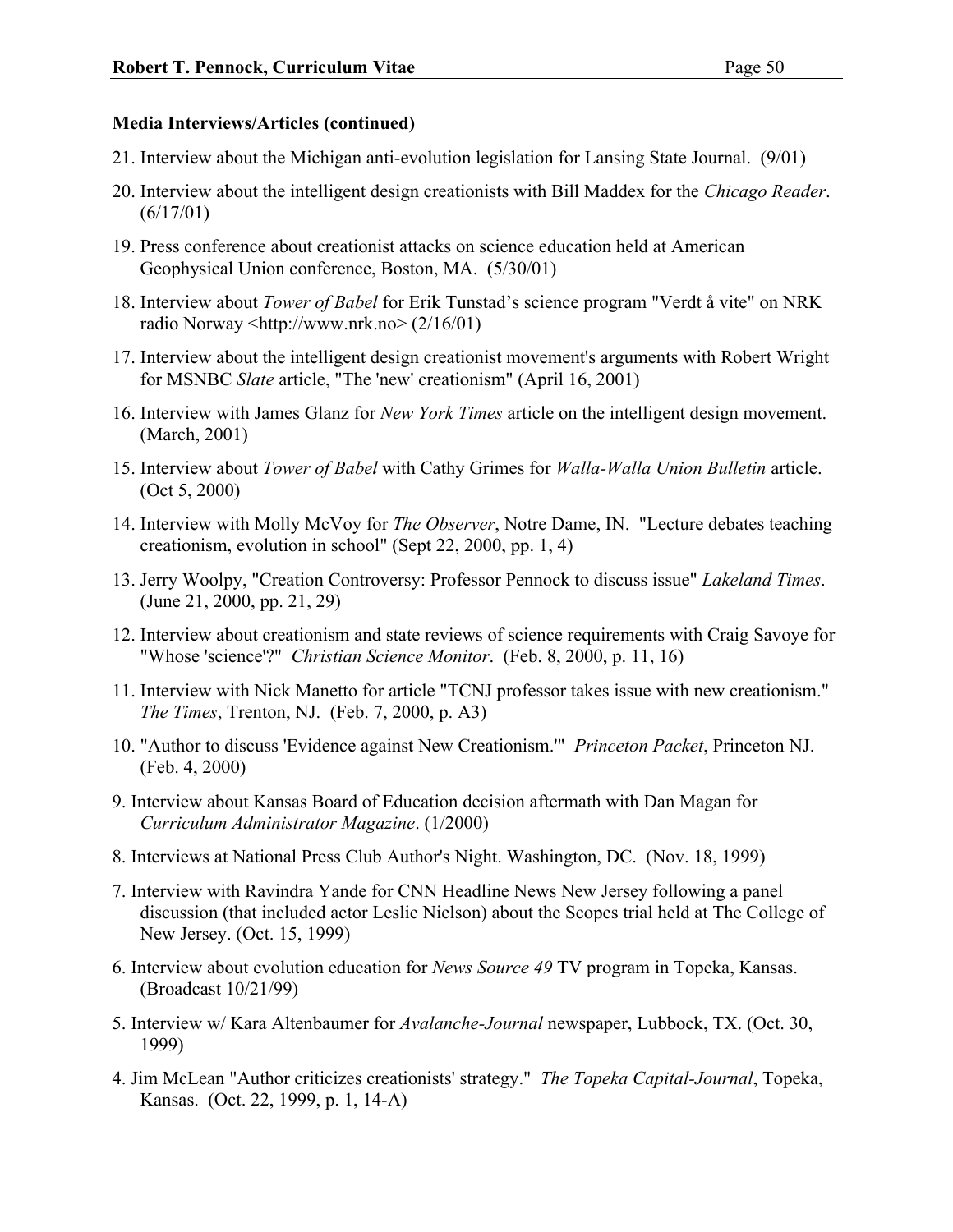- 3. Interview with Marjorie Coeyman on Kansas Board of Education's removal of evolution from science standards for *Christian Science Monitor* article. (7/99)
- 2. Interview on genetic technologies and ethics for KLRU-TV program *Austin at Issue*. (June 25, 1998)
- 1. Interview on cloning and ethics for *KVRX radio* talk show. (Sept. 17, 1997)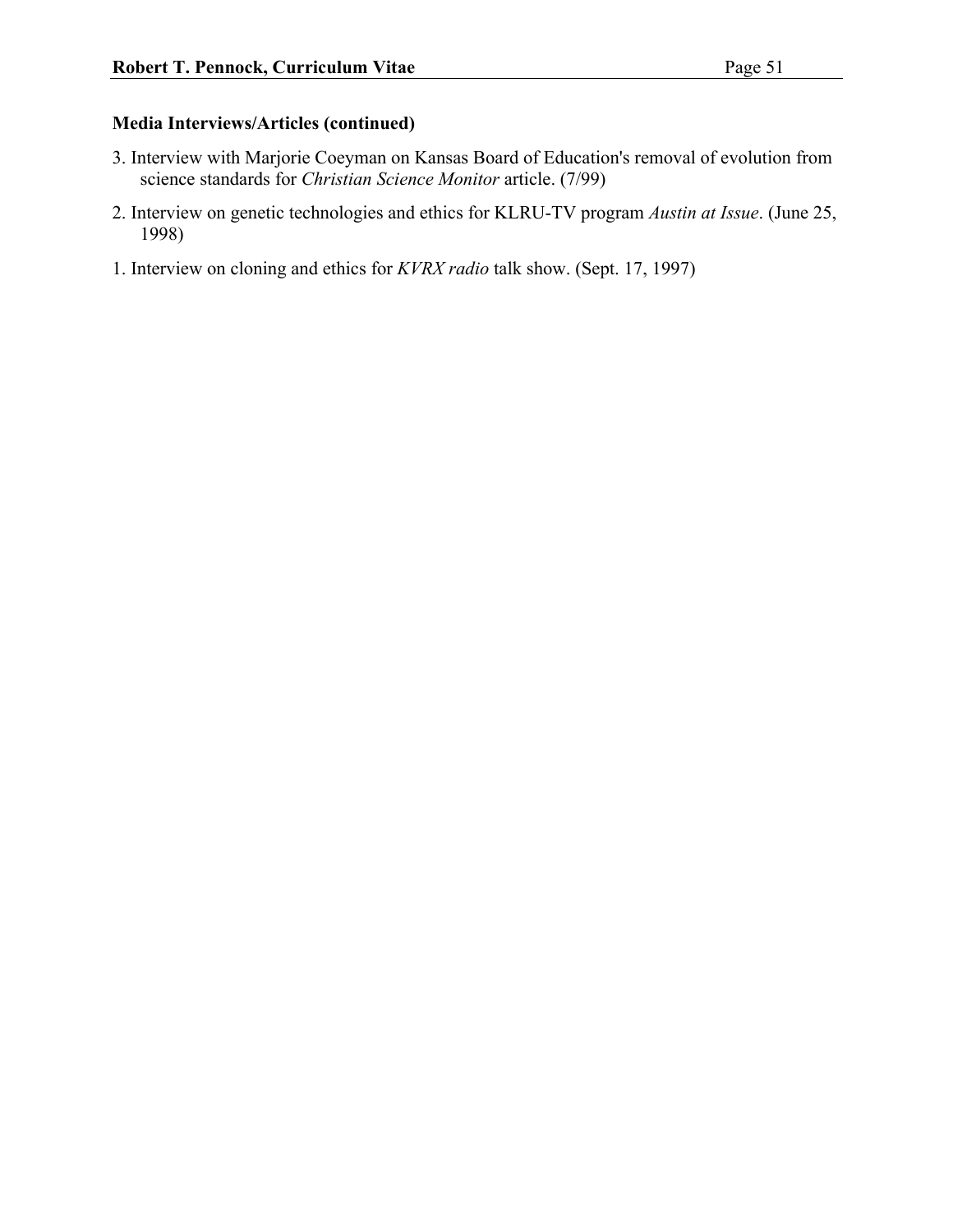## **UNIVERSITY SERVICE:**

- MSU Alumni Distinguished Scholarship Selection Committee. 2019.
- MSU University Committee on Faculty Tenure. 2018 present.
- LBC Educational Policy Committee. 2015 2019.
- Chair, HPS Graduate Program Proposal Committee 2010 2018.
- EEBB Executive Committee. 2013 2018.
- CAL Interdisciplinary Center Director Search Committee 2016 2017.
- Lyman Briggs Graduate SUTL Fellows Proposal Committee 2016.
- LBC Dean's RPT Committee 2016.
- Chair, Westfall RPT Committee. 2015.
- University Curriculum Committee. 2011 2014.
- LBC classroom renovations planning committee. 2013 2014.
- HARP Proposal Review Committee. 2012 2014.
- HPS Scheduling Committee 2010 2014.
- Chair, MSU Museum Director Search Committee. 2013 2014.
- MSU Museum History Curator Search Committee. 2013.
- Provost's Interdisciplinary Research Committee. 2013.
- LBC HPS Fixed Term search committee. 2013.
- Chair, LB Environmental Philosophy search committee. 2012 2013.
- LB Sociology of Medicine search committee. 2011-2012.
- LBC Dean's RPT Committee 2011.
- BEACON Diversity Director search committee. Fall 2010.
- BEACON Education Director search committee. Fall 2010.
- BEACON Managing Director search committee. Summer 2010.
- LBC Ad-hoc committee on Reappointment, Promotion and Tenure Procedures, 2010.
- LBC Philosophy of Medicine search committee, chair. Fall 2008 Spring 2009, Fall 2009 Spring 2010.
- LBS Subcommittee on Reappointment, Promotion and Tenure Procedures, 2007.
- Center for Ethics and Humanities in the Life Sciences (CEHLS) Faculty Liaison for LBS, 2005 to present.
- University Committee on College Reorganization (Esquith Committee), 2004.
- Provost's Liberal Arts Focus Group, 11/03.
- Ad Hoc Committee on Faculty Evaluation Procedures. 2003-05.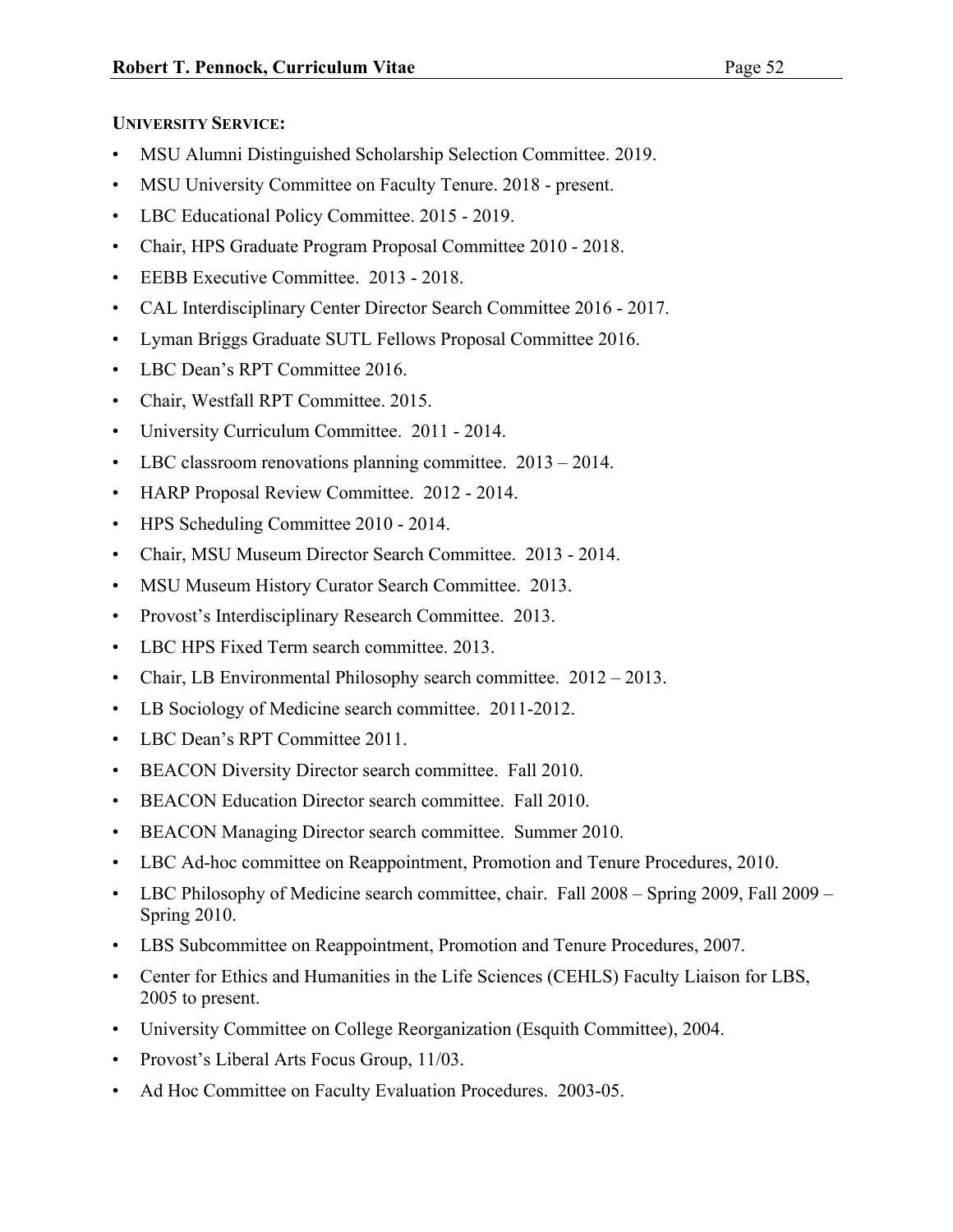## **University Service (cont.):**

- Philosophy of Science Curriculum Committee, Fall 2003.
- Science, Technology, Environment and Public Policy Specialization (STEPPS) proposal committee (2003); Core committee (2003-06)
- Briggs Advisory Committee, 2003-07, 2010. Secretary 2003. Chair 2004-05, 2006-07.
- Faculty Council, 2002
- Faculty Advisor, MSU Center for Inquiry (Previously named MSU Freethinkers Alliance), 2002 - present
- Academic Council, 2002
- Chair, LBS Awards Committee, 2001- 2003.
- Alumni Distinguished Scholar lunches, 2001, 2002, 2003
- LBS Biology search committee, Fall 2005 Spring 2006
- LBS STEPPS Environmental Philosophy search committee, Co-chair. Spring 2004 Spring 2005. Chair 2005-06. Chair 2006-07.
- LBS STS Sociology of Science search committee, Fall 2003 Spring 2004
- LBS STS search ad-hoc committee, Fall 2003 Spring 2003, Spring 2004
- LBS Chemistry search ad-hoc committee, Fall 2002 Spring 2003
- LBS Math search ad-hoc committee, Fall 2001
- LBS Outing leader to Abrahms Planetarium (10/10/01)
- Organized *Evolve Along with Your Professors* student/faculty discussions of the NOVA Evolution series, Sept. 24-27, 2001.
- LBS Speaker Series Committee, Chair 2001 02; Member 2003
- McPherson Professor lecture series committee, MSU, 2001 2005
- Medicine and Philosophy Focus Committee, Philosophy Dept., MSU, 2001
- Philosophy of Science Focus Committee, Philosophy Dept., MSU, 2001
- Ethics consultant for Med School Interactive Exercise Groups, MSU, 2001
- LBS Class Book panel discussion, Fall 2000, Spring 2001
- CNS Alumni Fall Reception, 2000
- Educational Policies Committee, LBS, MSU, 2000 2002
- Reviewer for internal MSU grant proposals, 2000, 2001, 2002, 2003.
- New student orientation Dean's Dinner. 2000, 2001.
- Best of Both Worlds speaker. 2000, 2001, 2002, 2003, 2004
- STS Committee, LBS, MSU, 2000 present. (Convener, 2001)
- MULTI project, MSU, 2000.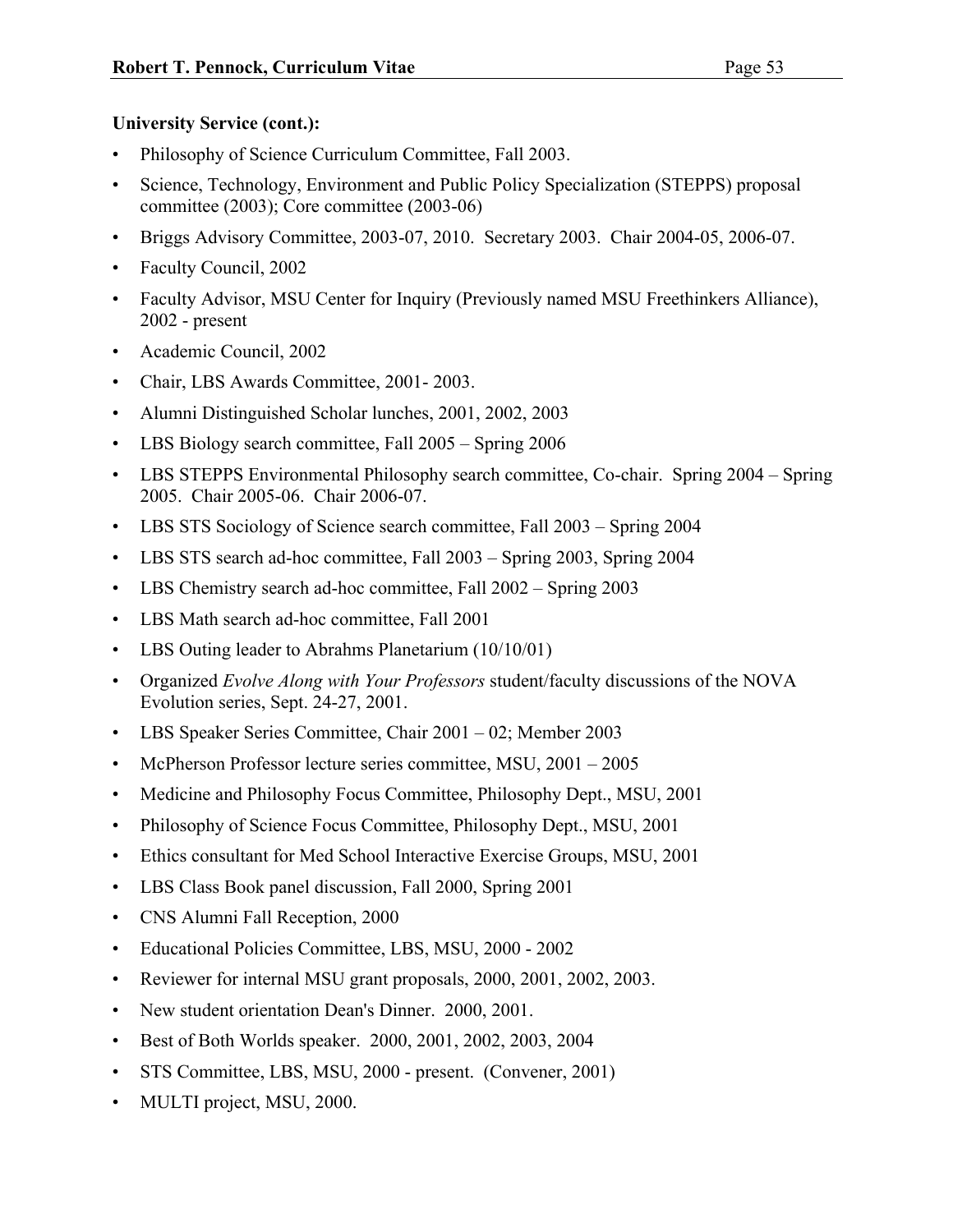## **University Service (cont.):**

- Faculty Advisor, Student Pugwash USA, Univ. of Texas. 1998 1999.
- Texas State Science and Engineering Fair Judge, 1998 & 1999.
- UT Faculty Fellow, 1997 1999
- UT's Urban Issues Program, 1996 1998
- *Ex Nihilo* Undergraduate Philosophy Journal Reviewer, 1996
- UT Preview Program, 1996
- Liberal Arts Career Symposium, 1995
- Machette Essay Prize Selection Committee, 1995
- Hibbs Scholarship Selection Committee, 1995
- Center for Teaching Effectiveness conferences speaker, 1996, 1997
- Faculty Grievance Committee Pool, UT Austin, 1994-95
- Colloquy Committee, Philosophy Dept., UT Austin, 1993-94, 1995-97
- Faculty Mentor, UT Honors Colloquium, 1992, 1995, 1997
- Undergraduate Studies Committee, Philosophy Dept., UT Austin, 1991-95
- Honors Advisor, Philosophy Dept., UT Austin, 1991-93

## **PROFESSIONAL SERVICE:**

Refereed articles, books and grant proposals for: *Acta Biotheoretica Addison Wesley Publishers American Association for the Advancement of Science American Council of Learned Societies Artificial Life Astrobiology BEACON Center for Study of Evolution in Action Behavioral & Brain Sciences Biology Biology & Philosophy Bioscience Blackwell Publishing British Journal for the Philosophy of Science Cambridge University Press Cornell University Press Critical Research on Religion Evolution Evolution: Education and Outreach Guggenheim Foundation*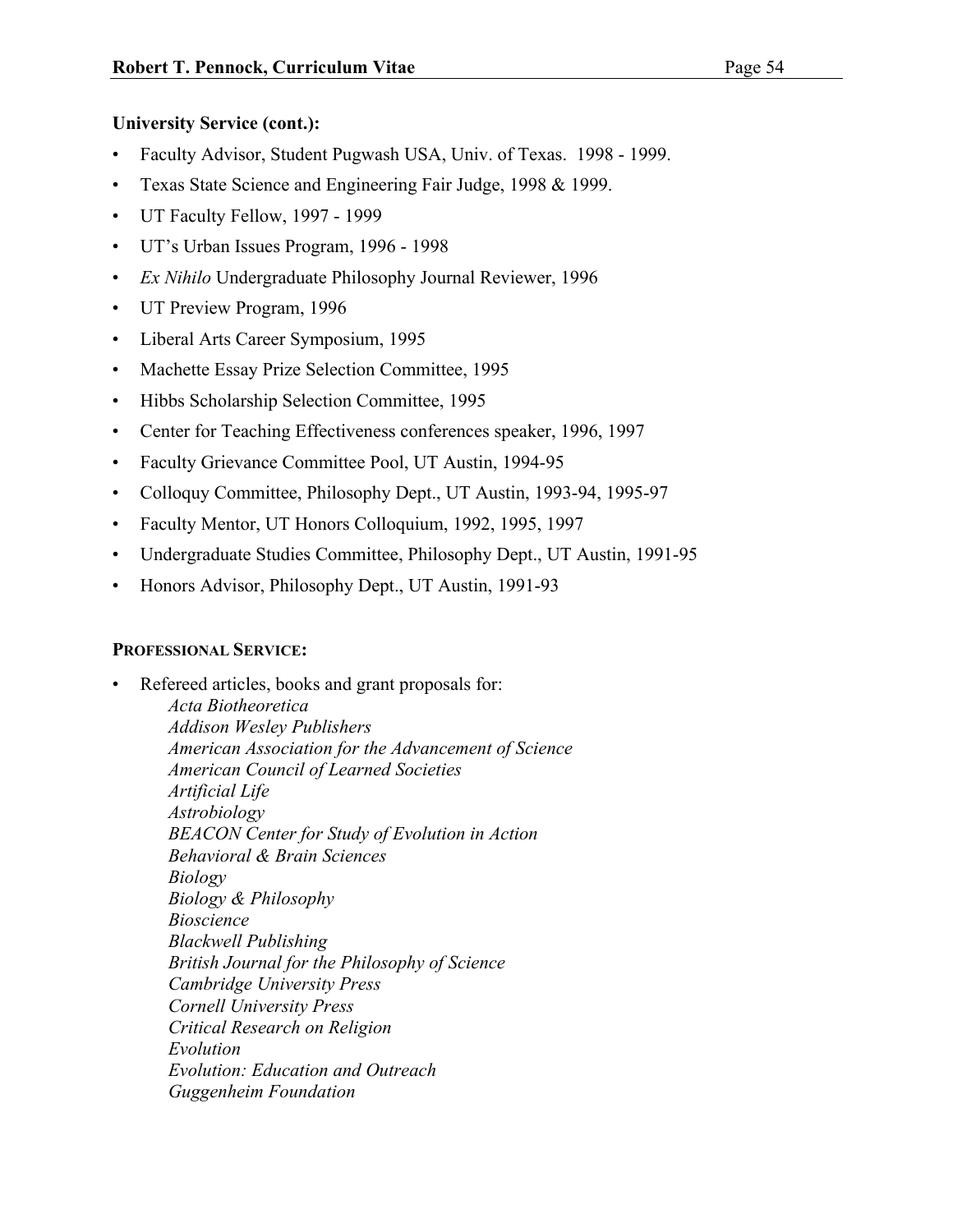Refereed articles, books and grant proposals for (cont.): *Harvard University Press Heredity History and Philosophy of the Life Sciences IEEE Transactions on Evolutionary Computation International Studies in the Philosophy of Science The Johns Hopkins University Press Journal of Philosophy, Science & Law Journal of the Royal Society Interface Kansas State University Life McGraw Hill Publishers MIT Press Michigan State University Foundation*

*MSU Humanities and Arts Research Program (HARP) MSU Press National Science Foundation*

*Oxford University Press Perspectives on Science Philosophy and Technology*

*Philosophy of Science*

*Pickering & Chatto Publishers*

*Polity Books*

*PLOS One*

*Quarterly Review of Biology*

*Religion*

*Religions*

*Reports of the National Center for Science Education Research Grants Council of Hong Kong*

*Routledge Press*

*The Royal Society*

*Rutgers University Press*

*Science* 

*Science & Education*

*Science & Engineering Ethics*

*Science Education Sinauer Associates / W.H. Freeman Press*

*Society for the Study of Evolution*

*Spontaneous Generations*

*St. Martin's Press*

*Studies in History and Philosophy of Science Part A Studies in History and Philosophy of Science Part C: Biological and Biomedical Sciences*

*Synthese*

*Templeton Foundation*

*Theology & Science*

*Transactions on Evolutionary Computation*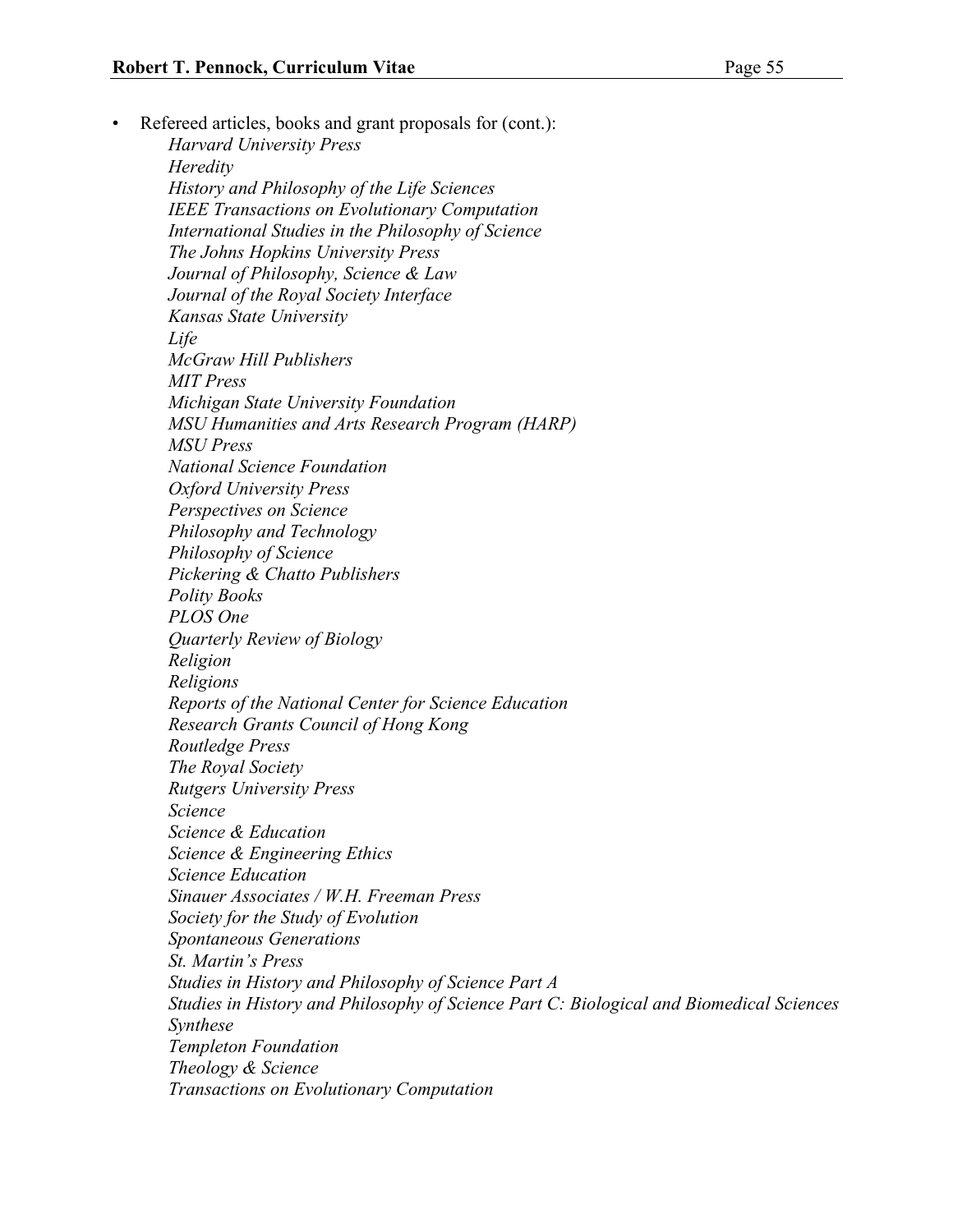- Refereed articles, books and grant proposals for (cont.): *Wadsworth Publishing Wiley-Blackwell Publishers Yale University Press Zygon*
- Member-at-Large, American Association for the Advancement of Science (AAAS) History and Philosophy of Science (HPS) Section Committee. Elected 2018 for 4-year term (Feb. 18, 2019 - Feb. 19, 2023)
- American Philosophical Association Representative to American Association for the Advancement of Science (AAAS) History and Philosophy of Science (HPS) Section Committee.  $(1^{st}$  and  $2^{nd}$  terms 2012-2017)  $(3^{rd}$  term 2017-2020).
- Chair, Society for the Study of Evolution Education Committee Outreach Grants Program  $(2013 - present)$
- Advisory Board, EvoS Consortium. 2009 present
- Scientific Advisory Board, Evolution Institute. 2011 present
- Education Committee Society for the Study of Evolution (2000 present). Chair July 2005 to 2010.
- Phi Beta Kappa, MSU chapter. Vice President (2002 03), President (2003 04), Secretary (2004 - 07), Nomination committee (2004-present).
- Organizer, *Evolution, Here and Now* exhibit for Society for the Study of Evolution booth at the USA Science & Engineering Festival, held April 6-8, 2018. Washington DC.
- International Society for Artificial Life (ISAL) Award Committee 2018
- Organizer, *BEACON* exhibit for MSU Museum Darwin Discovery Day, Feb. 13, 2011; Feb. 12, 2012; Feb 10, 2013, Feb. 9, 2014, Feb 12, 2017, Feb 11, 2018. East Lansing MI.
- Organizer, *Evolution, Here and Now* exhibit for Society for the Study of Evolution booth at the USA Science & Engineering Festival, held April 15-17, 2016. Washington DC.
- Program Committee. Artificial Life XV conference. 2015 2016.
- Co-Organizer (w Jim Smith & Louise Mead). *1st Active LENS Train-the-trainers Professional Development Workshop*. Michigan State University. June 4-6, 2014.
- Co-Organizer (w Louise Mead). *Assessing Undergraduate Student Understanding*. SSE Education Symposium. Evolution 2014 conference. June 22, 2014.
- Electorate Nominating Committee. American Association for the Advancement of Science (AAAS) History and Philosophy of Science (HPS) Section Committee. 2015.
- Program Committee. Artificial Life 14 conference. 2013 2014.
- Organizer, *Evolution, Here and Now* exhibit for Society for the Study of Evolution booth at the USA Science & Engineering Festival, held April 25-27, 2014. Washington DC.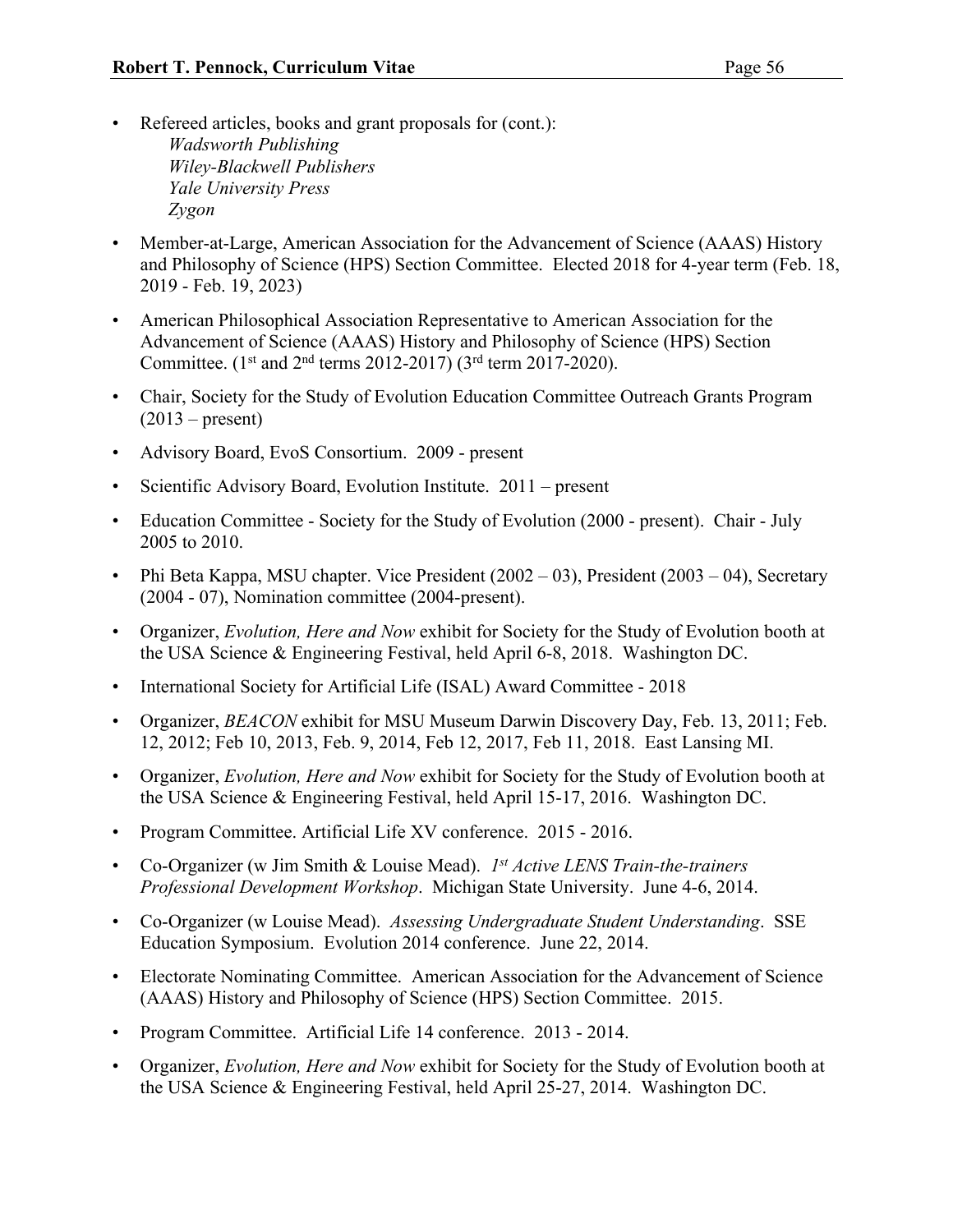## **PROFESSIONAL SERVICE (CONT.):**

- Participant, "Creating a Research Agenda for the Ecological Implications of Synthetic Biology" *The Wilson Center* policy workshop. January 17, 2014, Univ. of California-Berkeley, CA.
- Planning Committee, *Life Discovery - Doing Science* conference. 2013 2014
- Founder & Board member, Michigan Citizens for Science (MCFS) (2001 present), President (2005 – 2008)
- Organizing Committee; Publicity and Proceedings Chair. Artificial Life XIII: 13th International Conference on the Simulation and Synthesis of Living Systems, held July 19n-22, 2012. East Lansing MI.
- Organizer, *Evolution, Here and Now* exhibit for Society for the Study of Evolution booth at the USA Science & Engineering Festival, held April 26-29, 2012. Washington DC.
- Organizer, *Evolution, Here and Now* exhibit for Society for the Study of Evolution booth at the USA Science & Engineering Festival, held Oct 22-23, 2010. Washington DC.
- Co-Organizer (w/ Tiffany Lohwater), *Communicating Science* symposium, Evolution 2010 meeting, June 26, 2010. Portland OR.
- Co-Organizer (w/ Jon Miller), *Science & Liberal Education: C. P. Snow and the Two Cultures @ 50* conference. May 28-30, 2009.
- Invited representative. *Invitational Summit on Undergraduate Biology: The Role of Disciplinary Societies.* Howard Hughes Medical Institute. Chevy Chase, MD. Nov. 19-21, 2008
- Invited participant. *National Evolutionary Synthesis Center Community Summit.* NESCent, Duke University. Durham NC. Sept. 10-12, 2008
- Invited representative. *AAAS/AIBS Biology Education Summit.* American Association for the Advancement of Science. Washington DC. May 15-16, 2008
- American Association for the Advancement of Science (AAAS) Committee on Public Understanding of Science and Technology (2007 - 2010)
- American Philosophical Association Committee on Public Philosophy (2006 2009)
- Advisory Board. *Museums & Social Issues.* Museums and Public Understanding of Evolution issue (2006)
- Organizer "Lessons from the Kitzmiller Trial" *Education Symposium & Public Outreach Lecture.* Evolution 2006. Society for the Study of Evolution.(2006)
- National Academy of Sciences Authoring Committee for *Science, Evolution and Creationism: A View from the National Academy of Sciences* (2005-08)
- Testimony to Michigan State Board of Education regarding Michigan Science Curriculum Standards (10/10/2006)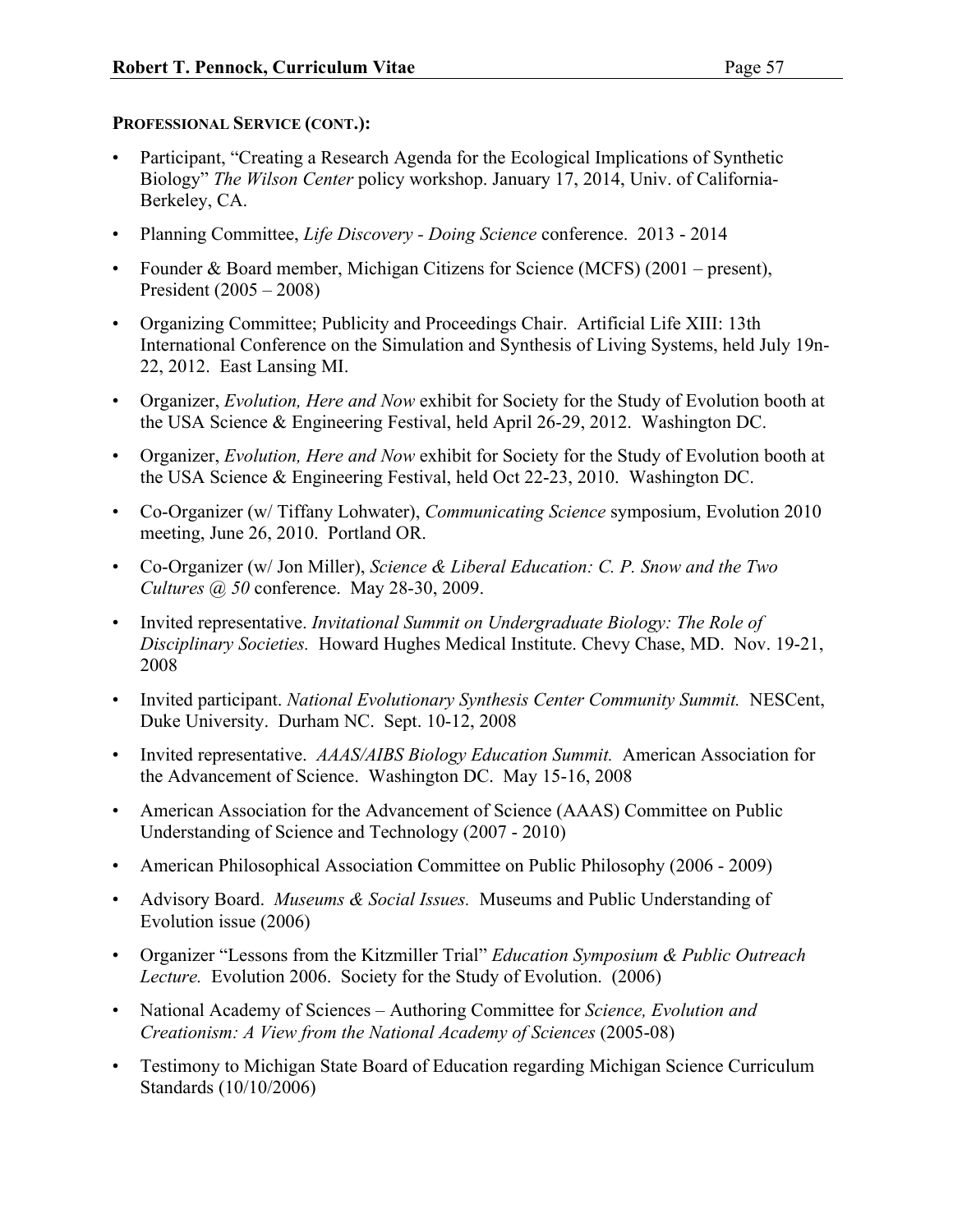## **PROFESSIONAL SERVICE (CONT.):**

- Testimony to Michigan State Legislature Education Committee regarding House Bill 5251 (6/2006)
- Scientific Committee, Replication symposium for *ALife 2006*. (2005-06)
- Expert Witness. *Kitzmiller et al v. Dover Area School Board* (2005)
- Philosophy and Complexity program committee. Complexity, Science and Society conference, Liverpool, England. (2004-05)
- National Advisory Board. Americans United for Separation of Church and State. (2004-09)
- National Science Foundation grant review panel (2004)
- Testified at Texas State Board of Education hearings on science textbook adoptions (9/03).
- Editorial Committee; *Science & Education* journal (2002 present)
- Frontiers in Science Workshop (for faculty from around Michigan) *Teaching Evolution and the Nature of Science* Michigan State Univ. (Nov. 15 – 16, 2002)
- Organizer & Leader (w/ Terry May) Responsible Conduct of Research Workshop (for faculty and graduate students). *Should Scientists be Responsible for Impacts of Modern Technologies?* Michigan State Univ. (Oct. 16 – 17, 2001).
- Society for the Study of Evolution Creationism Task Force  $(2001 2006)$
- National Center for Science Education Advisory Committee (2000 2010)
- Session organizer. "Bioethical Challenges on the Horizon." Sigma Xi Forum New Ethical Challenges in Science and Technology (Nov.  $9 - 10$ , 2000).
- Teller for Southwest Region and Assembly of Delegates, Sigma Xi, The Scientific Research Society national meeting, 1998.
- Co-Director. N.S.F. Chautauqua Faculty Development Program Workshop. "Ethical Implications of the Human Genome Project (April 17 - 19, 1997).
- Conference sessions chaired at International Society for History, Philosophy and Social Studies of Biology (1997), Sigma Xi Forum (2000), Model Based Reasoning (2001), International Society for History, Philosophy and Social Studies of Biology (2005).
- Testified at Texas State Board of Education public hearings on Texas Essential Knowledge and Skills (TEKS) curriculum proposal (6/97).
- Reviewed ethics of proposed legislation (SB972) on authorization rules for mental health treatment decisions by incapacitated individuals for the Texas State Senate.
- Delegate to Sigma Xi, The Scientific Research Society national meetings 1995, 1996, 1997 & 1998
- Proposed and organized *The Lone Star Tour* joint colloquia program among University of Houston, Rice University, Texas A&M, and UT-Austin. 1995 - 1999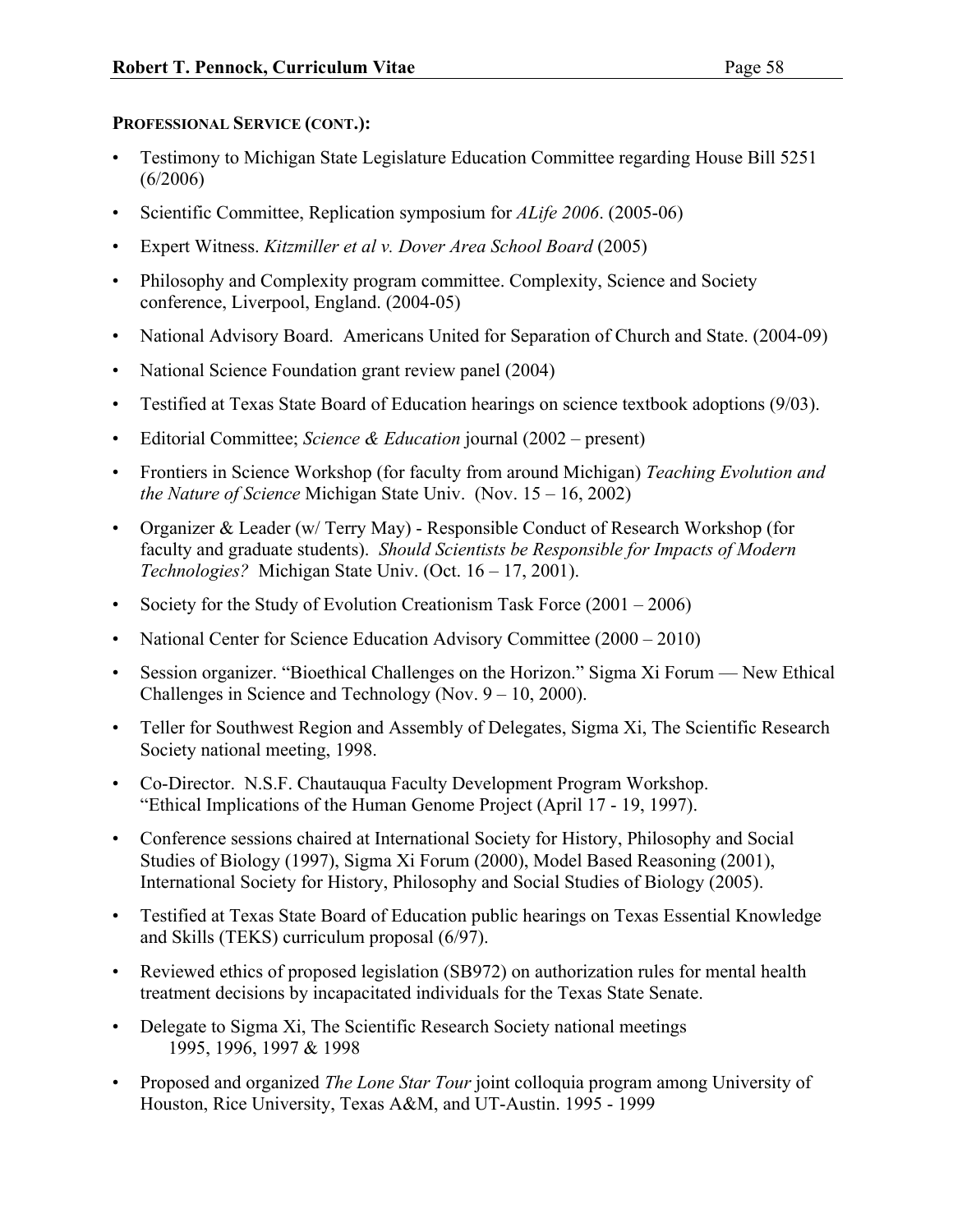## **Professional Service (cont.):**

- Organized *Texas Philosophers* meeting on philosophy of biological taxonomy (10/5/94)
- President, Univ. of Texas Chapter of Sigma Xi, The Scientific Research Society. 1994 - 1999
- Editorial Assistant, *Philosophy of Science* (Phil. of Sci. Association Official Journal). January 1990 - May 1991

## **MEMBERSHIP IN PROFESSIONAL SOCIETIES:**

- American Association for the Advancement of Science (1989 present)
- American Philosophical Association (1990 present)
- American Society for Bioethics and Humanities (2004-2006)
- Artificial Life Society (2000 2005, 2010, 2015 present)
- Austrian Ludwig Wittgenstein Society (1997 1999)
- History of Science Society (1989 1994)
- International Society for Genetic and Evolutionary Computation (2001 2008)
- International Society for History, Philosophy & Social Studies of Biology
- Japan Philosophy of Science Society (1997 1999)
- Lone Star Historians of Science Society (1992 1999)
- National Center for Science Education (1995 present)
- New York Academy of Sciences (2006 present)
- Philosophy of Science Association (1990 present)
- Sigma Xi, The Scientific Research Society (1987 present)
- Society for the Study of Evolution (2000 present)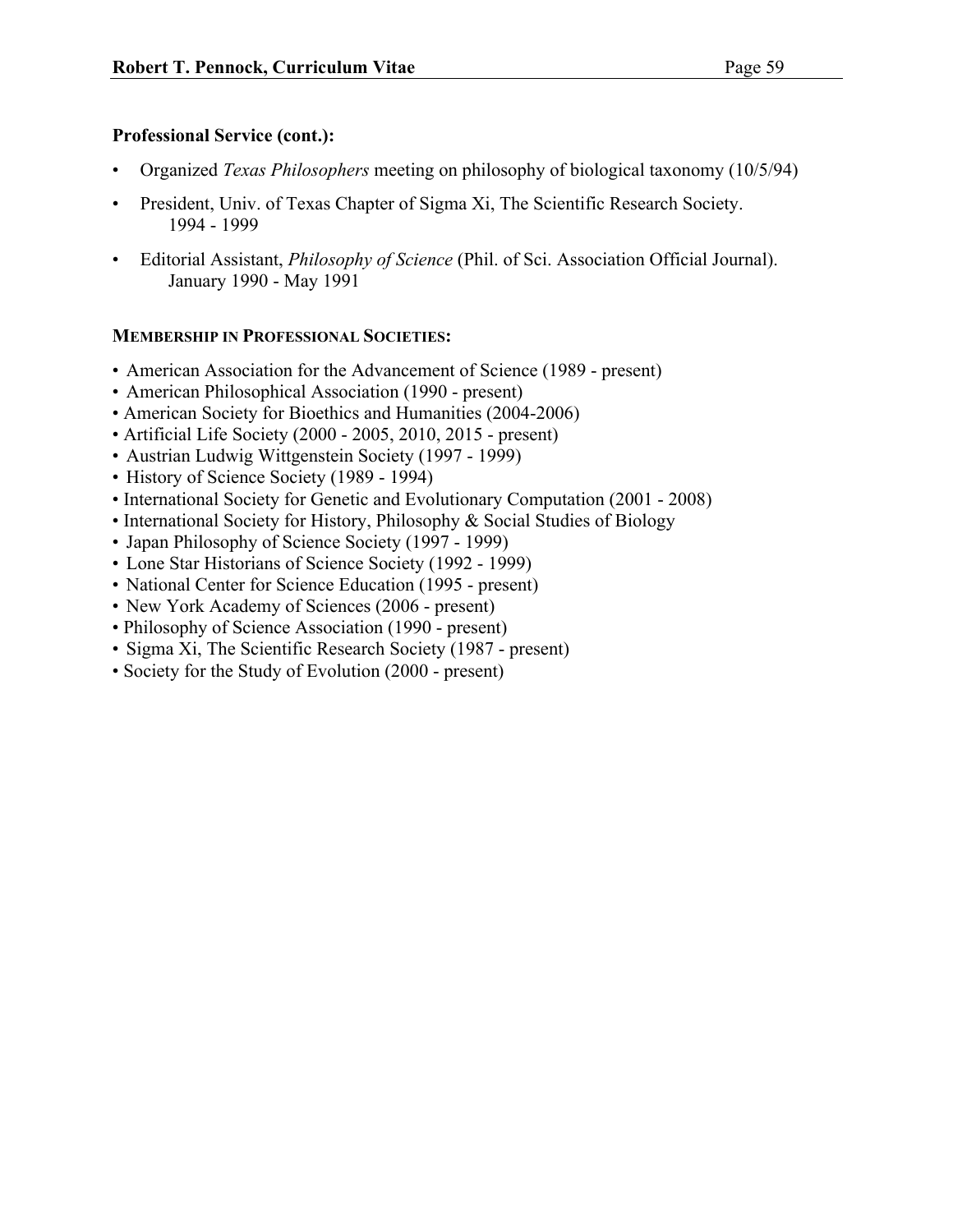## **COURSES TAUGHT**

## UNDERGRADUATE (Lower Division)

- Contemporary Moral Problems
- Introduction to Ethics
- Introduction to Philosophy
- Introduction to Science & Technology Studies
- Intro. to Scientific Reasoning (Critical thinking, Inductive & Deductive logic)
- Problem Solving (Probability, Statistics & Decision Theory)
- The Science of Science (Introductory Philosophy of Science)

## UNDERGRADUATE (Upper Division)

- Topics in the History of Science: Scientific Revolutions
- Magic, Medicine & Science (Hist. & Phil. of Medicine & Physics)
- Facts & Values
- God & the Scientist (Honors Course)
- Science & the Modern World (Hist. & Phil. of Science)
- Environmental Ethics
- Medicine, Ethics & Society
- Philosophy of Biology
- Philosophy of Technology
- Scientific Hypotheses & Evidence
- Scientific Method
- Scientific Practice
- Advances in Biotechnology: Ethical & Social Implications (Senior seminar)
- Applied Darwinism (Senior seminar)
- Darwin (Senior seminar)
- Evolution & Creationism (Senior seminar)
- Evolution in Action (Senior seminar)
- Evolutionary Design (Senior seminar)
- Philosophy of Artificial Life (Senior seminar)
- Philosophy and Computing (Senior seminar)
- Science & Religion (Senior seminar)
- Scientific Virtues (Senior seminar)
- Words & Worlds—Classification, Values and the Language of Science (Honors Course)

## GRADUATE

- Hume
- Evidence
- Philosophy of Biology
- Philosophy of Science
- Naturalism and Scientific Methodology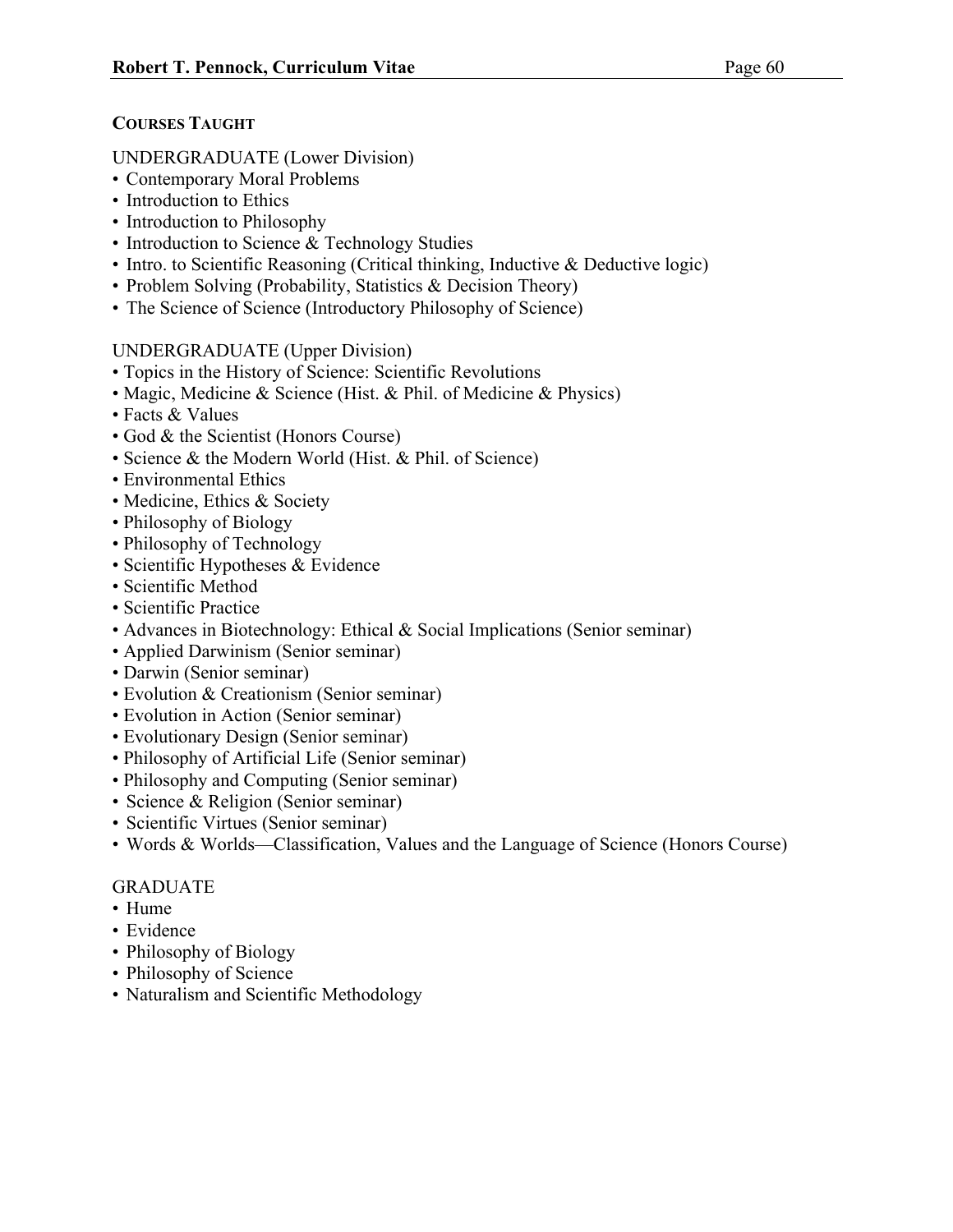## **GRADUATE STUDENT DISSERTATION & THESIS COMMITTEES**

- Eric Berling. Philosophy Ph.D., Advisor (2006-2019)
- Chet McLeskey. Philosophy Ph.D., (Committee member. (2012-2017)
- Cory Kohn. Zoology Ph.D. Dissertation, Committee member. (2012-present)
- Wendy Johnson. Teacher Education Ph.D. Dissertation, Committee member. (2013-2016)
- Leigh Sheneman. Computer Science Ph.D. Dissertation, Committee member. (2014-2016)
- Anuraag Pakanati. Computer Science Ph.D. Dissertation, Committee member. (2012-2015)
- Christian Orlic, Zoology Ph.D., Guidance committee member (2009-2015)
- Amy Lark, Division of Science & Math Education, Co-Advisor (2009-2014)
- Masoud Mirmoneni, Computer Science Ph.D, Committee member. (2010-2014)
- Anthony Givhan, Philosophy Ph.D. Dissertation, Committee member. Biology and Race. (2009-2013)
- David Bryson. Computer Science Ph.D. Dissertation, Committee member. (2006-2012)
- Zachary Blount, Microbiology & Molecular Genetics Ph.D. Dissertation, Committee member. E-coli experimental evolution (2005-2011)
- Alison Reiheld. Philosophy Ph.D. Dissertation, Committee member. Ethics and Memory. (2004-2010)
- Jeff Clune. Computer Science, PhD. Co-Advisor. Philosophy of Biology (2005-2010)
- Laura Grabowski, CSE Ph.D., Co-Advisor (2006-2009)
- Noel Boyle. Philosophy Ph.D. Dissertation, Committee member. Philosophy of Mind (2005- 2008)
- Gabe Yedid, Zoology Ph.D. Dissertation, Committee member. Punctuated Equilibrium & Artificial Life. (2003-2007)
- Dusan Misevic Zoology Ph.D. Dissertation, Committee member. Artificial Life and the Evolution of Sex. (2003-06)
- Jason Matzke. Philosophy Ph.D. Dissertation, Committee member. Environmental ethics. (2001-03)
- Adam Chacksfield. Political Science Ph.D. Dissertation, Committee member. "Rethinking Government Regulation of Social Practices." (1998-99)
- John Tate. Philosophy Masters Report, Director. "The Species Concept and Biological Taxonomy." (1993)